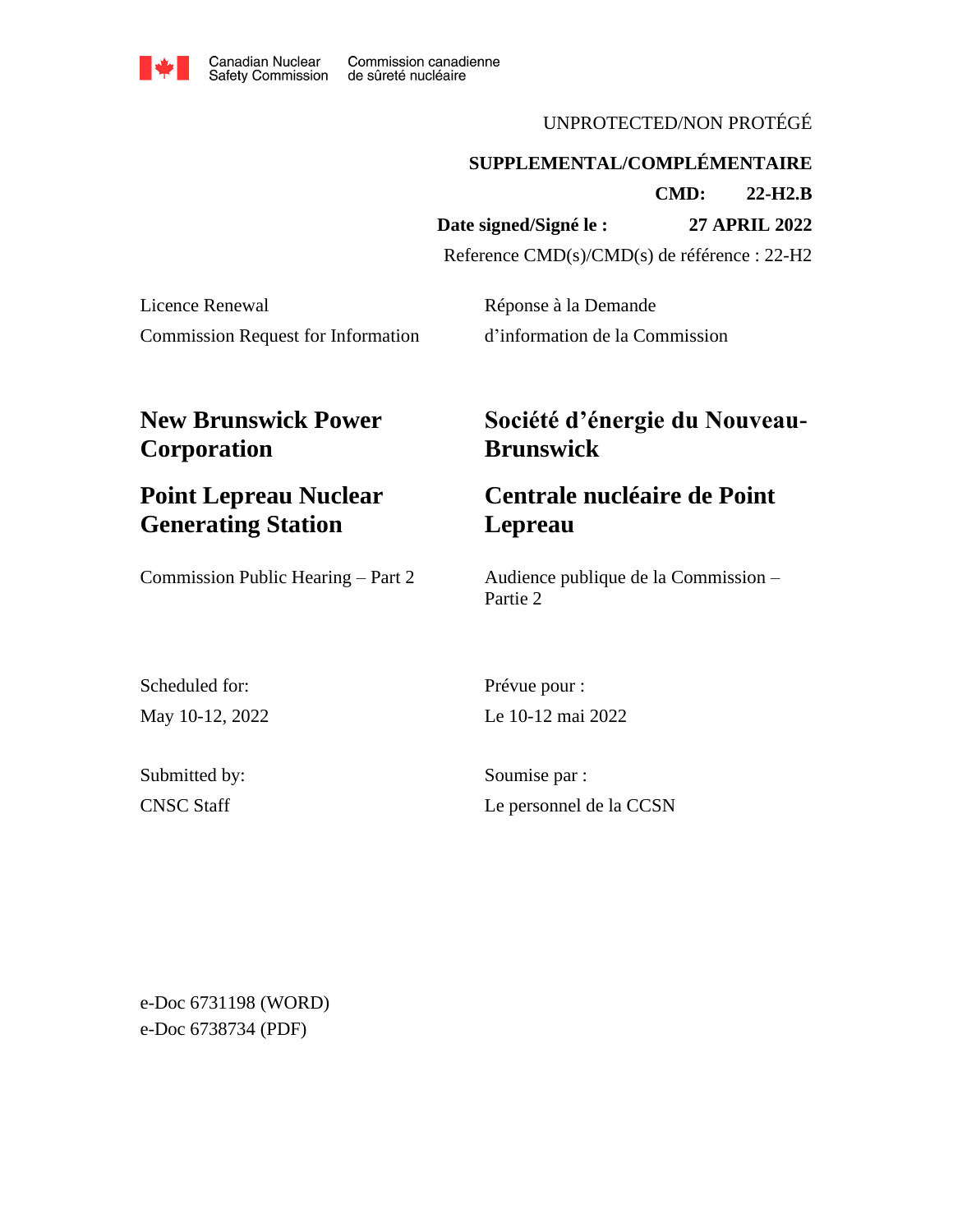## **Summary**

The purpose of this supplemental Commission Member Document (CMD) is to provide additional information to what is presented in **CMD 22-H2**, including:

• CNSC staff responses to topics of interest expressed by the Commission during the Part 1 Point Lepreau Nuclear Generating Station Licence Renewal Commission hearing, held on January 26, 2022.

## **Résumé**

Le présent CMD supplémentaire fournit des renseignements supplémentaires sur ce qui est présenté dans le [CMD 22-H2,](https://www.nuclearsafety.gc.ca/eng/the-commission/hearings/cmd/pdf/CMD22/CMD22-H2.pdf) notamment :

• Les réponses du personnel de la CCSN à l'égard des sujets d'intérêt exprimés par la Commission lors de la Partie 1 de l'audience sur le renouvellement de permis de la centrale nucléaire de Point Lepreau qui a eu lieu le 26 janvier 2022.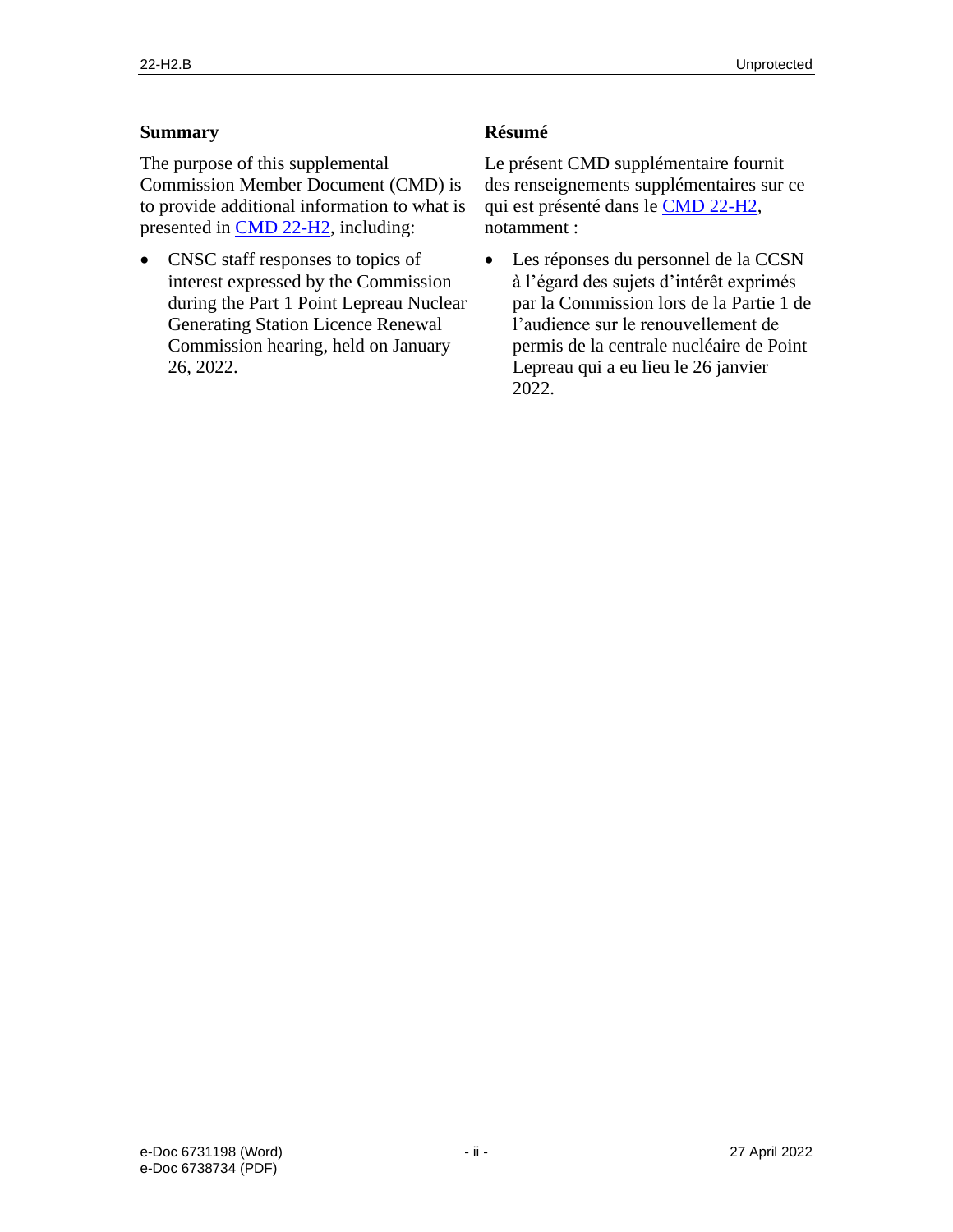## **Signed/signé le**

27 April 2022/27 avril 2022



Digitally signed by Viktorov, Alexandre DN: C=CA, O=GC, OU=CNSC-CCSN, CN="Viktorov, Alexandre" Reason: I am approving this document Location: your signing location here Date: 2022-04-27 08:53:41 Foxit PhantomPDF Version: 9.7.1

Alexandre Viktorov, PhD

## **Director General**

Directorate of Power Reactor Regulation

## **Directeur général**

Direction de la réglementation des centrales nucléaires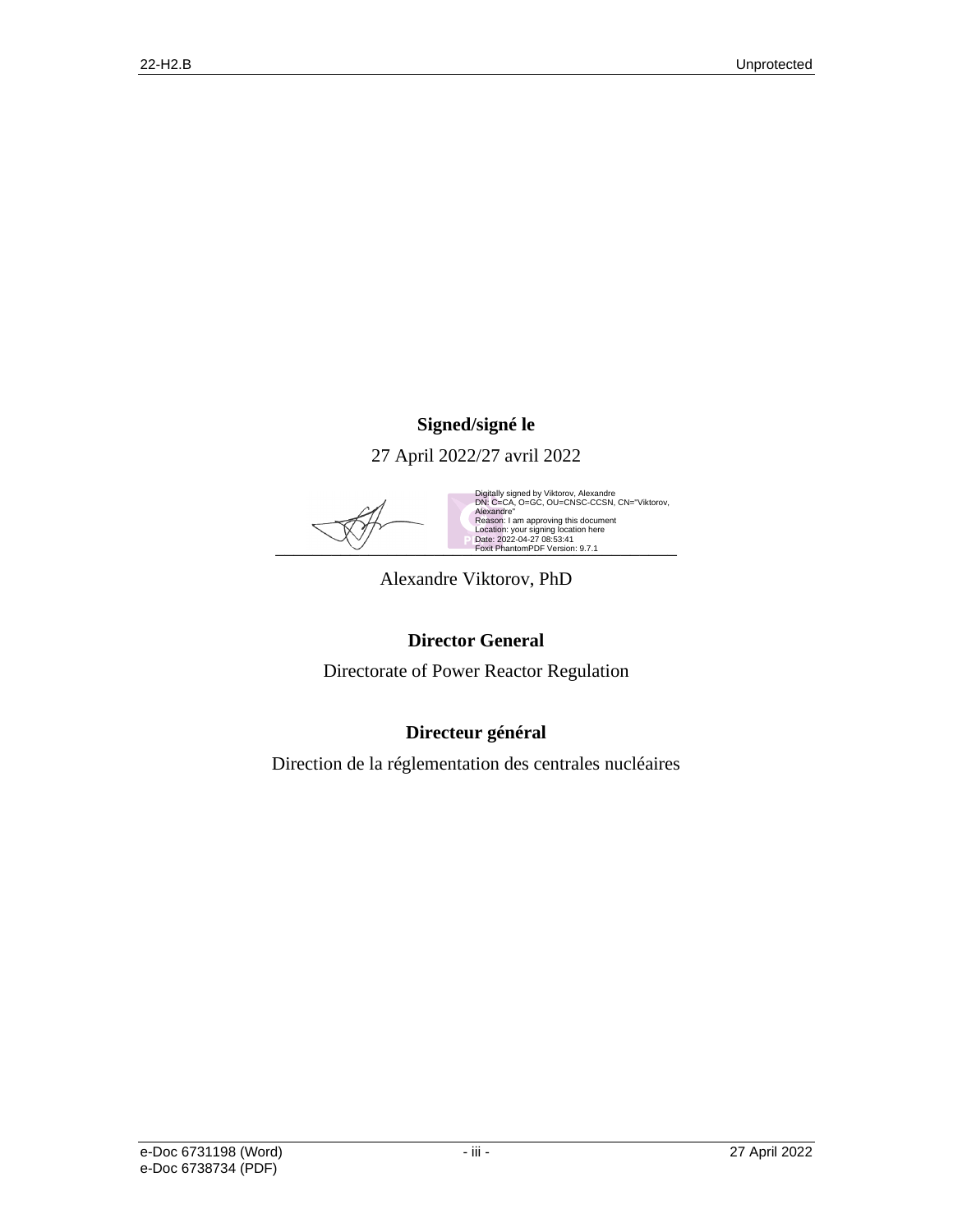This page was intentionally left blank.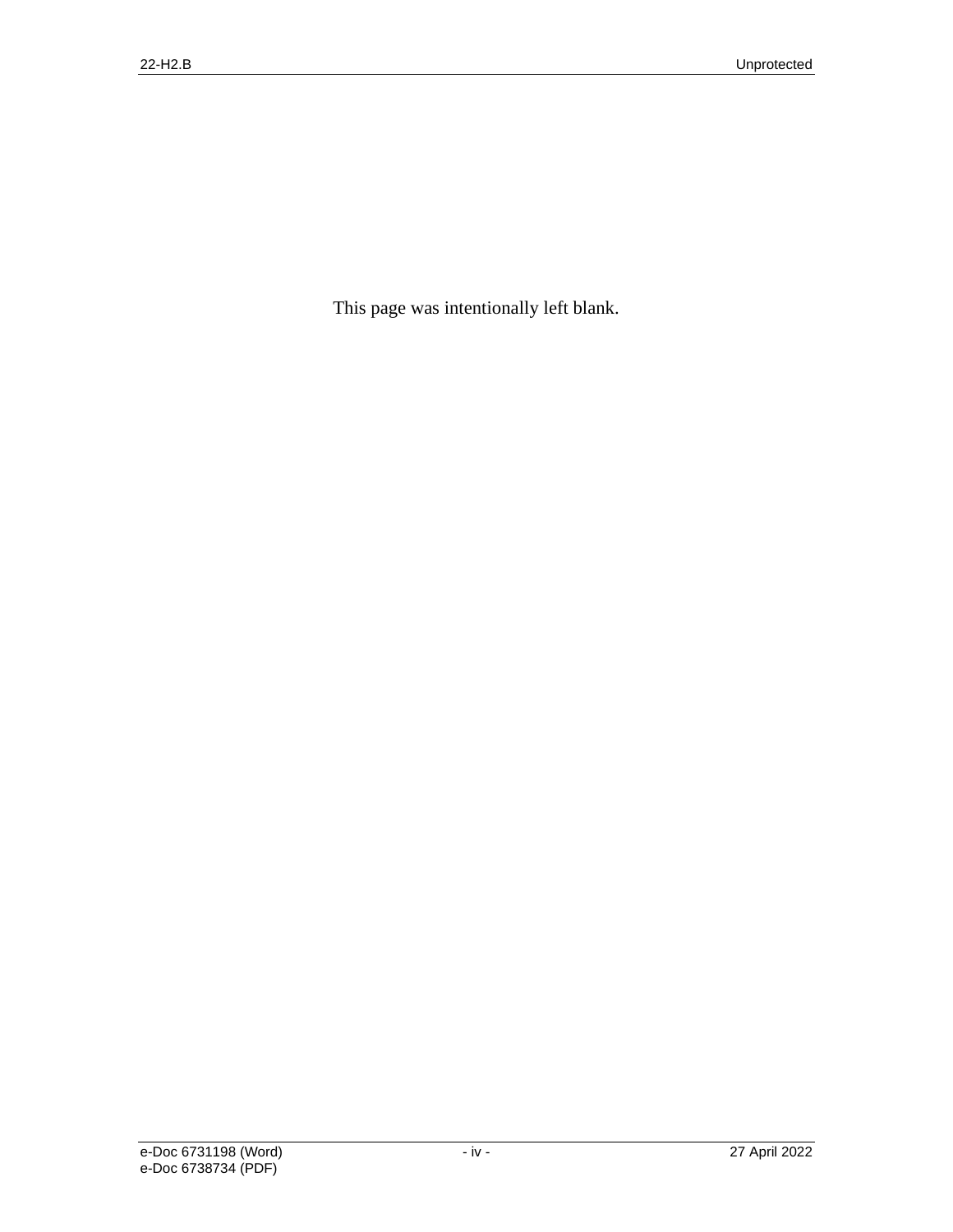## **TABLE OF CONTENTS**

| 1.               |                                                                                                     |                                                                                                                                                                                  |  |
|------------------|-----------------------------------------------------------------------------------------------------|----------------------------------------------------------------------------------------------------------------------------------------------------------------------------------|--|
| 2.<br>3.         | 2.1<br>2.2<br>2.3<br>2.4<br>2.5<br>2.6<br>3.1<br>3.2<br>3.3<br>3.4                                  | Recommending Licence Periods to the Commission 3<br>Benchmarking of Long-Term Licence and Public Participation5<br>CNSC Staff - Indigenous Nations and Communities Engagement  9 |  |
| $\overline{4}$ . | 4.1<br>4.2<br>4.3<br>4.4<br>4.5<br>4.6<br>4.7<br>4.8<br>4.9<br>4.10<br>4.11<br>4.12<br>4.13<br>4.14 | Pressure Boundary Authorized Inspection Agency33<br>Primary Heat Transport System Foreign Material and Fuel Defects33<br>Reduction of Low and Intermediate Level Waste 35        |  |
| 5.               |                                                                                                     |                                                                                                                                                                                  |  |
|                  |                                                                                                     |                                                                                                                                                                                  |  |
|                  |                                                                                                     |                                                                                                                                                                                  |  |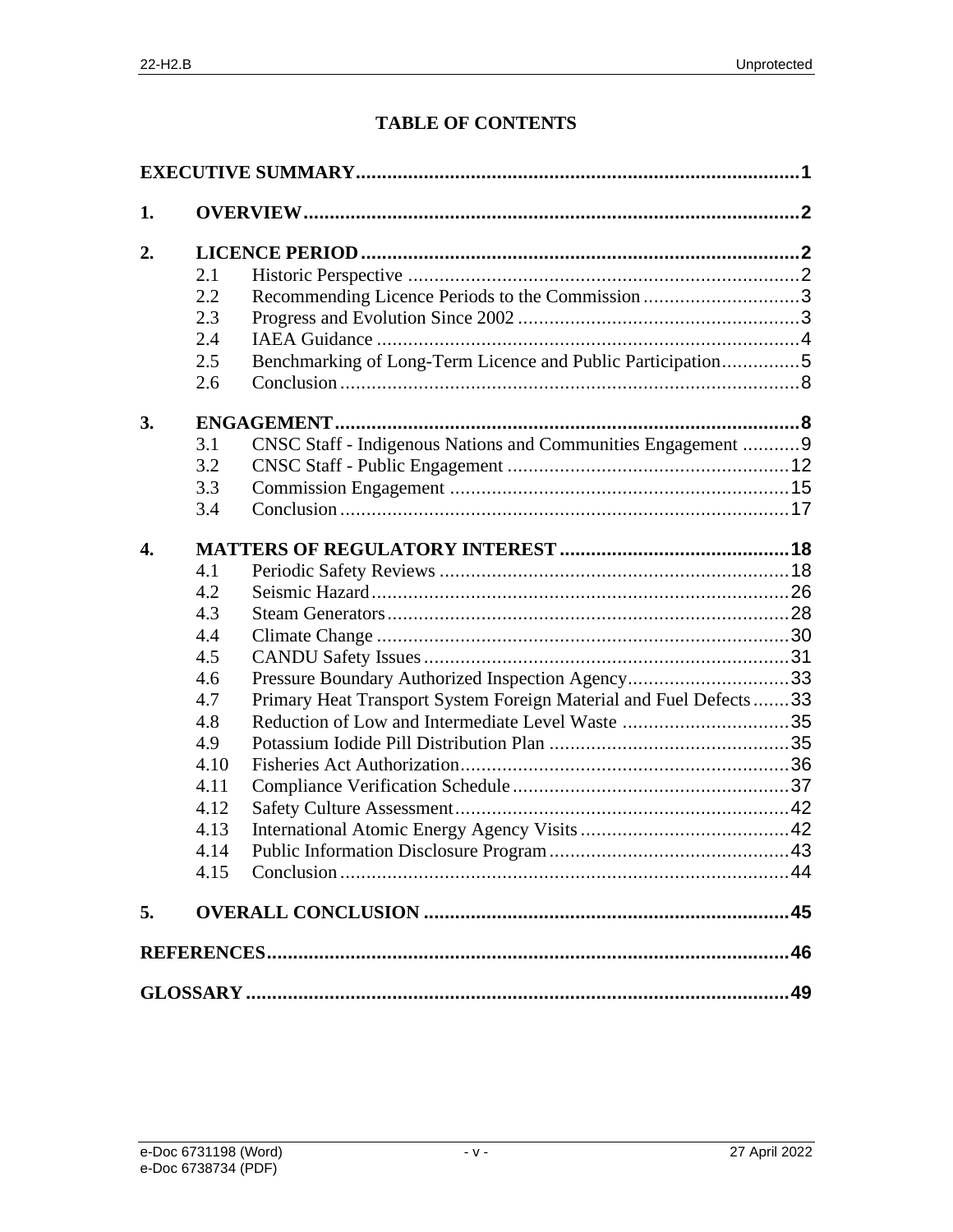This page was intentionally left blank.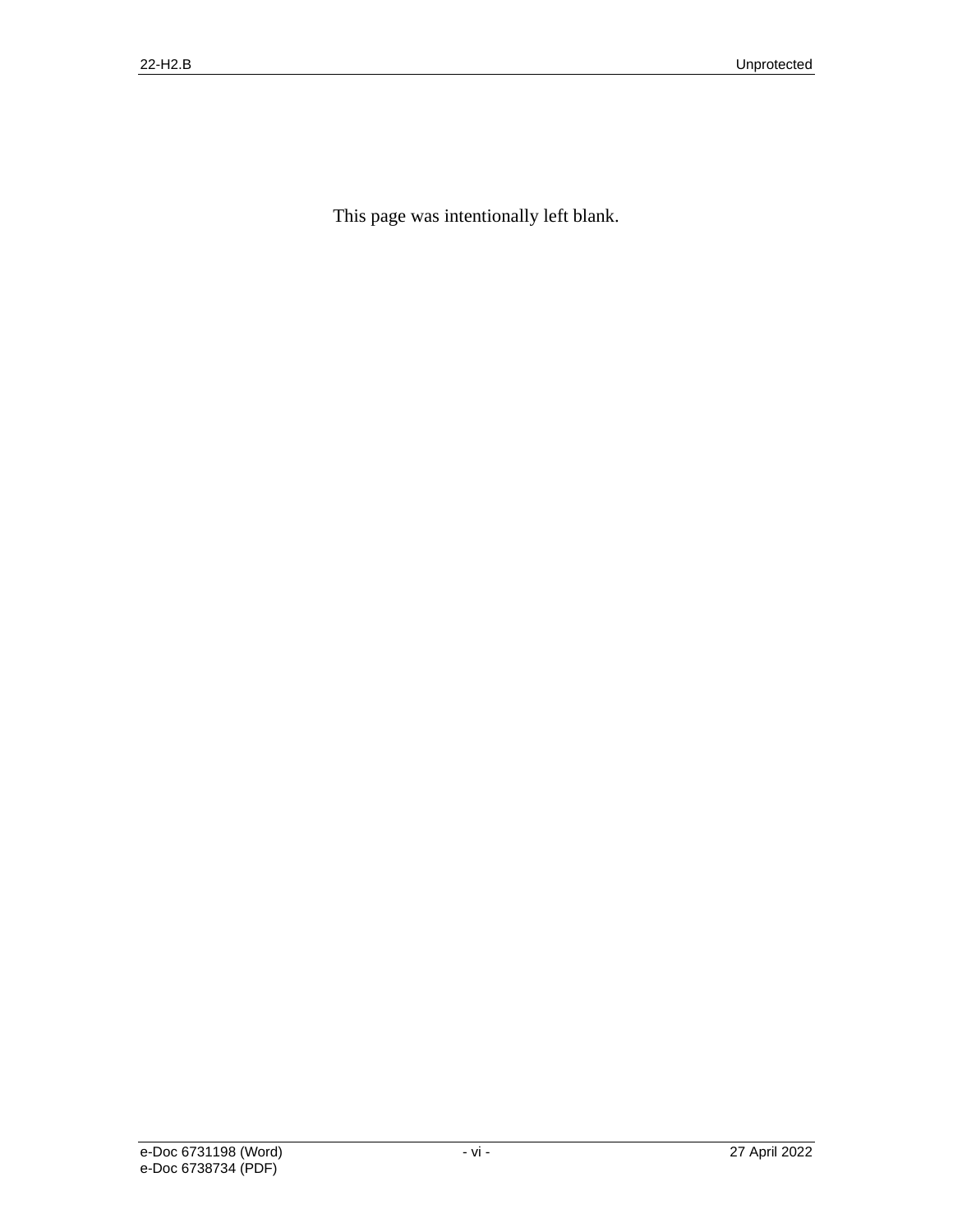## **EXECUTIVE SUMMARY**

<span id="page-6-0"></span>Canadian Nuclear Safety Commission (CNSC) staff acknowledge that the Point Lepreau Nuclear Generating Station is located within the territory covered by the Peace and Friendship Treaties with the Wolastoqey, Peskotomuhkati and Mi'gmaq peoples.

CMD 22-H2.B is a supplemental CMD to CMD 22-H2, *[Submission From CNSC](https://www.nuclearsafety.gc.ca/eng/the-commission/hearings/cmd/pdf/CMD22/CMD22-H2.pdf) Staff [Point Lepreau NGS](https://www.nuclearsafety.gc.ca/eng/the-commission/hearings/cmd/pdf/CMD22/CMD22-H2.pdf) Licence*. This CMD provides CNSC staff responses to topics of interest expressed by the Commission during the Part 1 Point Lepreau Nuclear Generating Station Licence Renewal Commission hearing, held on January 26, 2022.

Referenced documents in this CMD are available to the public upon request, subject to confidentiality considerations.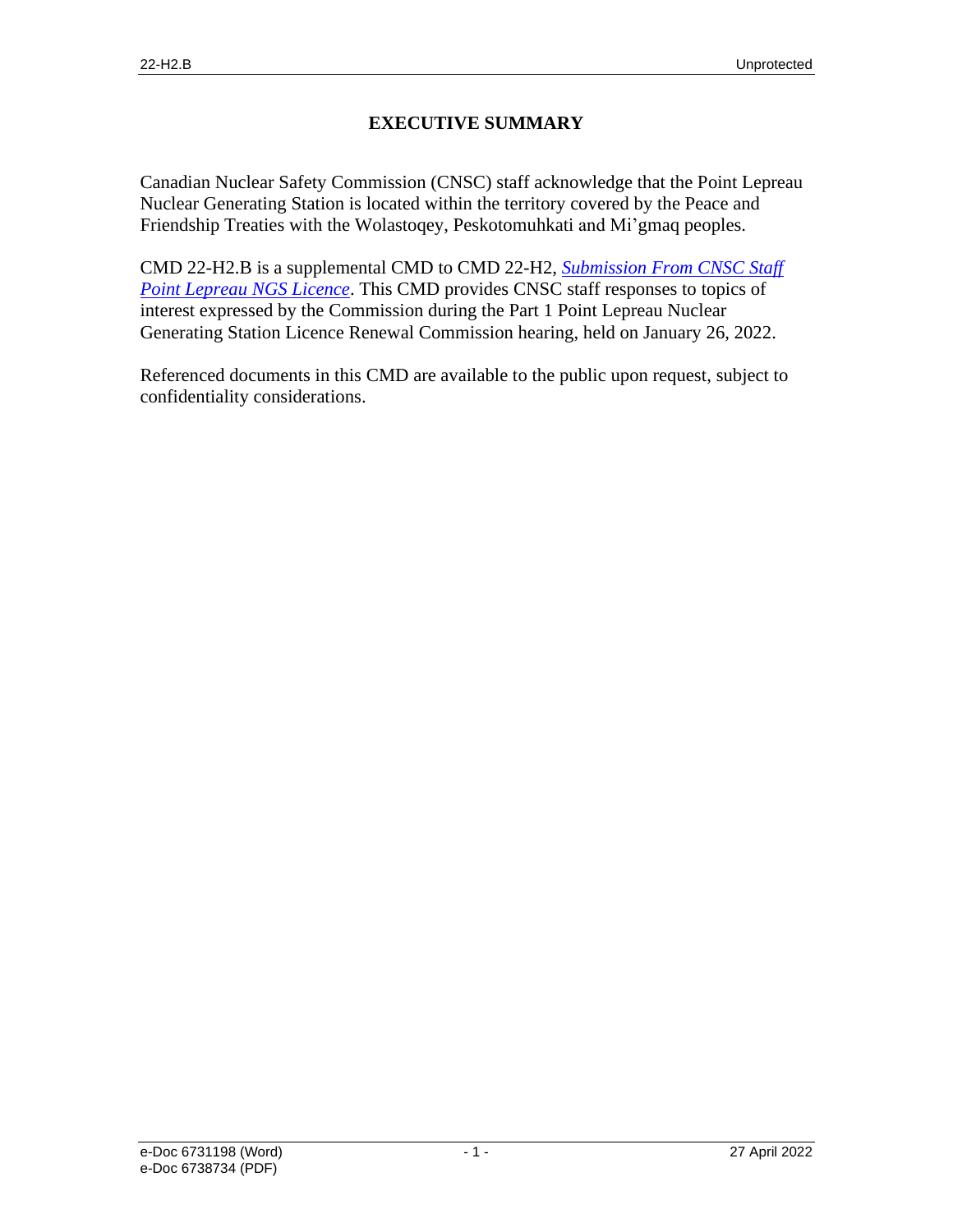## <span id="page-7-0"></span>**1. OVERVIEW**

The Panel of the Commission is considering the request from New Brunswick Power Corporation (NB Power) to renew the Power Reactor Operating Licence (PROL) for the Point Lepreau Nuclear Generating Station (NGS). Part 1 Commission hearing was held on January 26, 2022.

NB Power's current operating licence expires on June 30, 2022 [\[1\]](#page-55-1). NB Power submitted an application to renew the PROL for the Point Lepreau NGS for 25 years.

CNSC staff recommends a 20-year licence period that aligns with the projected post-refurbishment operational life of the Point Lepreau NGS. Long-term operating licence periods are consistent with international practices.

In the Commission Proceedings [Transcript](http://www.nuclearsafety.gc.ca/eng/the-commission/pdf/Transcript-Hearing-Jan26,2022-e.pdf) of the Part 1 hearing, the Commission identified topics of interest to be considered during the Part 2 Commission hearing. CNSC staff have confirmed that there are no safety concerns associated with those topics. CNSC staff have provided information on the topics of interest in this supplemental CMD.

## <span id="page-7-1"></span>**2. LICENCE PERIOD**

*According to the [transcript](http://www.nuclearsafety.gc.ca/eng/the-commission/pdf/Transcript-Hearing-Jan26,2022-e.pdf) for the January 26, 2022, Public Hearing, Commission members were interested in receiving further rationale for, and examining potential implications of, a 20 or 25 years licence period.*

The following sections will provide information regarding long term operations and the duration of the licence period.

As will be discussed in this section, there is a high level of confidence in the Canadian nuclear sector's state of readiness for longer term licences. The licence renewal applications are no longer an efficient or needed mechanism to drive the resolution of safety issues. There are multiple avenues available for engaging representatives of Indigenous Nations and Communities, and the public.

## <span id="page-7-2"></span>**2.1 Historic Perspective**

The original Atomic Energy and Control Board (AECB) standard licences were issued to major facilities including nuclear power plants (NPPs), large fuel cycle facilities and uranium mines and mills for sort duration, typically two years. Between the 1970s to the 1990s there were limited public hearings and licence amendments were handled by CNSC staff.

Since some questions related to design, construction, and initial operation remained open, shorter licences were considered appropriate to allow following up on important subjects. Given that the relicensing process was relatively simple, the short licence periods were deemed acceptable.

During the timeframe of 1970-2000, the Canadian nuclear sector gained significant operating experience from the commercial operation of nuclear facilities, including NPPs, in Canada and internationally. Many safety matters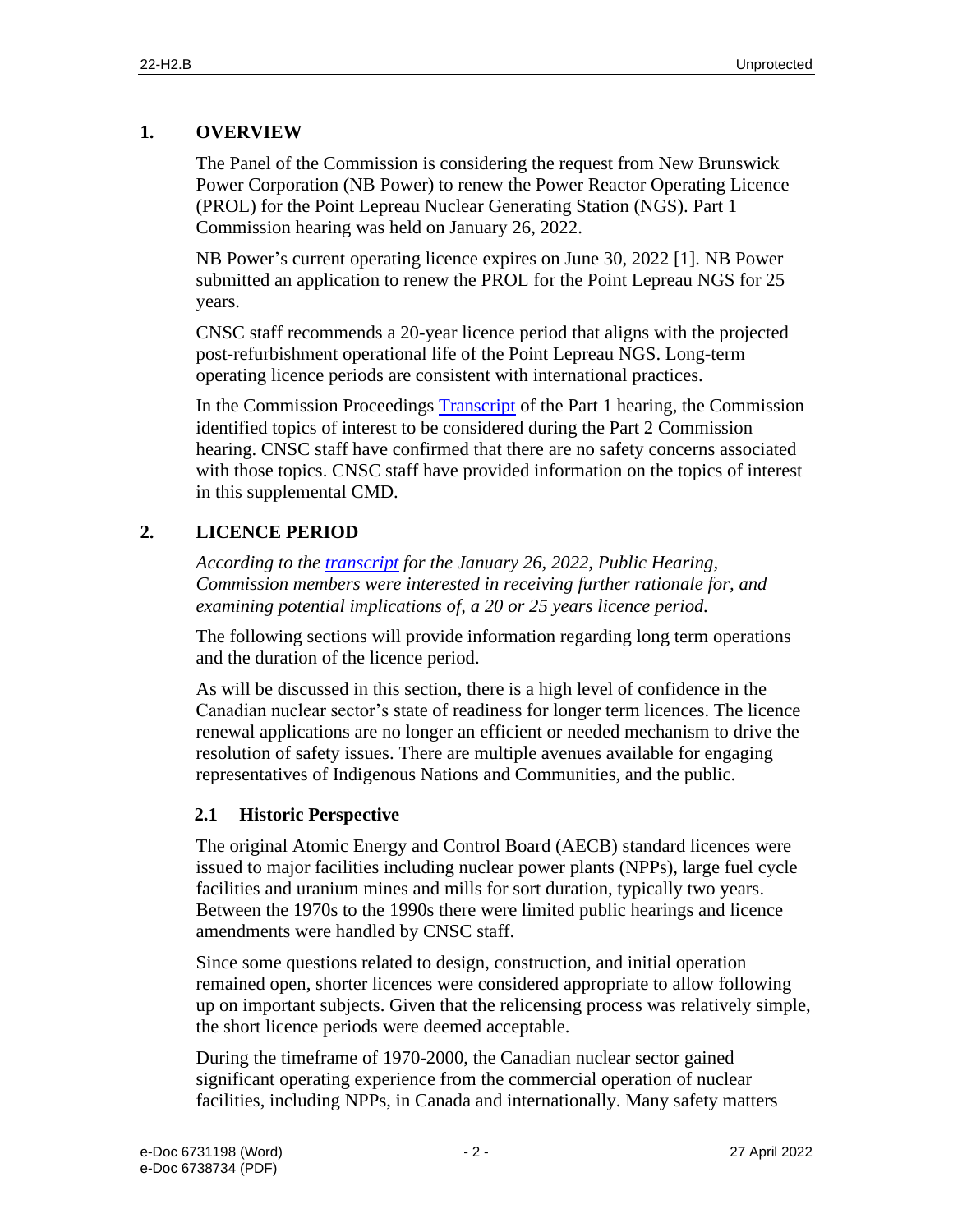have been examined in depth and brought to satisfactory resolution. The regulatory requirements and operating practices evolved and matured to result in strong management system, healthy safety culture, preparedness for severe accidents, systematic maintenance, environmental qualification, configuration management and an integrated view of safety.

At the same time, the AECB has begun increasing public engagement in hearings; this process intensified since 1990s leading to a robust public engagement.

#### <span id="page-8-0"></span>**2.2 Recommending Licence Periods to the Commission**

The *[Nuclear](https://laws-lois.justice.gc.ca/eng/acts/n-28.3/) Safety and Control Act* (NSCA) came into force in 2000 and outlined the roles and responsibilities of CNSC staff and the Commission. As a result of the change, there was an increase in the number of items that required Commission decision.

In 2002, CNSC staff presented to the Commission a new approach for recommending licence periods based on benchmarking with international practices, as outlined in CMD 02-M12.A [\[2\]](#page-55-2).

International benchmarking showed that licences in many countries are issued either for the life of the nuclear facility or range from 10 to 40 years. Countries with longer licence periods in many cases included the requirement to complete periodic safety reviews (PSR). These periodic assessments have not indicated any erosion of safety performance with longer licence periods.

CNSC staff's approach for recommending licence periods to the Commission included several elements [\[2\]](#page-55-2). According to CMD 02-M12.A, CNSC staff's recommendation for a 5-year licence was based on the following:

- establishing standardized criteria across all licence types
- using a risk-informed approach based on facility type and licensed activity
- applying a comprehensive approach to compliance
- implementing regular reporting to the Commission

CNSC staff's recommendation of a 10-year licence was based on:

- meeting all the elements for a 5-year licence
- conducting an ISR/PSR for NPPs

The approach proposed in CMD 02-M12, allowed the CNSC to be more closely aligned with international licensing practices.

Accepting the recommendations of the approach outlined in CMD 02-M12, the Commission granted 10-year licences in the recent NPP licence renewal hearings.

#### <span id="page-8-1"></span>**2.3 Progress and Evolution Since 2002**

In the recent years, the CNSC has continued to evolve in the regulatory framework, oversight methods, reporting and engagement practices, among other activities.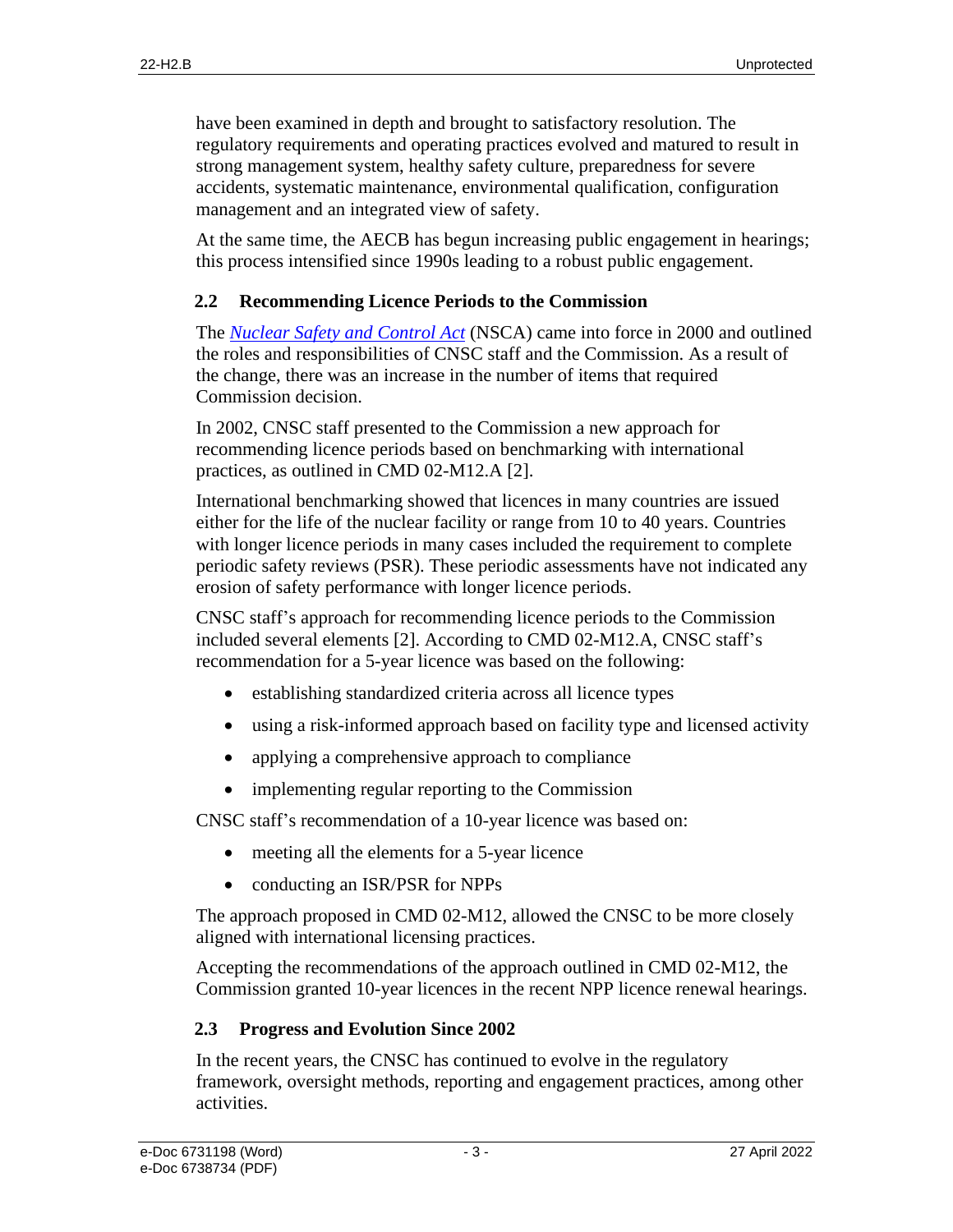CNSC staff have continued to invest in maintaining a strong regulatory framework and have published several new and updated regulatory documents that set clear regulatory requirements for the safe operation of NPPs.

CNSC staff have further strengthened its compliance oversight, including:

- Implementation of a risk-informed 5-year baseline plan that incorporated significant improvements, as outlined in the Office of the Auditor [General](https://nuclearsafety.gc.ca/eng/resources/publications/reports/auditor-general/index.cfm) [corrective action](https://nuclearsafety.gc.ca/eng/resources/publications/reports/auditor-general/index.cfm) plan.
- Approved inspection guides/procedures have been established for all Safety and Control Areas allowing a comprehensive compliance oversight.
- CNSC staff systematically capture lessons learned arising from regulatory oversight. Those lessons learned are used to drive continuous improvements in the conduct of inspections.

The existing suite of enforcement tools has been enhanced by introducing additional enforcement actions and clarifying their application.

There have also been significant strides in strengthening regulatory reporting, for example, the Regulatory Oversight Report (ROR) and the Environmental Protection Review (EPR) Report.

CNSC staff recently developed a discussion paper, [DIS-21-01,](https://nuclearsafety.gc.ca/eng/acts-and-regulations/consultation/history/regulatory-oversight-report-review-dis-21-01.cfm) to solicit feedback on the ROR and its associated process. The results were shared with the Commission in CMD [22-M5](http://www.nuclearsafety.gc.ca/eng/the-commission/pdf/Transcript-Meeting-Jan27,2022-e.pdf) and were used to inform CNSC staff's approach for the 2022 ROR that will be presented in 2023.

CNSC staff perform independent assessments of the licensee's environmental protection program and document the results in an environmental protection review report. This is a new initiative where CNSC staff produce and publish updated EPR reports every 5 years.

CNSC staff have continued to further the development of the CNSC trust building strategy. Specifically, at the Point Lepreau NGS, CNSC staff engage in routine meetings with representatives of Indigenous Nations and Communities and with members of the public. To achieve meaningful engagement, CNSC staff continuously adjust the topics for discussion and the type of information shared based on the current needs and continuously seek feedback on the frequency of the meetings and the quality of the engagement.

## <span id="page-9-0"></span>**2.4 IAEA Guidance**

The IAEA guidance, in particular *IAEA [SSG-13: Functions and Processes of the](https://www-pub.iaea.org/MTCD/Publications/PDF/P1804_web.pdf)  [Regulatory Body for Safety](https://www-pub.iaea.org/MTCD/Publications/PDF/P1804_web.pdf)* is essentially silent on the subject of licence duration other than: "The regulatory body may require the renewal of an authorization (licence) after a set time interval, depending on national legislation." There is no guidance related to any safety function of such a renewal.

This is consistent with the Canadian regulations where the Commission has the ultimate authority to assess applications, consider CNSC staff recommendations and interventions and render the final decision on a licensing period.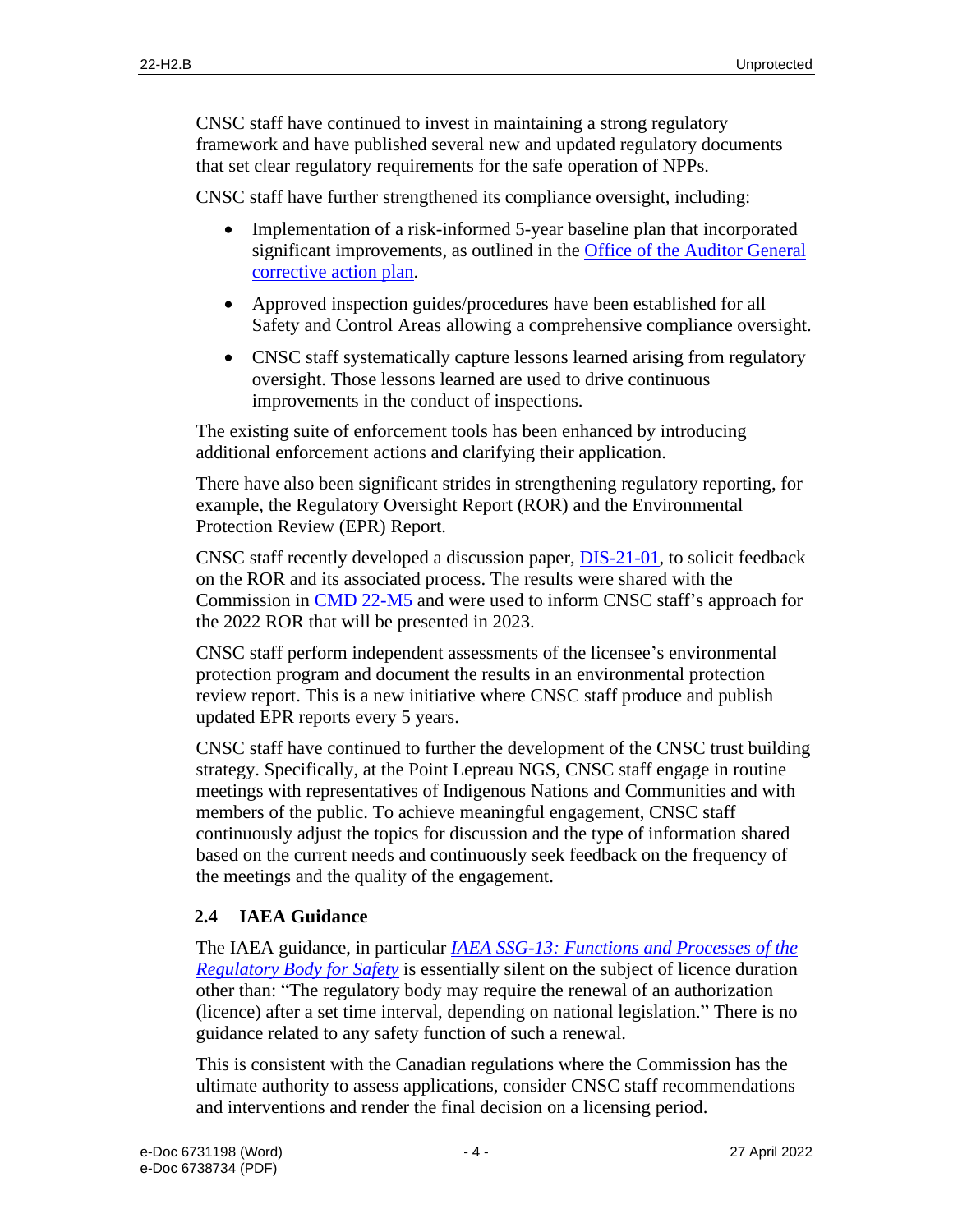### <span id="page-10-0"></span>**2.5 Benchmarking of Long-Term Licence and Public Participation**

*According to page 83 of the [transcript](http://www.nuclearsafety.gc.ca/eng/the-commission/pdf/Transcript-Hearing-Jan26,2022-e.pdf) from the January 26, 2022 Public Hearing, Commission members wanted to better understand differences in the other countries enabling legislation with regards to the role of the public.*

The principle of public participation in licensing is found in the legal frameworks of many countries. However, countries' legal systems for public participation vary [\[3\]](#page-55-3). Most frequently it is the responsibility of the nuclear regulatory body or another decision-making authority (e.g., the public authority in charge of environmental protection or a local authority) to promote public participation through means such as public hearings and/or written comments received prior to reaching the final decision.

[Table 1](#page-10-1) outlines licence periods of several countries [\[3\]](#page-55-3). These were correlated to the country's enabling legislation with regards to informing the public and the role of the public in the licensing process. Based on this information, CNSC staff conclude that the CNSC mandate and practices, are consistent with, or exceeding, practices of many other countries, with respect to public participation and access to information.

| <b>Country</b>   | <b>Licence</b>    | <b>PSR</b>       | <b>Public Participation and</b>                                                                                                                                      |
|------------------|-------------------|------------------|----------------------------------------------------------------------------------------------------------------------------------------------------------------------|
|                  | <b>Period</b>     | <b>Frequency</b> | <b>Access to Information</b>                                                                                                                                         |
| <b>Argentina</b> | 10 years          | Every 10 years   | The decision-making authority<br>has a legal duty to solicit public<br>participation.                                                                                |
|                  |                   |                  | The licensee must provide all<br>information as requested by the<br>public, with exceptions such as<br>confidential information.                                     |
| <b>Belgium</b>   | Plant<br>lifetime | Every 10 years   | Does not include a requirement<br>to solicit public participation.<br>Members of the public may<br>request access to information<br>that relates to the environment. |

<span id="page-10-1"></span>

| Table 1: International benchmarking of public participation in the licensing |  |
|------------------------------------------------------------------------------|--|
| of nuclear power reactors                                                    |  |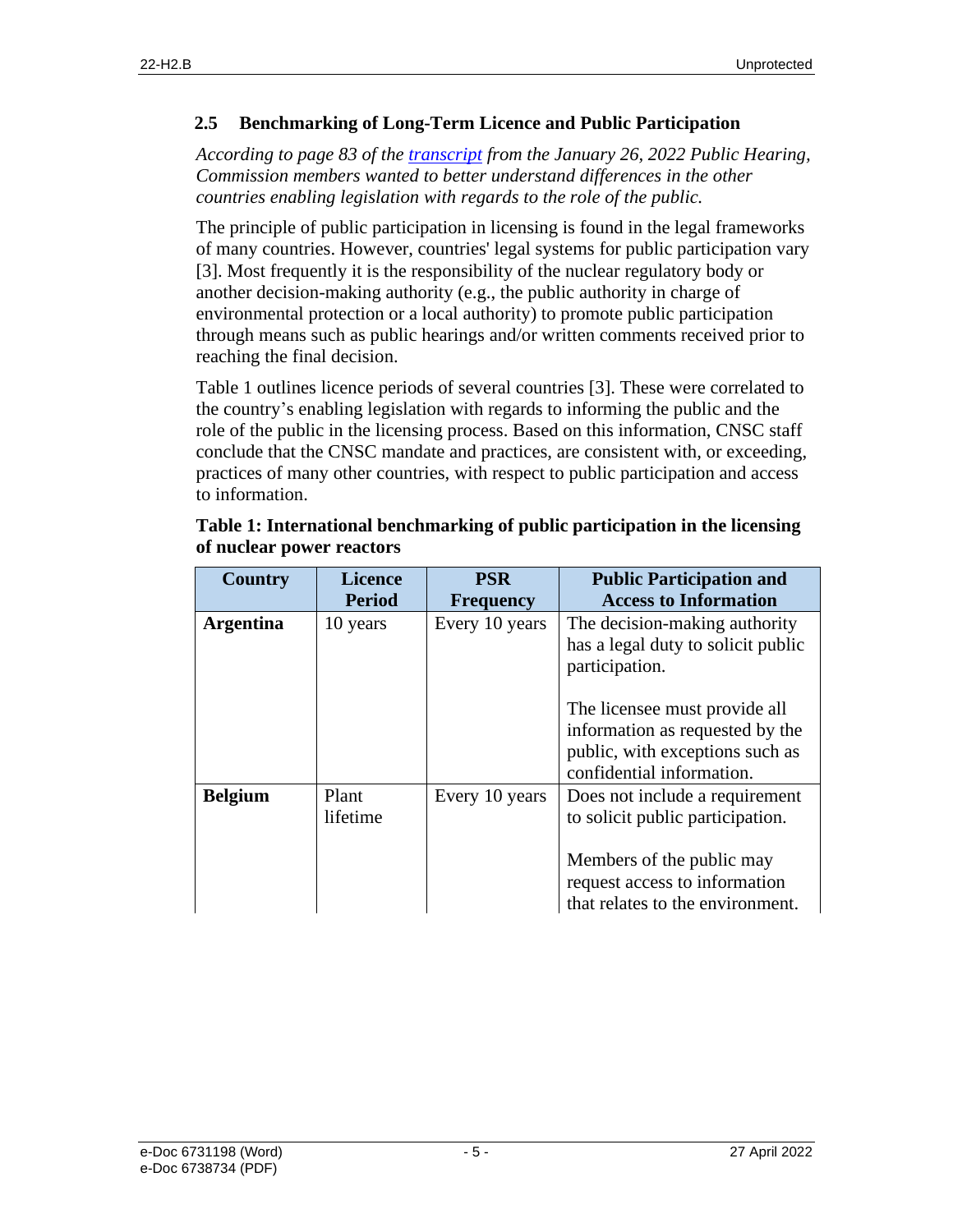| <b>Country</b>     | <b>Licence</b>                         | <b>PSR</b>       | <b>Public Participation and</b>                                                                                                                                                                                           |
|--------------------|----------------------------------------|------------------|---------------------------------------------------------------------------------------------------------------------------------------------------------------------------------------------------------------------------|
|                    | <b>Period</b>                          | <b>Frequency</b> | <b>Access to Information</b>                                                                                                                                                                                              |
| Canada             | 10 years                               | Every 10 years   | The decision-making authority<br>has a legal duty to solicit public<br>participation.                                                                                                                                     |
|                    |                                        |                  | Both the decision-making<br>authority and the licensee have a<br>legal duty to provide<br>information to the public with<br>exceptions such as confidential<br>information.                                               |
| <b>Finland</b>     | $10 - 20$<br>years                     | Every 10 years   | The decision-making authority<br>has a legal duty to solicit public<br>participation and provide<br>information to the public.                                                                                            |
| <b>France</b>      | Plant<br>lifetime                      | Every 10 years   | The decision-making authority<br>has a legal duty to solicit public<br>participation.                                                                                                                                     |
|                    |                                        |                  | A proposed operation beyond 35<br>years for a nuclear power<br>reactor is subject to a public<br>enquiry, prior to their<br>submission for authorization.                                                                 |
|                    |                                        |                  | The regulatory authority and the<br>licensee have a general duty to<br>provide information to the<br>public.                                                                                                              |
| <b>Germany</b>     | 32 years                               | Every 10 years   | The decision-making authority<br>has a legal duty to solicit public<br>participation and provide<br>information to the public.                                                                                            |
| <b>South Korea</b> | 30 years, 40<br>years, and<br>60 years | Every 10 years   | The decision-making authority<br>has a legal duty to solicit public<br>participation and provide<br>information to the public.<br>The licensee must provide the<br>draft Radiation Environmental<br>Report to the public. |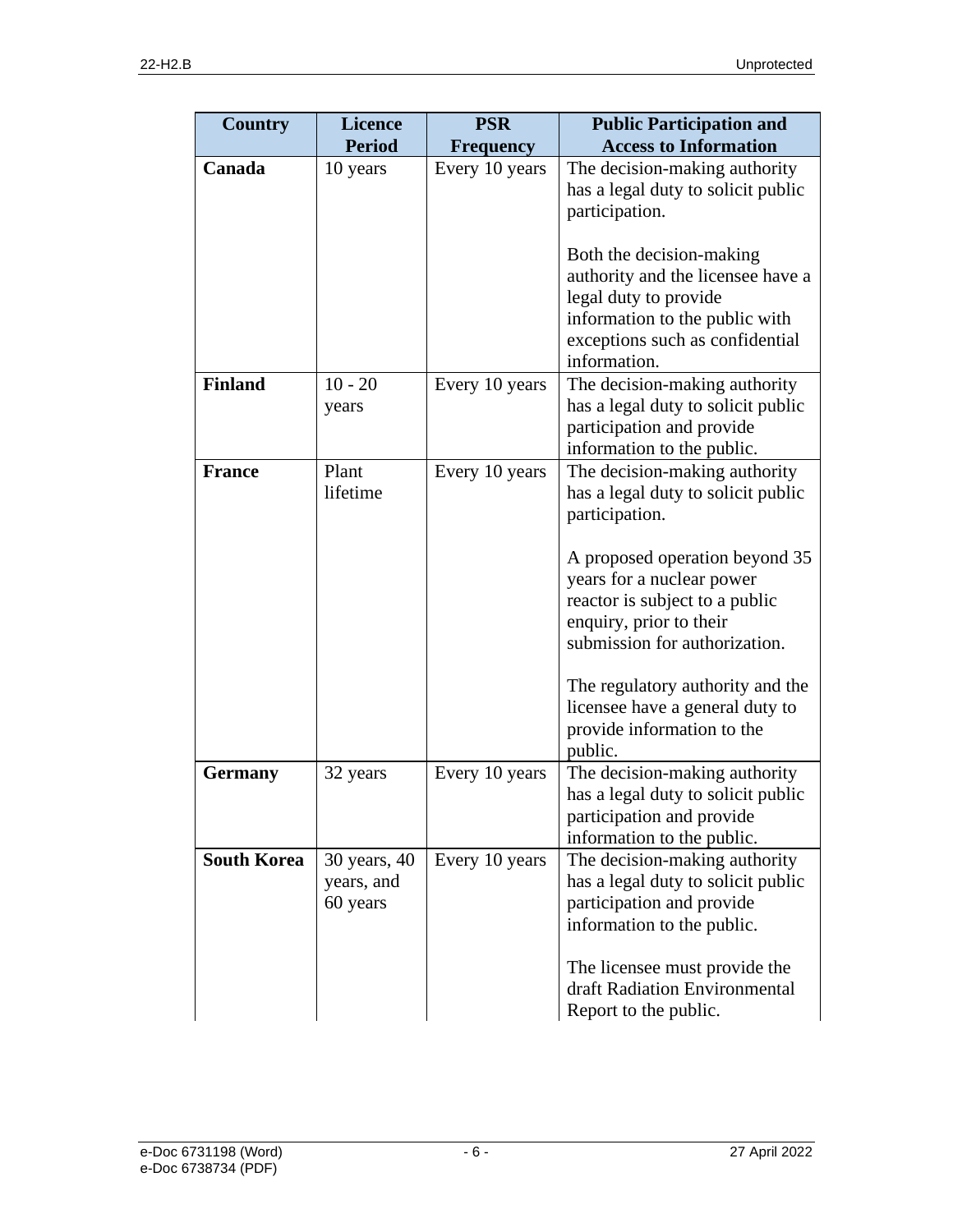| <b>Country</b>     | <b>Licence</b> | <b>PSR</b>       | <b>Public Participation and</b>    |
|--------------------|----------------|------------------|------------------------------------|
|                    | <b>Period</b>  | <b>Frequency</b> | <b>Access to Information</b>       |
| <b>Netherlands</b> | Plant          | Every 10 years   | The decision-making authority      |
|                    | lifetime       |                  | has a legal duty to solicit public |
|                    |                |                  | participation and provide          |
|                    |                |                  | information to the public.         |
|                    |                |                  | Participation depends on           |
|                    |                |                  | whether different or greater       |
|                    |                |                  | environmental impacts are to be    |
|                    |                |                  | expected if the licence is granted |
|                    |                |                  | than those that were previously    |
|                    |                |                  | considered in the context of the   |
|                    |                |                  | earlier issued licence.            |
| Romania            | 30 years       | Case-by-case     | The decision-making authority      |
|                    |                | basis            | has a legal duty to solicit public |
|                    |                |                  | participation and provide          |
|                    |                |                  | information to the public.         |
| <b>Spain</b>       | 10 years       | Every 10 years   | Legislation allows public          |
|                    |                |                  | participation but neither the      |
|                    |                |                  | decision-making authority nor      |
|                    |                |                  | the licensee has a legal duty to   |
|                    |                |                  | solicit public participation.      |
|                    |                |                  | Decision-making authority has a    |
|                    |                |                  | legal duty to provide              |
|                    |                |                  | information to the public.         |
| <b>Sweden</b>      | Plant          | Every 10 years   | There is no legal duty for either  |
|                    | lifetime       |                  | the decision-making authority or   |
|                    |                |                  | the licensee to solicit public     |
|                    |                |                  | participation.                     |
|                    |                |                  | The legal framework establishes    |
|                    |                |                  | a duty for the regulatory          |
|                    |                |                  | authority to provide information   |
|                    |                |                  | to the public.                     |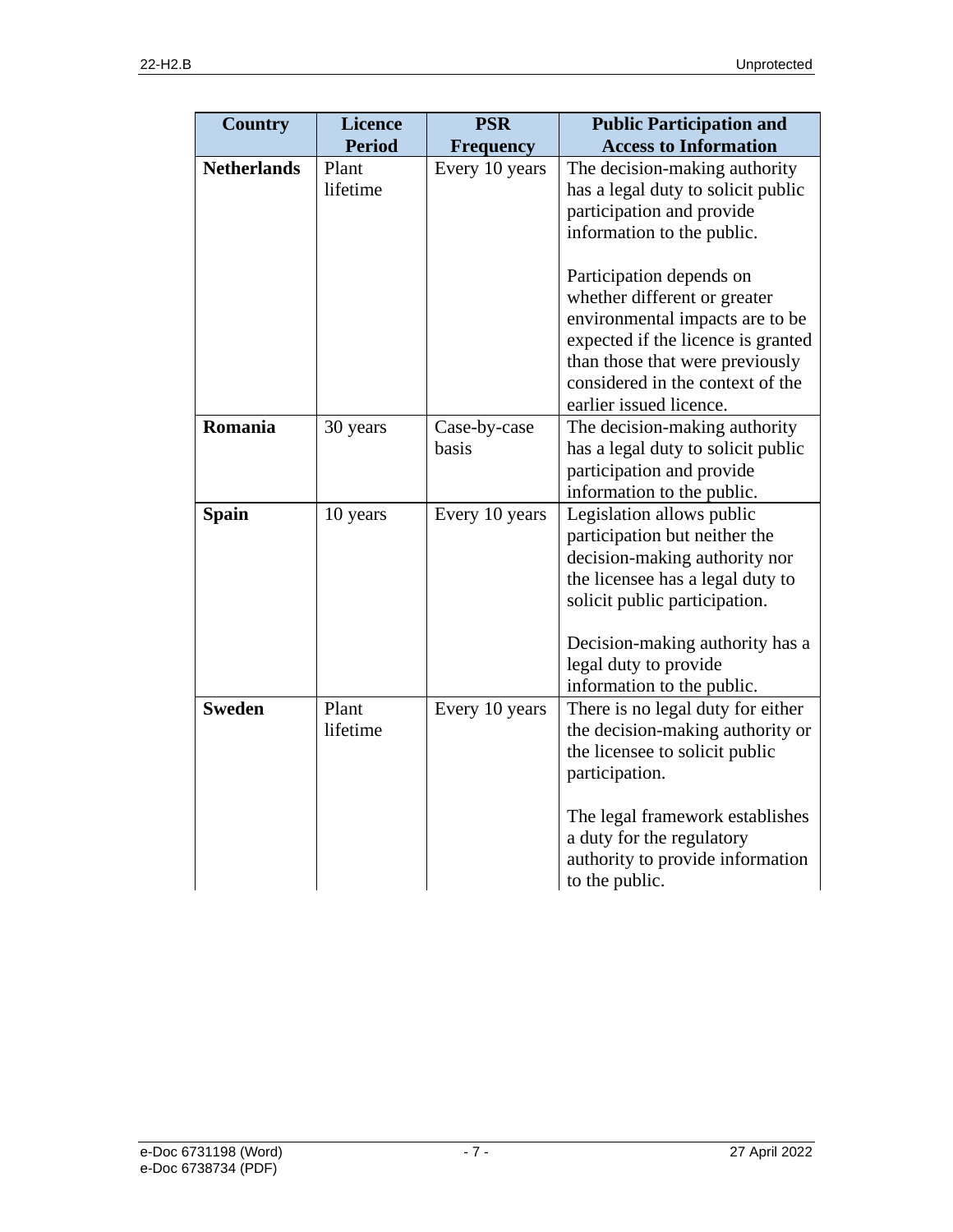| <b>Country</b> | <b>Licence</b> | <b>PSR</b>       | <b>Public Participation and</b>    |
|----------------|----------------|------------------|------------------------------------|
|                | <b>Period</b>  | <b>Frequency</b> | <b>Access to Information</b>       |
| <b>United</b>  | Plant          | Every 10 years   | There is no legal requirement      |
| <b>Kingdom</b> | lifetime       |                  | for either decision-making         |
|                |                |                  | authority or licensee to solicit   |
|                |                |                  | participation. Public              |
|                |                |                  | involvement mechanism is           |
|                |                |                  | established at the discretion of   |
|                |                |                  |                                    |
|                |                |                  | the licence holder.                |
|                |                |                  |                                    |
|                |                |                  | Any individual has the right to    |
|                |                |                  | solicit information from the       |
|                |                |                  | public authority in charge of      |
|                |                |                  | decision making.                   |
| <b>United</b>  | 40 years,      | Regulatory       | The decision-making authority      |
| <b>States</b>  | with $20-$     | oversight        | has a legal duty to solicit public |
|                | year           | coupled with     | participation.                     |
|                | renewal        | the back fitting |                                    |
|                | option         | rule as          | Both the decision-making           |
|                |                | requested by     | authority and the applicant have   |
|                |                | the licensees    |                                    |
|                |                |                  | a legal duty to provide            |
|                |                |                  | information to the public.         |

#### <span id="page-13-0"></span>**2.6 Conclusion**

CNSC staff have a robust regulatory program in place that maintains effective regulatory oversight of NB Power's compliance and safety performance regardless of the licence period.

According to the Record of Decision from the Refurbishment Commission Hearing in 2012, the Commission noted that refurbishment extended the plant operating life for up to 30 years. CNSC staff's review confirmed that NB Power's assessments and life extension activities have demonstrated that the plant can continue to operate safely for an operating life of up to 30 years post refurbishment, or until 2042. A 25-year licence would extend beyond this date. Therefore, CNSC staff's recommendation of a 20-year licence period aligns with the current projected operational life of the Point Lepreau NGS.

## <span id="page-13-1"></span>**3. ENGAGEMENT**

*According to pages 72 to 74, 82 and 103 of the [transcript](http://www.nuclearsafety.gc.ca/eng/the-commission/pdf/Transcript-Hearing-Jan26,2022-e.pdf) from the January 26, 2022, Public Hearing, the Commission expressed interest in knowing how longerterm licences would impact public and Indigenous engagement with CNSC staff and with the Commission.*

CNSC staff continually engage with members of Indigenous Nations, communities and representative organizations, the public, and interested parties about regulated facilities, including the Point Lepreau NGS. CNSC staff's current engagement strategy focuses on providing opportunities for open dialogue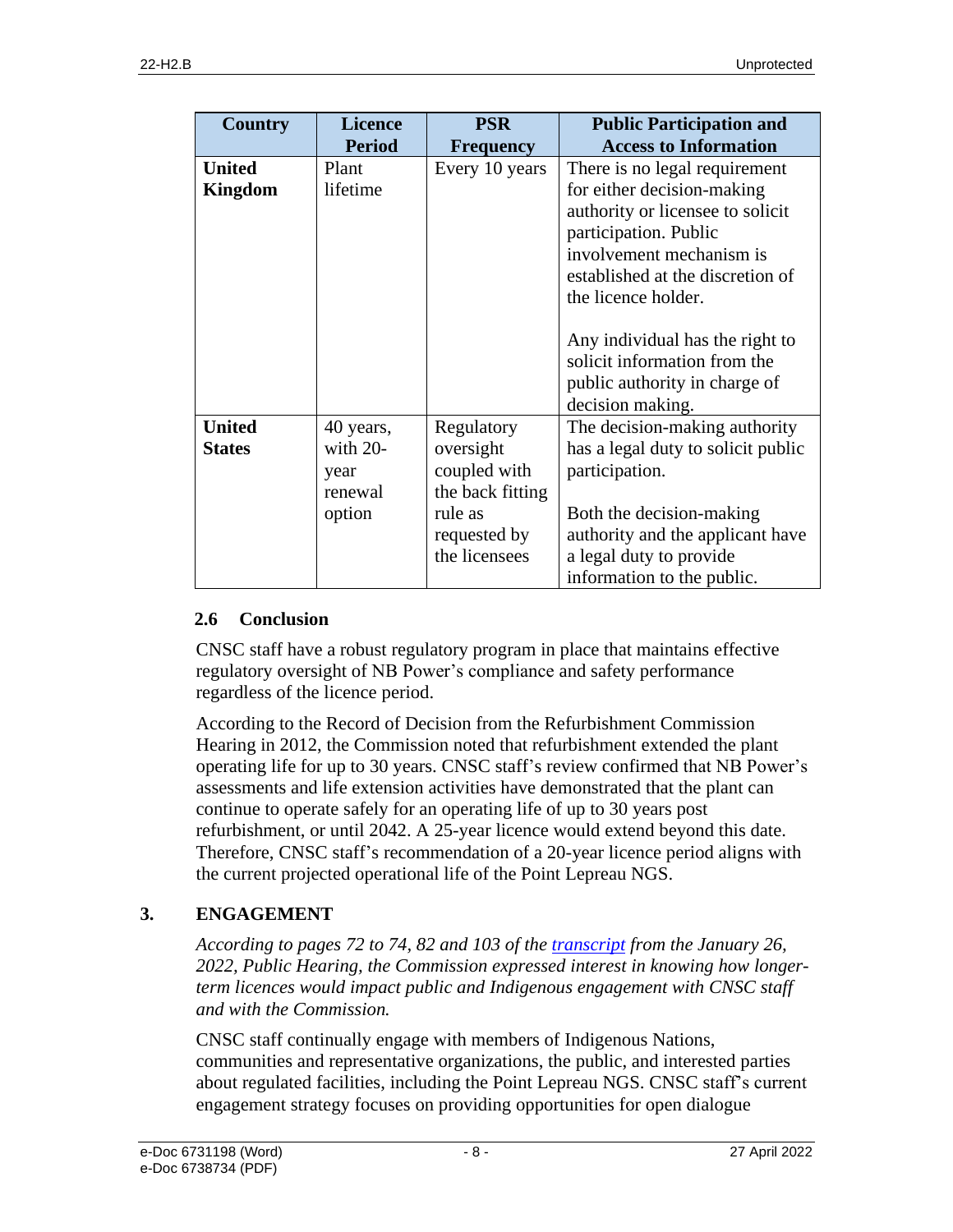regarding specific areas of interest and/or concern, the CNSC mandate to disseminate scientific information about the nuclear industry, and to provide updates regarding the regulatory oversight of the facility.

CNSC staff are currently establishing a holistic trust building initiative. This initiative includes focus on improved transparency of the CNSC's regulatory oversight, expanding focused communication and engagement, information sharing, and participation in Commission proceedings. CNSC staff seek to tailor Indigenous and public engagement to the interests of the audience. Engagement is not limited nor bound to a licensing period. Engagement is not limited nor bound to a licensing period. The engagement with Indigenous Nations, communities and representative organizations, and the public is a continuum regardless of the duration of the licence period.

## <span id="page-14-0"></span>**3.1 CNSC Staff - Indigenous Nations and Communities Engagement**

CNSC staff have identified the Indigenous Nations and communities who may have an interest in the proposed renewal of the Point Lepreau NGS PROL, and generally in the regulatory oversight of the facility.

Indigenous Nations in New Brunswick include: six Wolastoqey communities represented by the Wolastoqey Nation in New Brunswick (WNNB); nine Mi'gmaq communities, which are represented by Mi'gmawe'l Tplu'taqnn Incorporated (MTI); and the Peskotomuhkati Nation at Skutik represented by Passamaquoddy Recognition Group Inc. Although Elsipogtog First Nation is a member of MTI, for consultation and engagement purposes and for the purposes of the licence renewal hearing, Elsipogtog First Nation is represented by its consultation and resources organization Kopit Lodge.

These groups have expressed an interest in the proposed renewal of NB Power's Point Lepreau NGS PROL, as the NGS site is in, or in proximity to, their traditional and/or treaty territories. [Table 2](#page-15-0) lists the Indigenous Nations and communities in New Brunswick and identifies each community by their representative body [\[5\]](#page-55-4).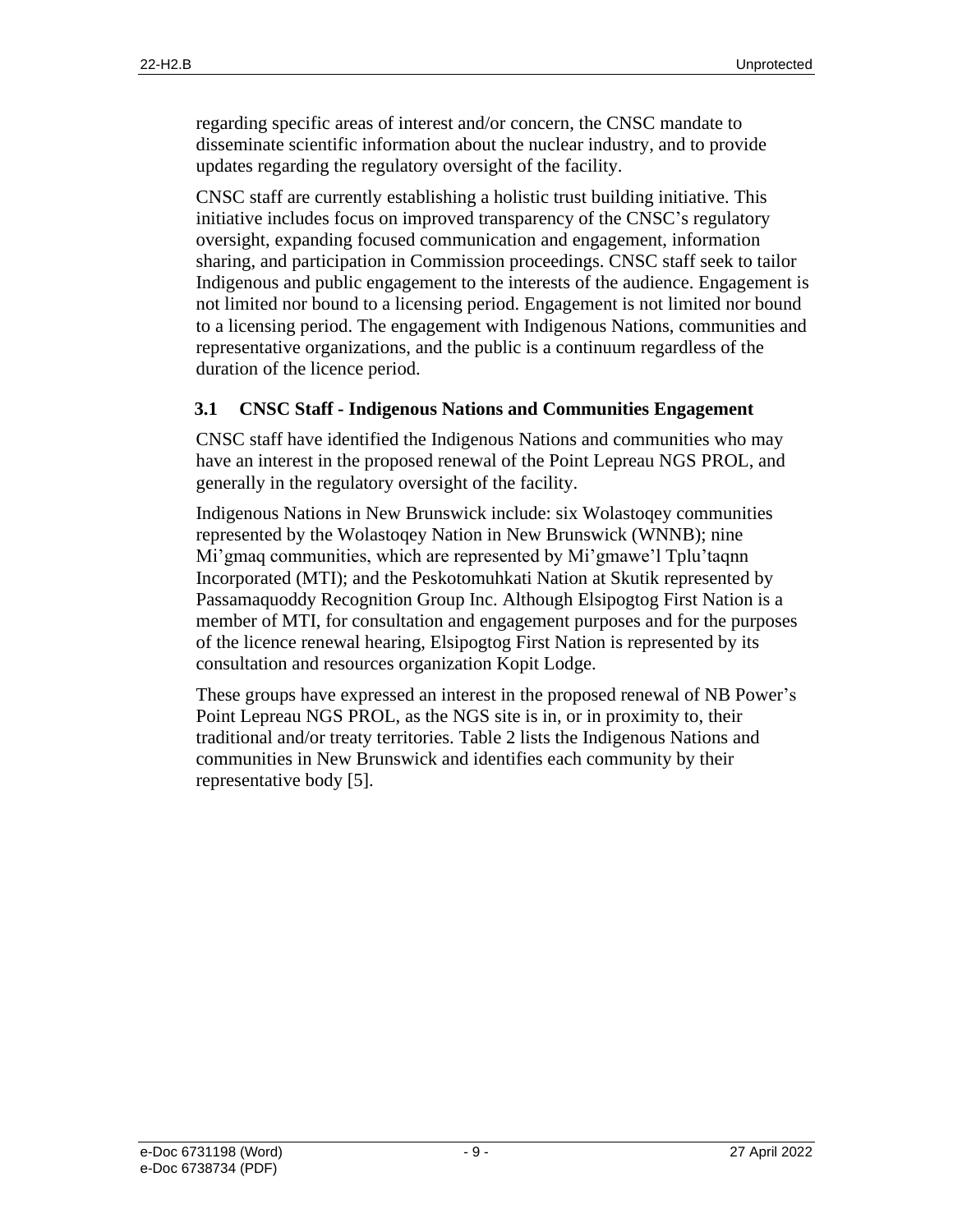

**Figure 1: Map of Indigenous communities in New Brunswick**

<span id="page-15-0"></span>

| Table 2: Consultative Representative Organizations for each New Brunswick |  |
|---------------------------------------------------------------------------|--|
| <b>Indigenous Community</b>                                               |  |

| Kopit<br>Lodge | <b>MTI</b>          | Passamaquoddy<br><b>Recognition Group Inc.</b> | <b>WNNB</b>      |
|----------------|---------------------|------------------------------------------------|------------------|
| Elsipogtog     | Ugpi'ganjig         | Peskotomuhkati Nation at<br><b>Skutik</b>      | Welamukotuk      |
|                | Oinpegitjoig        |                                                | <b>Sitansisk</b> |
|                | Esgenoôpetitj       |                                                | Pilick           |
|                | Metepenagiag        |                                                | Wotstak          |
|                | Natoaganeg          |                                                | Negotkuk         |
|                | L'nui Menikuk       |                                                | Matawaskiye      |
|                | <b>T</b> jipogtotjg |                                                |                  |
|                | Amlamgog            |                                                |                  |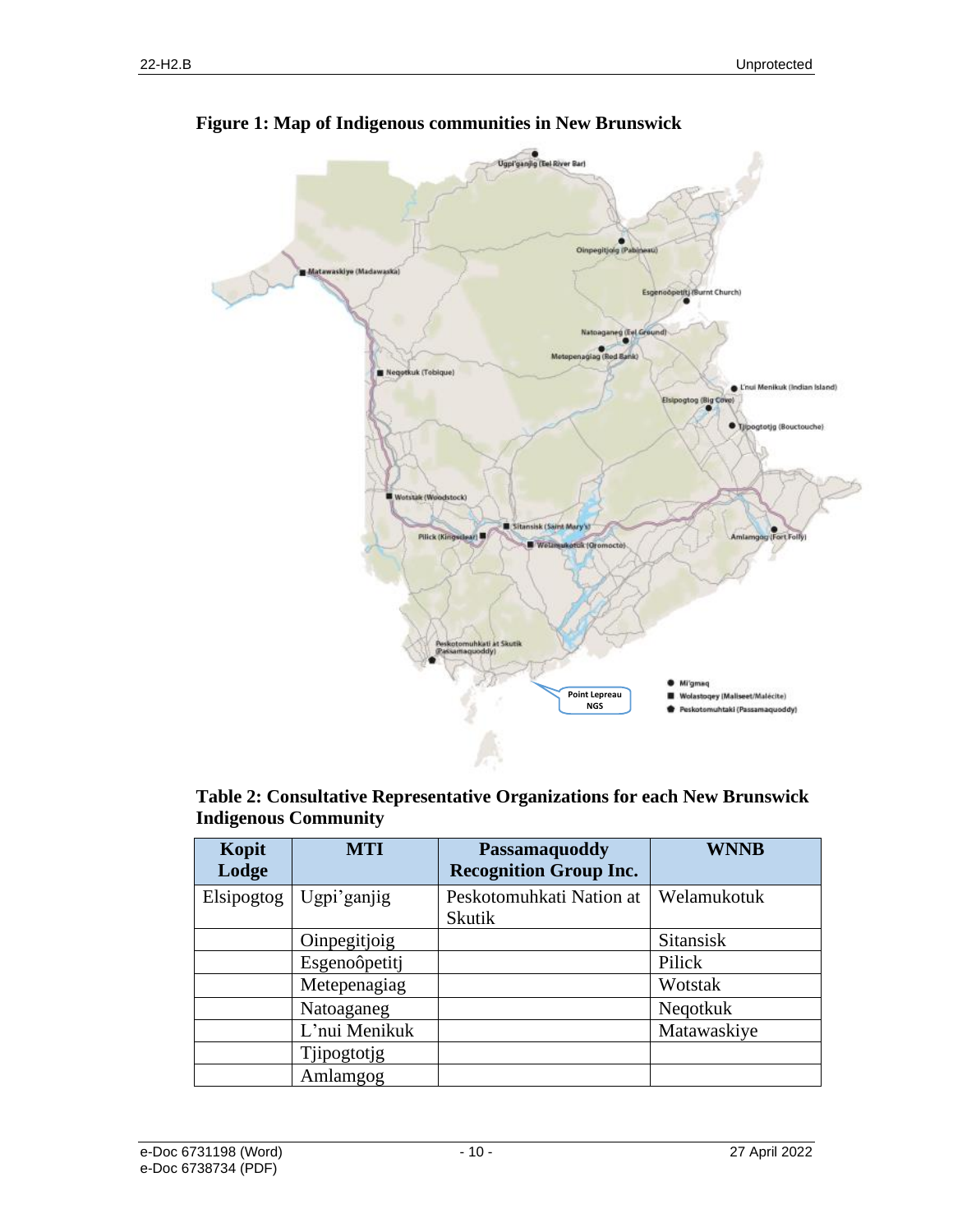Additionally, the Sipekne'katik First Nation in Nova Scotia and the Kwilmu'kw Maw-klusuaqn (KMK), who represent the Mi'gmaq at the provincial level in Nova Scotia, have expressed an interest in being informed of the ongoing activities at the Point Lepreau NGS.

Following the 2017 licence renewal of the Point Lepreau NGS, CNSC staff continued to meet with MTI, WNNB, and the Peskotomuhkati Nation at least twice per year, and more if requested. During these meetings, knowledge is shared with each other and CNSC staff listen and respond to concerns and questions. Where there is an interest in a particular area, CNSC specialists are invited to speak on the topic. The meeting agendas are flexible and can be tailored to the specific interests and concerns. CNSC staff routinely provide high level information about the CNSC, regulatory oversight at Point Lepreau NGS, and results from the CNSC Independent Environmental Monitoring Program (IEMP) sampling around the Point Lepreau NGS. More specific topics of interest that have been requested by the representative organizations include information on transportation of radioactive materials, small modular reactors (SMR), environmental assessments, and waste management, for which CNSC specialists were invited to share information and answer questions.

Additionally, during routine meetings CNSC staff discuss recent and upcoming inspections or activities. Also, if there is interest, CNSC staff work with the Indigenous Nations to tailor the topics being discussed and the activities being conducted. As described in CNS paper '*Including Indigenous Observers on Regulatory Inspections'* [\[4\]](#page-55-5):

During routine engagement meetings with the Indigenous Nations in New Brunswick, one of the Nations expressed interest in an Environmental Monitoring inspection. CNSC staff invited the Nation to participate in the next Environmental Monitoring inspection as an observer. The Nation was able to observe the regulator's inspection process, the criteria used to assess the licensee on a given topic and observe the results as they apply to the licensee's licence requirements. As Environmental Monitoring is a meaningful topic to the Nation, CNSC staff view the inclusion of the Nation as a progressive step to establishing trust.

This inspection is seen as a pilot for representatives of Indigenous Nations and communities to participate, as observers, in CNSC inspections. A similar observed inspection was conducted at the Bruce NGS. The feedback from this pilot, will be used to inform future similar activities as they come up and "*…it is hoped that their participation has helped to build trust in the regulatory oversight process and the CNSC's role in ensuring the safe operations of nuclear facilities in their territories*" [\[4\]](#page-55-5).

For the licence renewal application, CNSC staff sent letters of notification in July 2021 to the Indigenous Nations and communities, and to representative organizations who have expressed interest in receiving information. The letters provided information regarding the proposed licence renewal application, the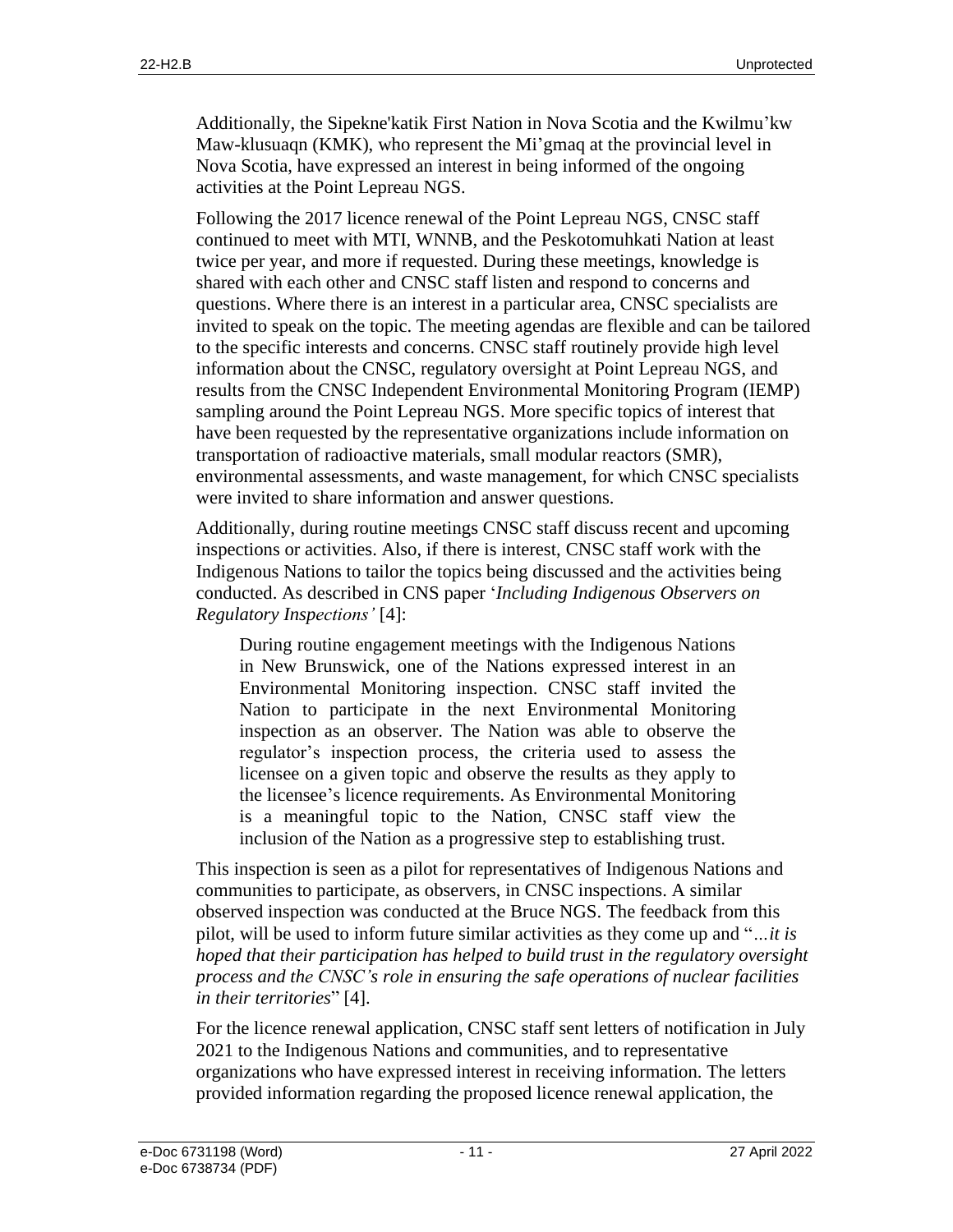availability of participant funding to facilitate participation in the licence renewal process, and details on how to participate in the Commission's public hearing process in both January and May 2022.

Since the finalization of CNSC staff [CMD 22-H2,](https://www.nuclearsafety.gc.ca/eng/the-commission/hearings/cmd/pdf/CMD22/CMD22-H2.pdf) CNSC staff have reached out to all interested representative organizations and have since met with members of Wolastoqey Nation in New Brunswick, Peskotomuhkati Nation, Mi'gmawe'l Tplu'taqnn Inc. and Kopit Lodge. During these meetings discussions continued on the Point Lepreau NGS licence renewal application and the related regulatory review process. Each meeting was tailored to provide more information on specific areas of interest identified by the particular representative organization, including the CNSC staff Environmental Protection Review (EPR) report on Point Lepreau NGS, the CNSC's IEMP, the gathering and inclusion of Indigenous Knowledge, and further information on the CNSC's role with regards to regulating potential SMR projects in New Brunswick. During the most recent meetings, CNSC staff confirmed with the Indigenous representative organizations that the frequency and format of the meetings are presently adequate and CNSC staff agreed that these can be adjusted as required in the future.

During the engagement sessions, CNSC staff were made aware of specific concerns related to the licence duration and the potential for a reduced opportunity to voice concerns to the Commission. CNSC staff responded to these concerns and provided information on the rationale for the recommended licence duration. CNSC staff indicated that providing opportunities for Indigenous Nations, communities and representative organizations and the public to communicate with the Commission was a priority.

CNSC staff are committed to ongoing engagement and collaboration with interested Indigenous Nations, communities and representative organizations in New Brunswick and will continue to provide opportunities for meaningful longterm engagement. CNSC staff remain willing to establish a formalized approach through a Terms of Reference and engagement work plan with any interested Indigenous Nation, community and organization with interests related to the Point Lepreau NGS. CNSC staff also remain flexible and open to changing the format and frequency of engagement meetings and discussions so that they can be tailored to the needs of the Indigenous Nations, communities, and representative organizations.

As a result of the continued engagement effort, there is greater interest and understanding in the CNSC's regulatory activities. This can enable further trust in CNSC's regulatory processes [\[5\]](#page-55-4).

## <span id="page-17-0"></span>**3.2 CNSC Staff - Public Engagement**

A part of the CNSC's mandate is to disseminate scientific, technical, and regulatory information to the public. To this objective, CNSC staff routinely engage with the public and interested stakeholders in various ways.

CNSC staff develop plain language content to build public awareness of CNSC activities, to promote the work CNSC does as Canada's nuclear regulator and to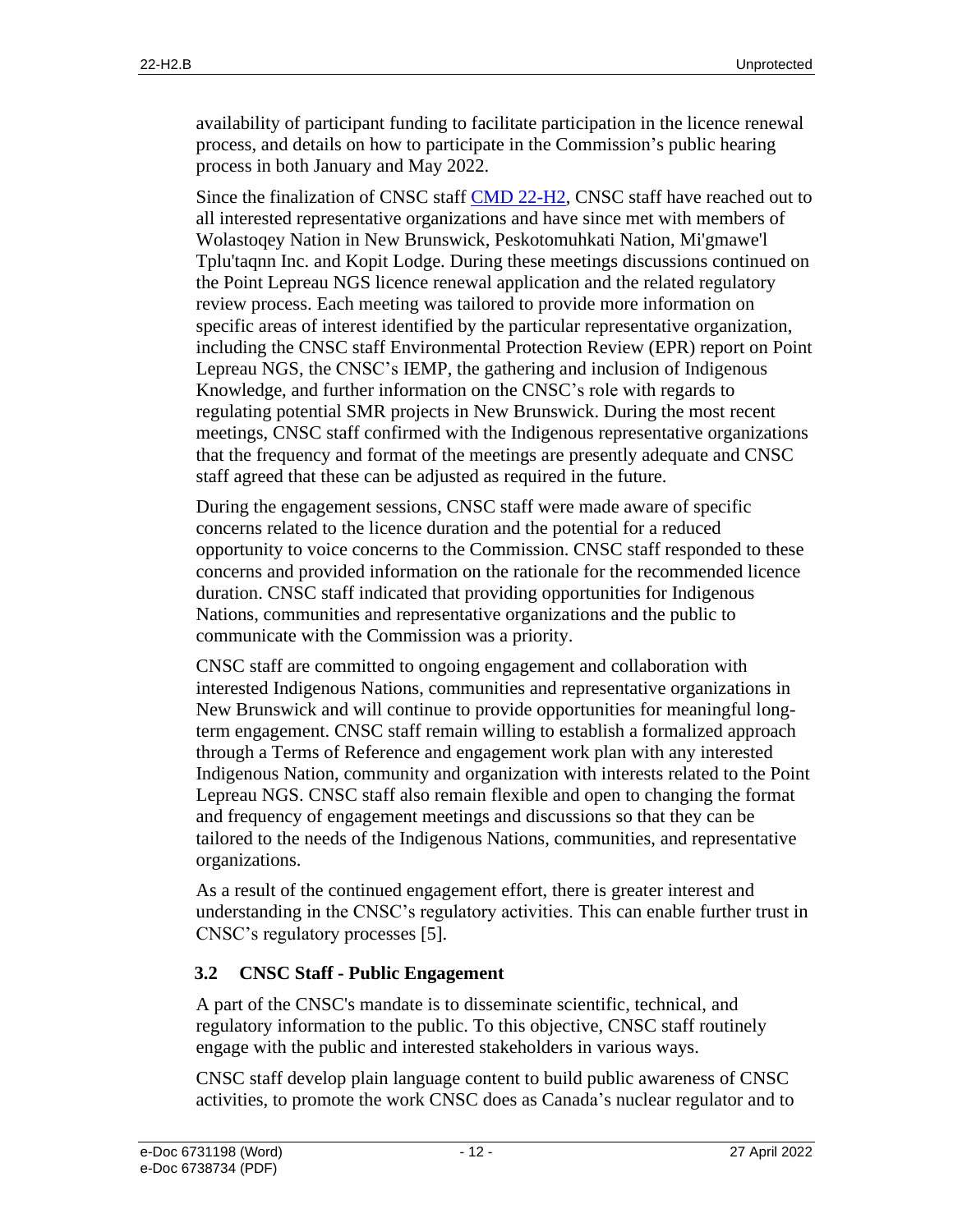ensure specific audiences are aware and have an opportunity to engage in Commission proceedings.

Based on the work of the subject matter experts within the organization, CNSC staff develop communication methods to help achieve its objective of disseminating information and building awareness among specific audiences while following Government of Canada requirements for accessibility and official languages.

Some of the communications methods, dependent on the audience, include:

- web content updates and accompanying social media promotion
- social media awareness and education campaigns
- video production and promotion through various platforms
- direct mail outs
- recorded webinar presentations
- virtual and in-person open house sessions
- engagement with the media through editorial submissions, letters to the editor, media technical briefings, regular media advisories and targeted media pitches

CNSC staff engagement has included hosting four webinars in November 2021 and March 2022, which focused on NB Power's Point Lepreau licence renewal application. CNSC staff presented an overview of the role of the nuclear regulator, the independence of Commission, an overview of NB Power's application, how staff assessed the application, and information on how interested parties can be involved in the Part 2 Commission hearing through the CNSC intervention process. Staff ensure ample time is available to answer questions during the sessions so that all voices are heard. Any questions that are unanswered publicly are followed-up on by means relevant to the requestor.

These webinars were promoted through direct mail campaigns to over 80,000 New Brunswick residents living within an 80-kilometre radius from the Point Lepreau NGS. The webinars were also solicited on the CNSC website, through email to subscribers, and on various social media platforms. In addition, a media advisory was published on canada.ca and CNSC staff also directly reached out to numerous Atlantic Canadian media outlets.

In total, out of 122 participants who registered, 77 participants attended the webinars. For the English sessions held on November 16, 2021, and March 2, 2022, 39 and 37 participants, respectively, attended. For the French webinar sessions held on the same dates as the English sessions one (1) participant attended in November and no one (0) was present for the March session.

From the polling that was conducted during the sessions, notable results include:

• the majority of participants heard about the webinar through the email list and through a flyer in their mailbox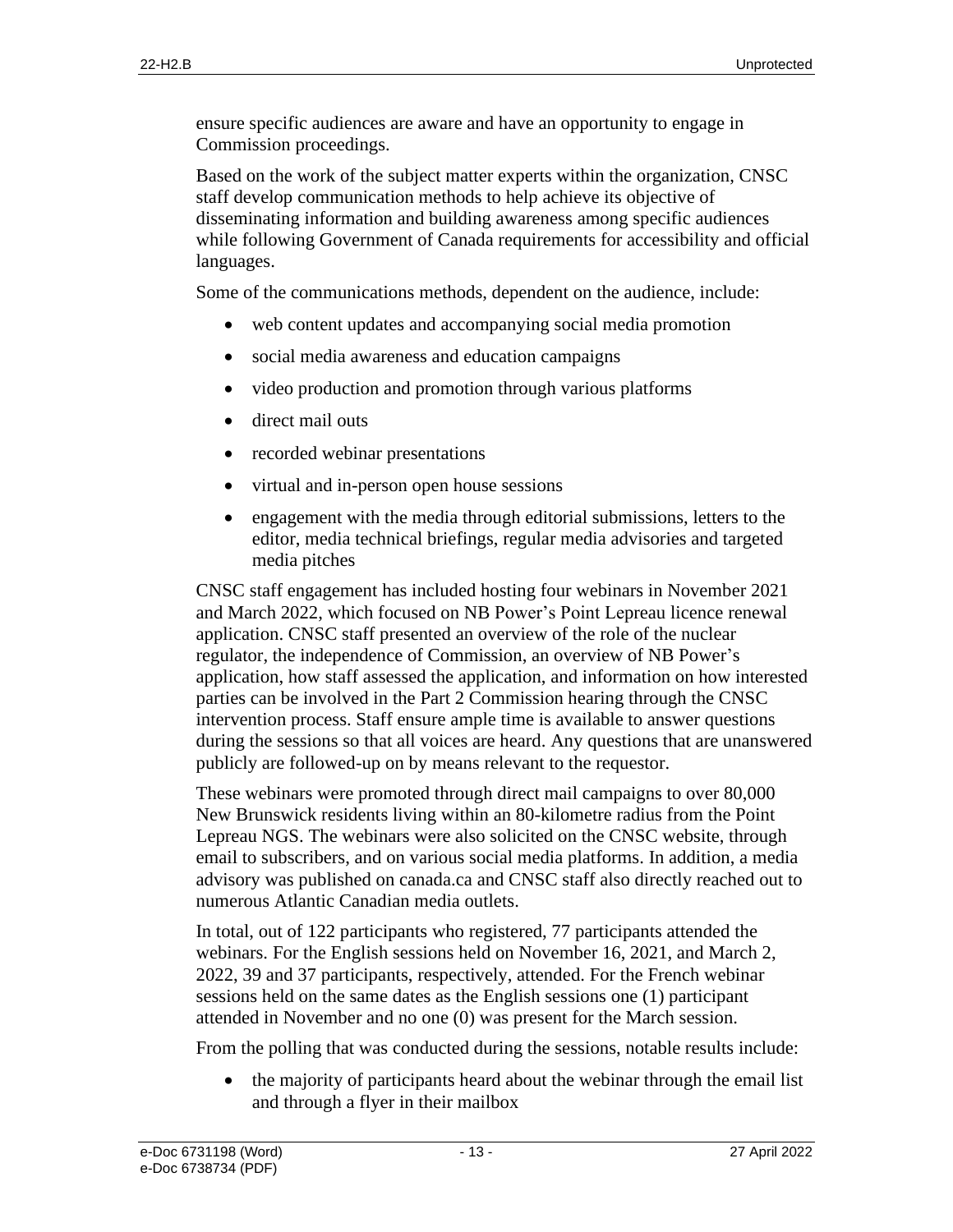- observations that the majority of participants were not too familiar with a power reactor operating licence
- that some participants were neutral, and the majority polled were satisfied and very satisfied with how questions were answered during the sessions

Notable information acquired from surveys conducted at the end of each webinar indicated the following observations:

- that the sessions are helpful in providing more information on small modular reactors
- that the information presented was well organized and presented well
- that the CNSC could have gone into more detail on a few items
- that the questions posed by participants should not be anonymous
- that the recording of the webinar should be publicly available
- that more documentation should be available on the CNSC website
- that there was a willingness by CNSC staff to answer all the questions
- that there was good interaction between CNSC and participants
- that some of the material was presented too quickly

CNSC staff also participated in NB Power Open Houses held in local communities including Dipper Harbour, Saint John, and Saint George. During these sessions, staff were available to answer questions and provide information on the licence renewal. CNSC staff routinely attend NB Power Community Liaison meetings where they are available to answer any questions the public may have in relation to NB Power's station updates and any topics of interest from the participants on regulatory matters. As well, CNSC staff provide updates with regards to CNSC activities, such as, compliance, surveillance, and licensing.

Prior to the Part 1 hearing CNSC staff were interviewed by the media to discuss a variety of topics related to licence renewal. The media asked questions about the daily operations at Point Lepreau NGS, the CNSC participant funding program, the proposed 20-year CNSC staff licence duration, and the intervention process.

CNSC participates in the Privy Council Office public opinion research survey, conducted yearly to measure public perception of the nuclear regulator and industry. While generic in nature, the survey results indicate very little fluctuation in levels of familiarity with the nuclear industry or its safety among Canadians.

CNSC staff collect and implement feedback from various specific audiences including intervenors, participants in public consultation, and Indigenous Nations and communities and host communities. This is done through seeking feedback in meetings, entrance and exit surveys, survey of intervenors through the Participant Funding Program, and regular analysis of social and traditional media, web analytics and surveys.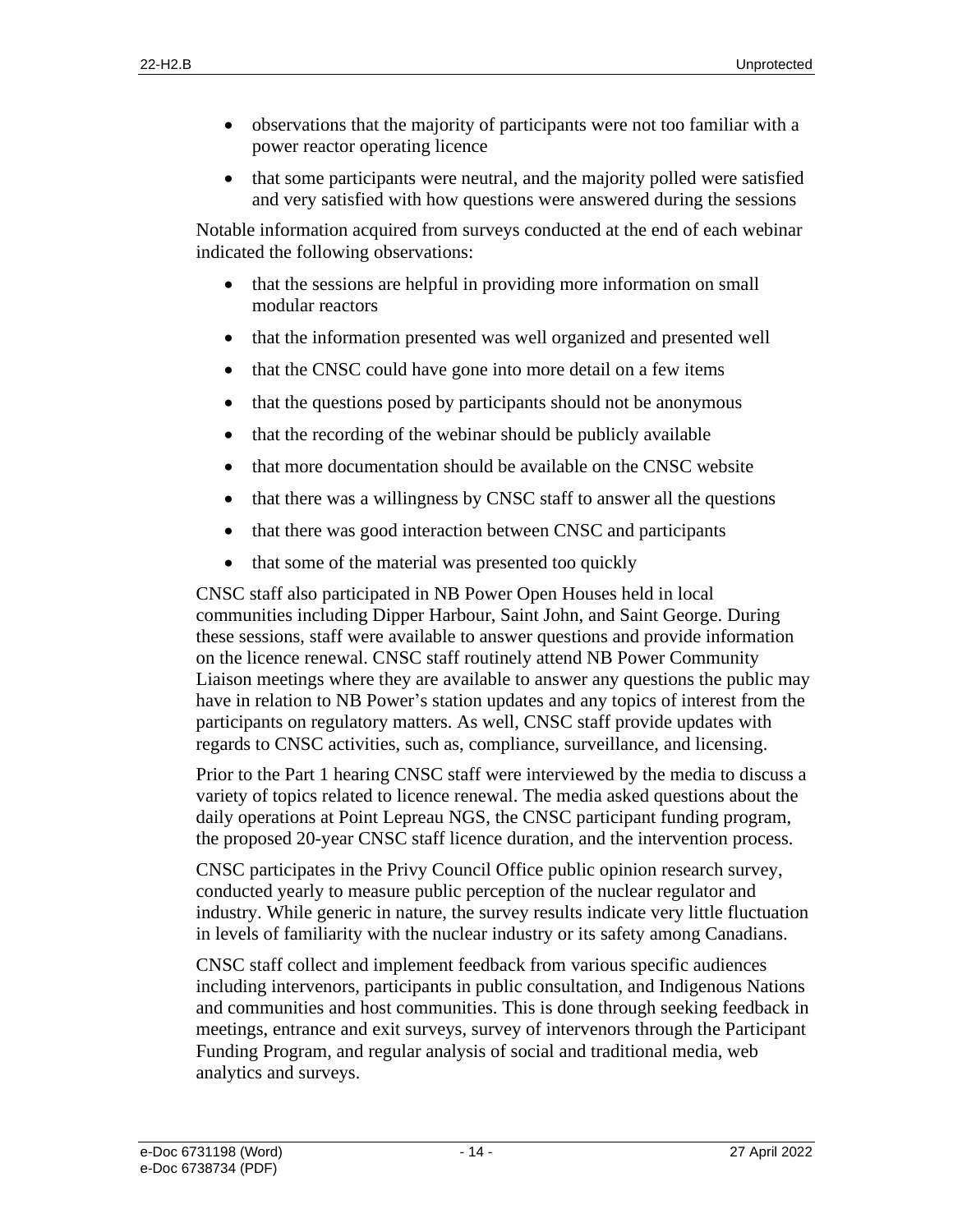CNSC staff are committed to continue to build relationships with key stakeholders with an interest in the CNSC's regulatory oversight of the Point Lepreau NGS. Building off existing efforts, CNSC staff will meet with interested stakeholders and members of the public and solicit their feedback on how these groups would like to be engaged and strive to better understand their interests, concerns, and values. CNSC staff commit to continuing engagement activities and to adjust these activities to suit the interests of the public and stakeholders around the Point Lepreau NGS community.

## <span id="page-20-0"></span>**3.3 Commission Engagement**

NB Power's request for a longer-term PROL has led to Indigenous Nations, communities and representative organizations, members of the public, and other stakeholders expressing concern that they may lose the opportunity to voice their opinions directly to the Commission if licence periods are extended too far into the future.

In addition to a licence hearing, there are several other types of commission proceedings, as outlined in Table [3: Commission Proceedings](#page-20-1) participation below. Many of these proceedings facilitate participation in person and/or online via live video webcast. Some of these proceedings currently provide opportunities for Indigenous Nations, communities and representative organizations, members of the public, and stakeholders to engage with the Commission through the intervention process. The Commission can adjust the level of engagement in Commission Proceedings at their discretion. At the time of writing this CMD, the check marks under Intervenors indicates the current practice as established by the commission.

|                                                                                   | <b>CNSC Staff</b>    | <b>Licensees</b>     | <b>Intervenors</b>   |      |
|-----------------------------------------------------------------------------------|----------------------|----------------------|----------------------|------|
| <b>Commission Proceedings</b>                                                     |                      |                      | <b>Written</b>       | Oral |
| <b>Annual Regulatory Oversight Report</b>                                         | $\sqrt{}$            | Ⅳ                    | $\blacktriangledown$ | √*   |
| <b>Specific Commission Request</b>                                                | ☑                    | $\blacktriangledown$ | $**$                 | $**$ |
| <b>Status Report on Power Reactors</b>                                            | ☑                    | ∨                    |                      |      |
| <b>Event Initial Reports</b>                                                      | ☑                    | ☑                    |                      |      |
| <b>Deviations from the Licensing Basis</b>                                        | ☑                    | ☑                    |                      |      |
| <b>Review of Orders and Appeals of Administrative</b><br><b>Monetary Policies</b> | $\blacktriangledown$ | ∨                    |                      |      |

#### <span id="page-20-1"></span>**Table 3: Commission Proceedings participation**

Indigenous intervenors can request to present orally

\*\* At the discretion of the Commission

The Commission, irrespective of the duration of any licence can amend, suspend in whole or in part, or revoke a licence at any time, on its own initiative, should it not be satisfied with a licensee's performance. CNSC staff will continue to inform the Commission on licensee performance as outlined in the following sections.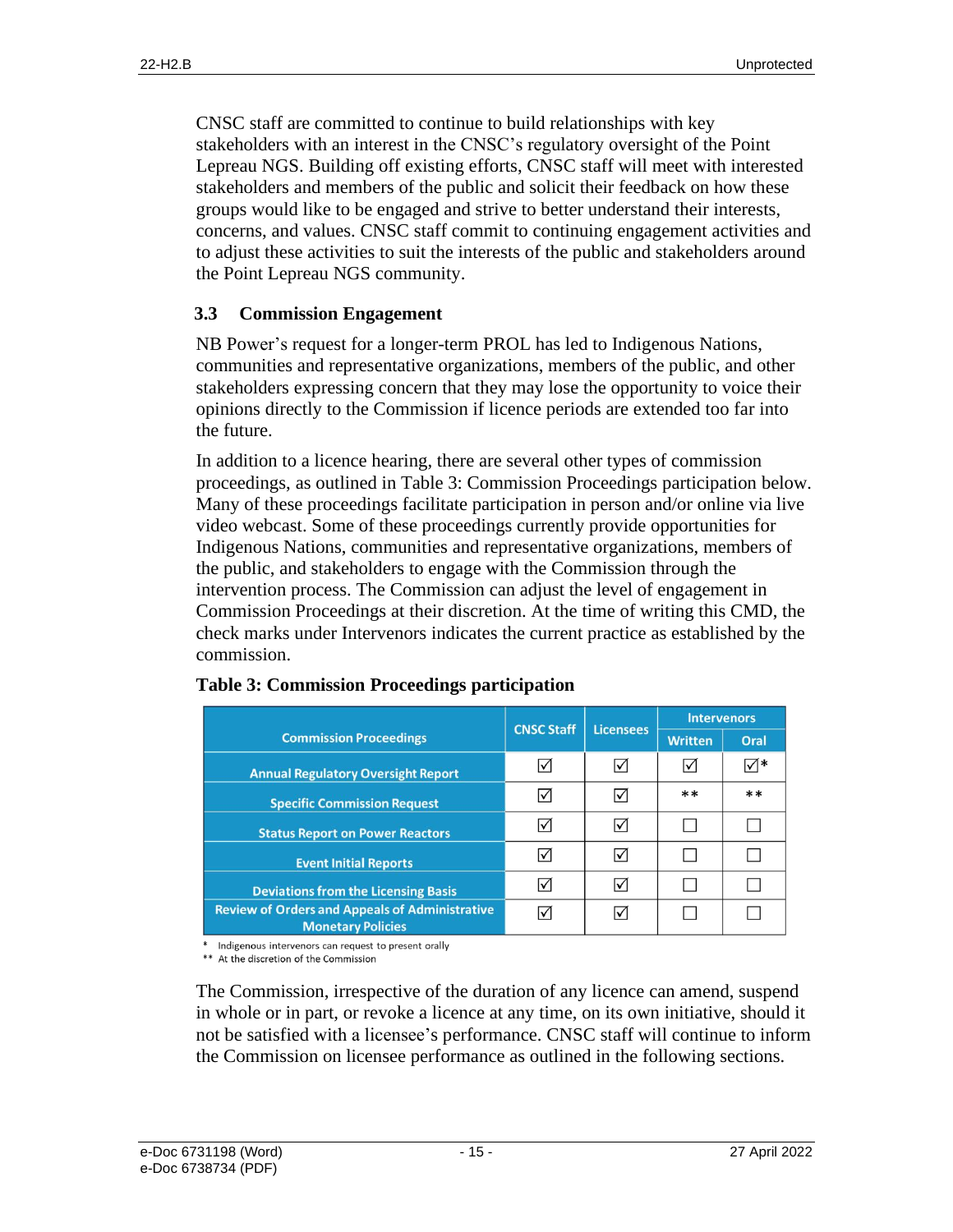## **3.3.1 Routine Reporting to the Commission**

## *Status Report on Power Reactors*

CNSC staff update the Commission on the status of NPPs in Canada through the *Status Report on Power Reactors* at every Commission Meeting. The CMD includes information on operations, licensing, event notifications, station updates, updates on any previous Commission actions, and any other relevant information.

## *Regulatory Oversight Reports for Nuclear Power Generating Sites*

CNSC staff summarize the outcomes of regulatory oversight and highlights of the safety performance of Canadian NPPs, and their associated waste management facilities in the annual Regulatory Oversight Report (ROR) for Nuclear Power Generating Sites (NPGS). The NPGS ROR is presented to the Commission on an annual basis and provides CNSC staff with the opportunity to report on annual licensee performance. The ROR also allows licensees to provide additional information and engage with the Commission. The ROR process includes written interventions from members of the public and Indigenous Nations and communities. In addition, Indigenous intervenors can request to present orally. Participant funding is available to support interventions.

## **3.3.2 Non-Routine Reporting to the Commission**

## *Event Initial Reports*

CNSC staff's event initial reports (EIR) inform the Commission of potential issues, including those that require a Commission decision. This reporting mechanism provides notification of significant events to the Commission and informs on the situation, the impact, and the status of controls in place to assure safety and security.

## *Deviations from the Licensing Basis*

The licensing basis sets the boundary conditions for a regulated activity and is defined as a set of requirements and documents for a regulated activity comprising the following:

- the regulatory requirements set out in the applicable laws and regulations
- the conditions and safety and control measures described in the licence, and the documents directly referenced in that licence
- the safety and control measures described in the licence application and the documents needed to support that licence application

All licensees are required to conduct their activities in accordance with the licensing basis. Requests for deviations from the licensing basis will be brought to the Commission for decision.

## *Review of Orders*

Under the *[Nuclear Safety and](https://laws-lois.justice.gc.ca/eng/acts/n-28.3/) Control Act* a CNSC inspector or a CNSC designated officer can order a licensee to take measures to ensure that the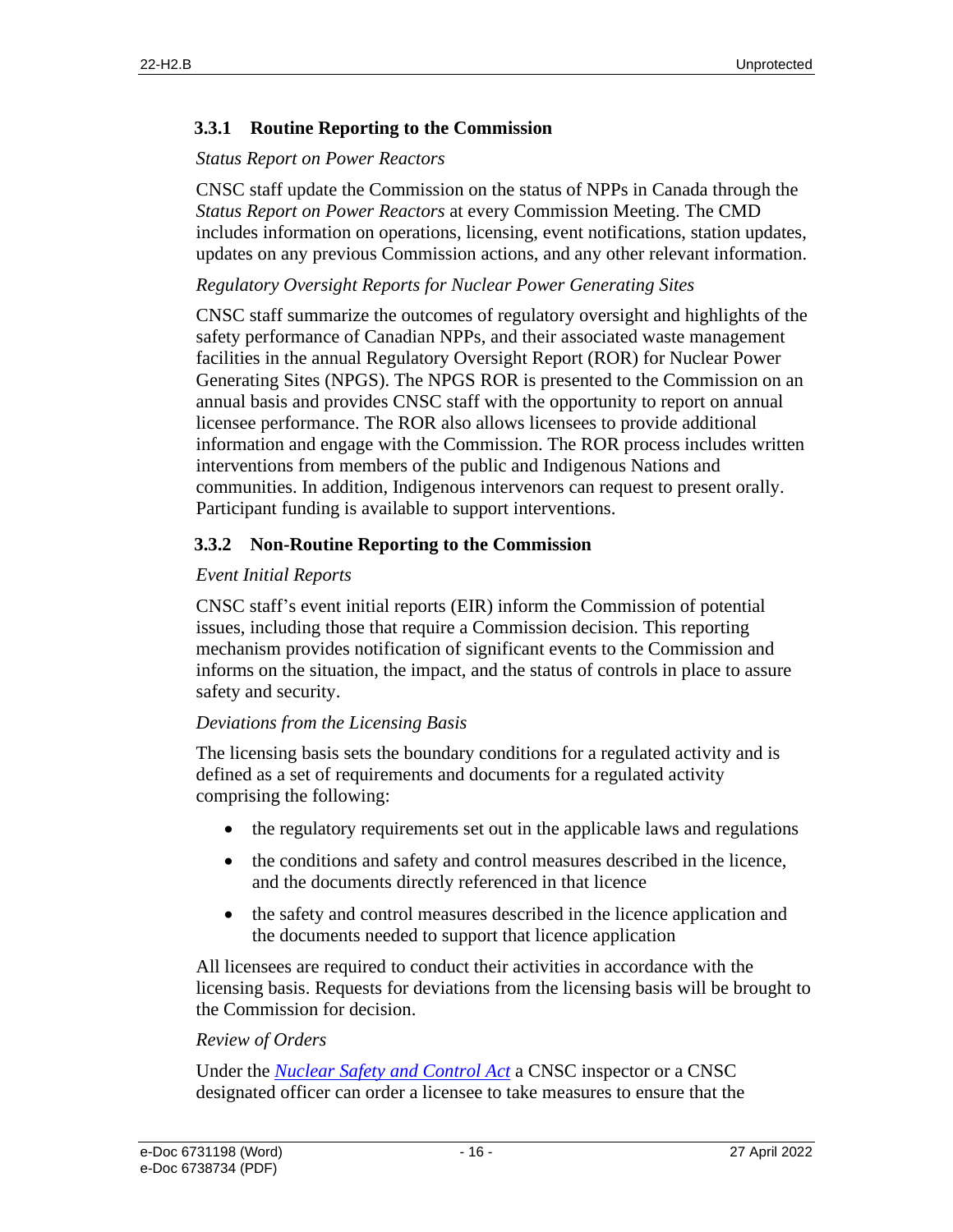environment, health, safety and security of persons are protected or to ensure that Canada's international obligations are complied with. [REGDOC-3.5.2,](http://nuclearsafety.gc.ca/eng/acts-and-regulations/regulatory-documents/published/html/regdoc3-5-2-vol2/index.cfm) *Compliance and Enforcement, Volume II: [Orders Under the Nuclear Safety](http://nuclearsafety.gc.ca/eng/acts-and-regulations/regulatory-documents/published/html/regdoc3-5-2-vol2/index.cfm) and [Control Act](http://nuclearsafety.gc.ca/eng/acts-and-regulations/regulatory-documents/published/html/regdoc3-5-2-vol2/index.cfm)* describes the processes surrounding making, receiving, reviewing, appealing and redetermining orders under the [NSCA.](https://laws-lois.justice.gc.ca/eng/acts/n-28.3/) If such an order is issued, within 10 days of making an order, the inspector or designated officer will refer the order to the Commission for review. The process allows the person(s) subject to the order an opportunity to be heard and present information for consideration.

## *Appeal of Administrative Monetary Penalties*

An administrative monetary penalty (AMP) is a monetary penalty imposed by the CNSC, without court involvement, for the violation of a regulatory requirement. An AMP can be applied against any individual or corporation subject to the [NSCA.](https://laws-lois.justice.gc.ca/eng/acts/n-28.3/) Under section 65.1 of the [NSCA](https://laws-lois.justice.gc.ca/eng/acts/n-28.3/) an AMP can be reviewed, upon request by the recipient, by submitting a request for review to the Commission within 30 days of receiving the notice of violation.

## **3.3.3 Potential Additional Reporting to the Commission**

The Commission has the authority to call public proceedings on any matter of interest to the Commission, and to include intervenor participation and to make participant funding available in such proceedings. The Commission may consider including interventions when there are items that are of Indigenous and public interest. For example, the Commission may consider holding a proceeding on an environmental protection review (EPR) report and on outcomes of a periodic safety reviews (PSR), in a similar manner as the ROR.

EPR reports are published on the CNSC's website and on the Open Government platform on a regular cycle and are linked with a licensee's 5-year Environmental Risk Assessment. Members of the public and Indigenous Nations and communities may provide comments on the EPR report at any time during the licensing period including through written interventions as part of a Regulatory Oversight Report process.

## <span id="page-22-0"></span>**3.4 Conclusion**

The CNSC's regulatory program includes multiple and varied engagement activities that will continue to be implemented and adjusted to meet the needs of the audience regardless of the licence period. Opportunities currently exist for CNSC staff, licensees, and intervenors to engage directly with the Commission. Under the [NSCA,](https://laws-lois.justice.gc.ca/eng/acts/n-28.3/) the Commission has the authority to request, at any time, an update on any subject of concern throughout the proposed licensing period and involve intervenors in public proceedings.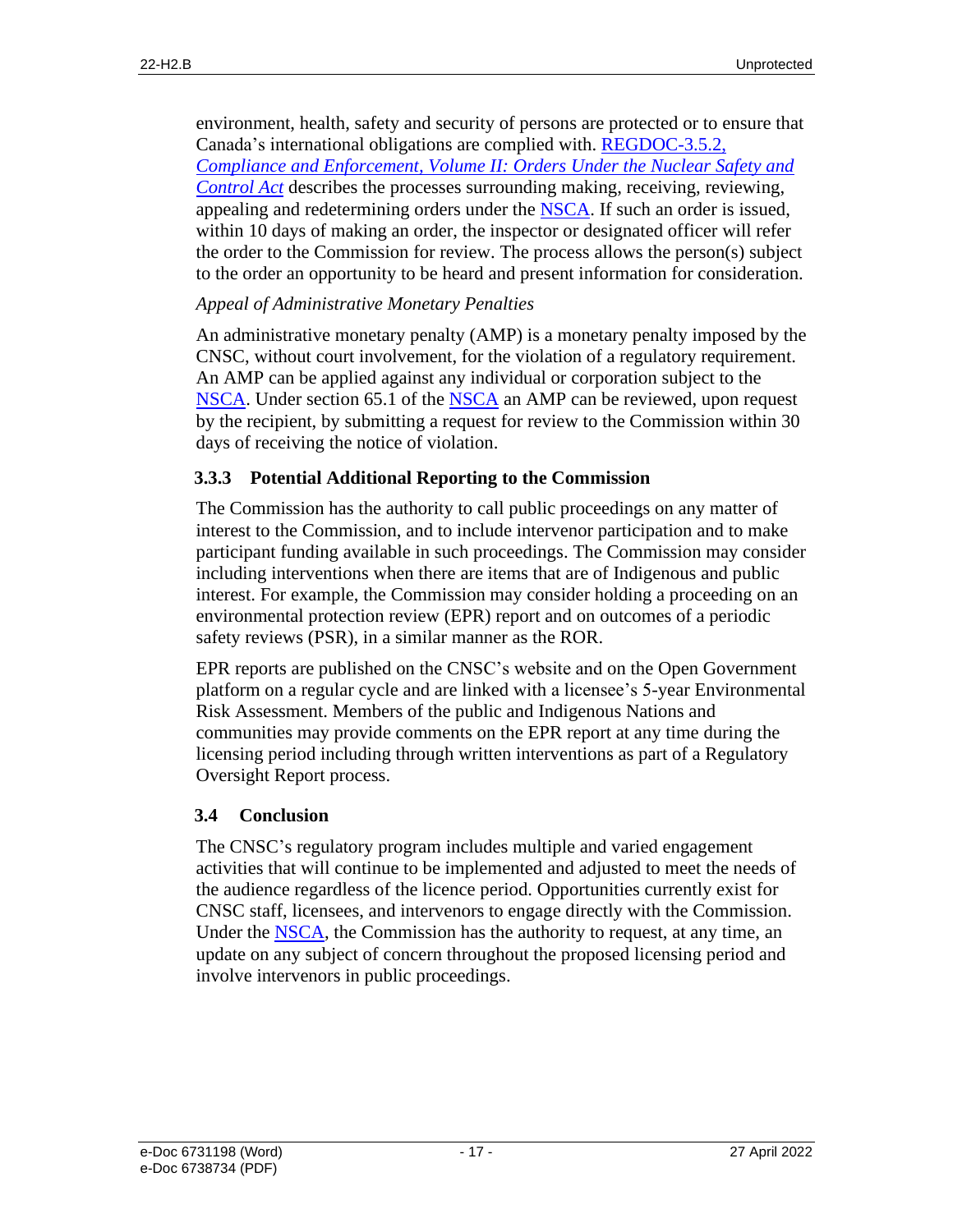## <span id="page-23-1"></span><span id="page-23-0"></span>**4. MATTERS OF REGULATORY INTEREST**

## **4.1 Periodic Safety Reviews**

*According to the Point Lepreau NGS Licence Renewal Part 1 Commission proceeding [transcript,](http://www.nuclearsafety.gc.ca/eng/the-commission/pdf/Transcript-Hearing-Jan26,2022-e.pdf) the Commission expressed interest in topics related to the periodic safety review.*

CNSC regulatory document [REGDOC-2.3.3,](http://nuclearsafety.gc.ca/eng/acts-and-regulations/regulatory-documents/published/html/regdoc2-3-3/index.cfm) *Periodic Safety Reviews* was published in 2015 and states that the objectives of a periodic safety review (PSR) are to determine the following:

- the extent to which the facility conforms to modern codes, standards, and practices
- the extent to which the licensing basis remains valid for the next licensing period
- the adequacy and effectiveness of the programs and the systems, structures, and components (SSCs) for continued safe operation until the next PSR
- the improvements to be implemented to resolve any gaps identified in the review and timelines for their implementation

NB Power performed and implemented the initial PSR, also known as an Integrated Safety Review (PSR-1), for the Point Lepreau NGS refurbishment outage. PSR-1 was conducted between 2003 and 2012 and assessed the health of the reactor core assembly components, fuel channel management and fitness for service programs, among others. PSR-1 identified actions for major component replacements and design improvements which NB Power completed during the Point Lepreau NGS refurbishment outage.

PSRs completed after refurbishment outages do not typically identify the immediate need for major component replacements and design enhancements. These PSRs frequently identify areas for improvement that mainly consist of procedural updates and alignment with new regulatory documents and modern codes and standards.

The outcome of PSR-1 was valid for a 10-year period following the restart of the reactor after refurbishment in 2012. NB Power completed a PSR-2 that would cover the period from 2022 to 2032.

## **4.1.1 PSR-1 Major Design Changes During Refurbishment**

*According to pages 98 and 99 of the [transcript](http://www.nuclearsafety.gc.ca/eng/the-commission/pdf/Transcript-Hearing-Jan26,2022-e.pdf) from the January 26, 2022, Public Hearing, the Commission expressed interest in the details of the major refurbishment activities. Specifically what components were replaced or improved, what changed during these activities and the impact of the changes on the safety case.*

The Point Lepreau NGS PSR-1 identified actions for several systems that required completion during refurbishment to extend the operating life of the plant for up to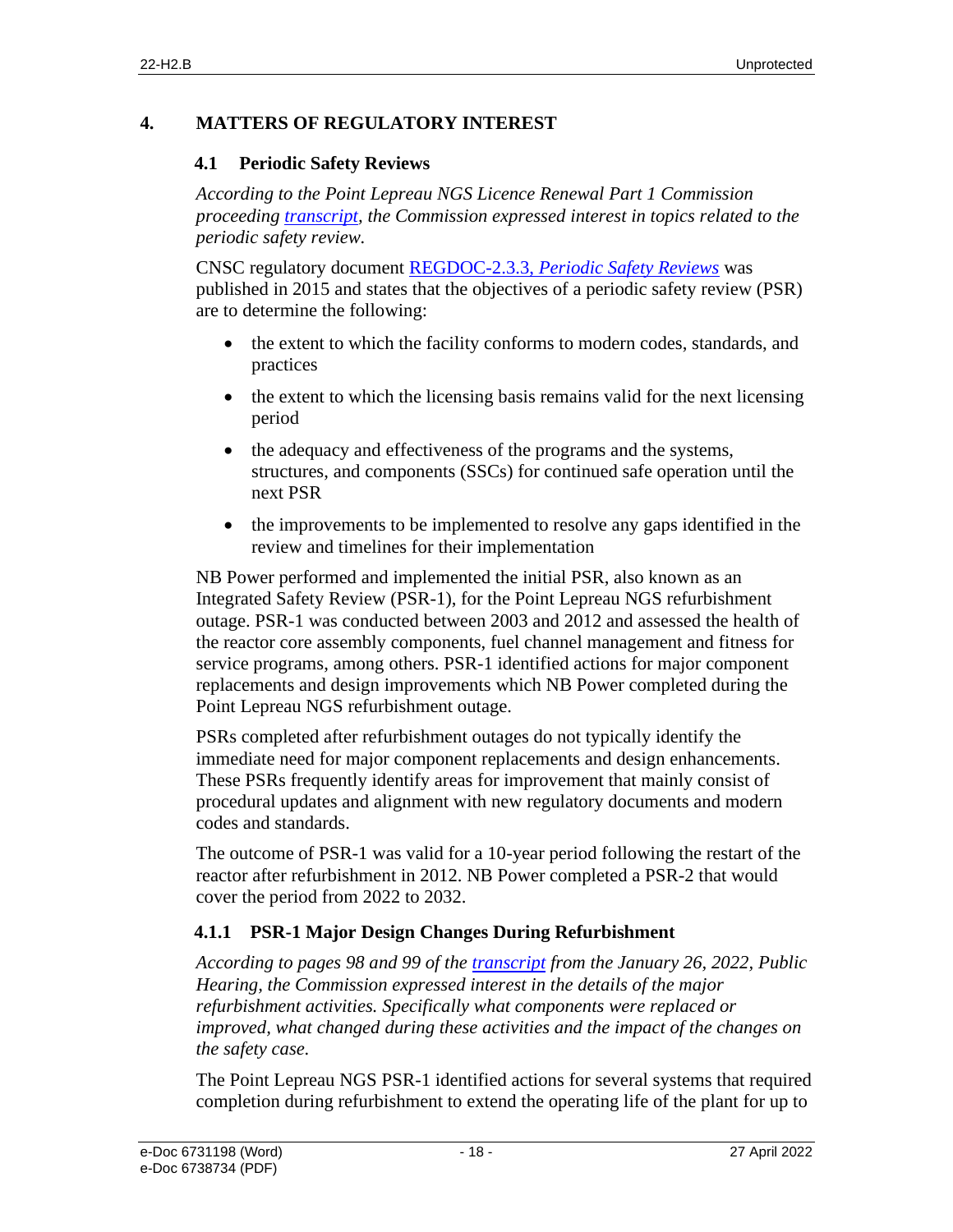30 years. CNSC staff confirmed that NB Power completed the identified actions during refurbishment to ensure continued safe operations. A comprehensive list of major modifications that were completed during refurbishment is outlined in Appendix J of the NB Power's PROL 17.11/2011 [\[1\]](#page-55-1). Some of the major design changes and improvements are listed in [Table 4](#page-24-0) below.

| <b>System</b>                                                 | <b>Description of Change</b>                                                                                                                                                                                                                                                                                                               | <b>Impact on Safety</b>                                                                                                                                                            |
|---------------------------------------------------------------|--------------------------------------------------------------------------------------------------------------------------------------------------------------------------------------------------------------------------------------------------------------------------------------------------------------------------------------------|------------------------------------------------------------------------------------------------------------------------------------------------------------------------------------|
| Reactor core<br>assembly<br>components                        | All 380 fuel channel<br>$\bullet$<br>assemblies, calandria tubes,<br>and the entire length of<br>connecting inlet and outlet<br>feeder piping from the end<br>fittings to the headers, were<br>replaced.<br>Qualification testing of<br>seamless calandria tube design<br>was performed.                                                   | To reduce the<br>$\bullet$<br>potential for pressure<br>tube failures,<br>consequential<br>calandria tube failures<br>and moderator drain<br>following a pressure<br>tube rupture. |
| Main generator<br>and auxiliaries                             | Main generator stator and<br>$\bullet$<br>rotor were rewound.<br>Dryer in the hydrogen system<br>$\bullet$<br>was replaced.<br>Automatic voltage regulators<br>and stabilizers in the<br>excitation auxiliary system<br>were replaced with new digital<br>units.<br>The existing excitation<br>$\bullet$<br>rectifier units were replaced. | To ensure continued<br>$\bullet$<br>high reliability and to<br>extend life of plant.                                                                                               |
| Turbine<br>controls                                           | Turbine electro-hydraulic<br>governor system, turbine<br>supervisory system, and the<br>turbine mechanical over-speed<br>system were replaced with<br>modern electronic systems.                                                                                                                                                           | To ensure continued<br>high reliability and to<br>extend life of plant.                                                                                                            |
| Shutdown<br>systems<br>programmable<br>digital<br>comparators | New programmable digital<br>$\bullet$<br>comparator units were<br>installed on shutdown system<br>#1 (SDS1) and shutdown<br>system #2 (SDS2).                                                                                                                                                                                              | To maintain high<br>$\bullet$<br>reliability of safety<br>systems.                                                                                                                 |
| Shutdown<br>systems trip<br>coverage                          | Moderator high/low level trip<br>$\bullet$<br>was added to SDS1 and SDS2<br>to replace the previous<br>moderator temperature trip.<br>SDS2 high pressure trip was<br>added on Reactor Outlet                                                                                                                                               | To improve coverage<br>$\bullet$<br>for moderator events<br>related to leaks, loss of<br>circulation and loss of<br>cooling.<br>To provide coverage                                |

<span id="page-24-0"></span>**Table 4: Major design changes during PSR-1**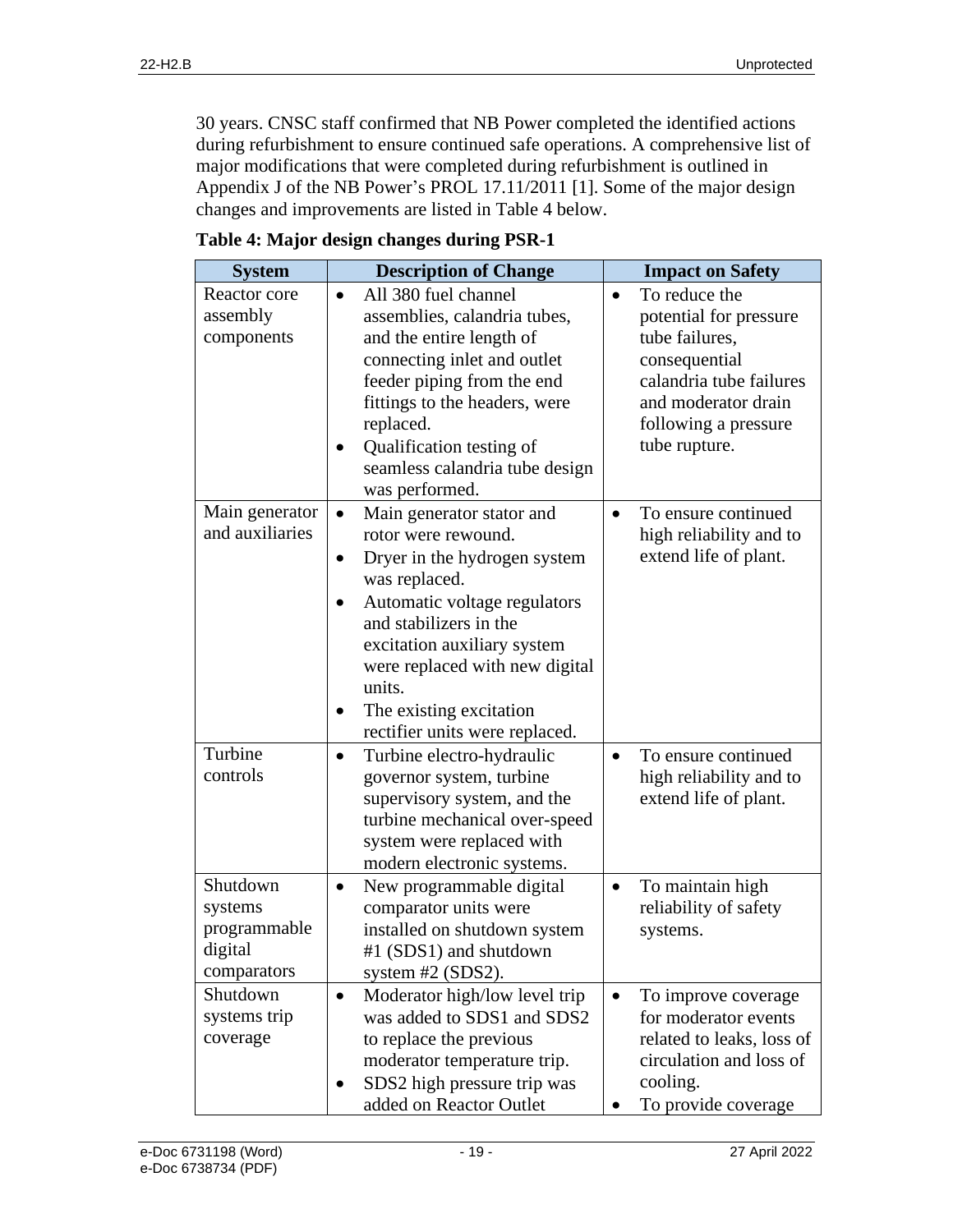| <b>System</b>                             | <b>Description of Change</b>                                                                                                                                                                                      | <b>Impact on Safety</b>                                                                                                                                                                                                                                                                                 |
|-------------------------------------------|-------------------------------------------------------------------------------------------------------------------------------------------------------------------------------------------------------------------|---------------------------------------------------------------------------------------------------------------------------------------------------------------------------------------------------------------------------------------------------------------------------------------------------------|
|                                           | Headers 3 and 7.                                                                                                                                                                                                  | for loss of flow events<br>in the heat transport<br>system.                                                                                                                                                                                                                                             |
| Moderator<br>subcooling<br>margin         | The moderator heat exchanger<br>$\bullet$<br>was upgraded to achieve<br>100% of the Recirculated<br>Cooling Water (RCW) flow<br>by incorporating additional<br>sealing strips and rods.                           | To improve the<br>$\bullet$<br>moderator sub-cooling<br>margin.<br>To enhance<br>confidence in crediting<br>the moderator to act as<br>a heat sink for loss of<br>coolant accident<br>scenarios.                                                                                                        |
| Shield cooling<br>system                  | A rupture disk was installed<br>on top of the existing<br>inspection port of the<br>calandria vault.<br>A remotely operated isolation<br>$\bullet$<br>valve was installed on the tank<br>3 outlet line $(3W-6)$ . | To maintain the<br>$\bullet$<br>pressure within the<br>design limits<br>following a postulated<br>severe accident with<br>loss of moderator heat<br>sink.<br>To eliminate a<br>potential breach of<br>containment via the<br>expansion tank 3<br>under severe accident<br>conditions.                   |
| Raw service<br>water system               | The raw service water system<br>$\bullet$<br>components, re-circulated<br>cooling water system<br>components, and shutdown<br>cooling system components<br>were refurbished.                                      | To enhance the high<br>$\bullet$<br>reliability of heat<br>sinks.                                                                                                                                                                                                                                       |
| Primary heat<br>transport<br>system pumps | A software design change to<br>$\bullet$<br>trip the main heat transport<br>system pumps on high thrust<br>bearing temperature was<br>implemented.                                                                | To ensure that the heat<br>$\bullet$<br>transport system<br>pumps are tripped if<br>two of the four<br>resistance temperature<br>detectors (RTD) detect<br>high thrust bearing<br>temperature.<br>To provide protection<br>for the main heat<br>transport pumps in<br>case of loss of service<br>water. |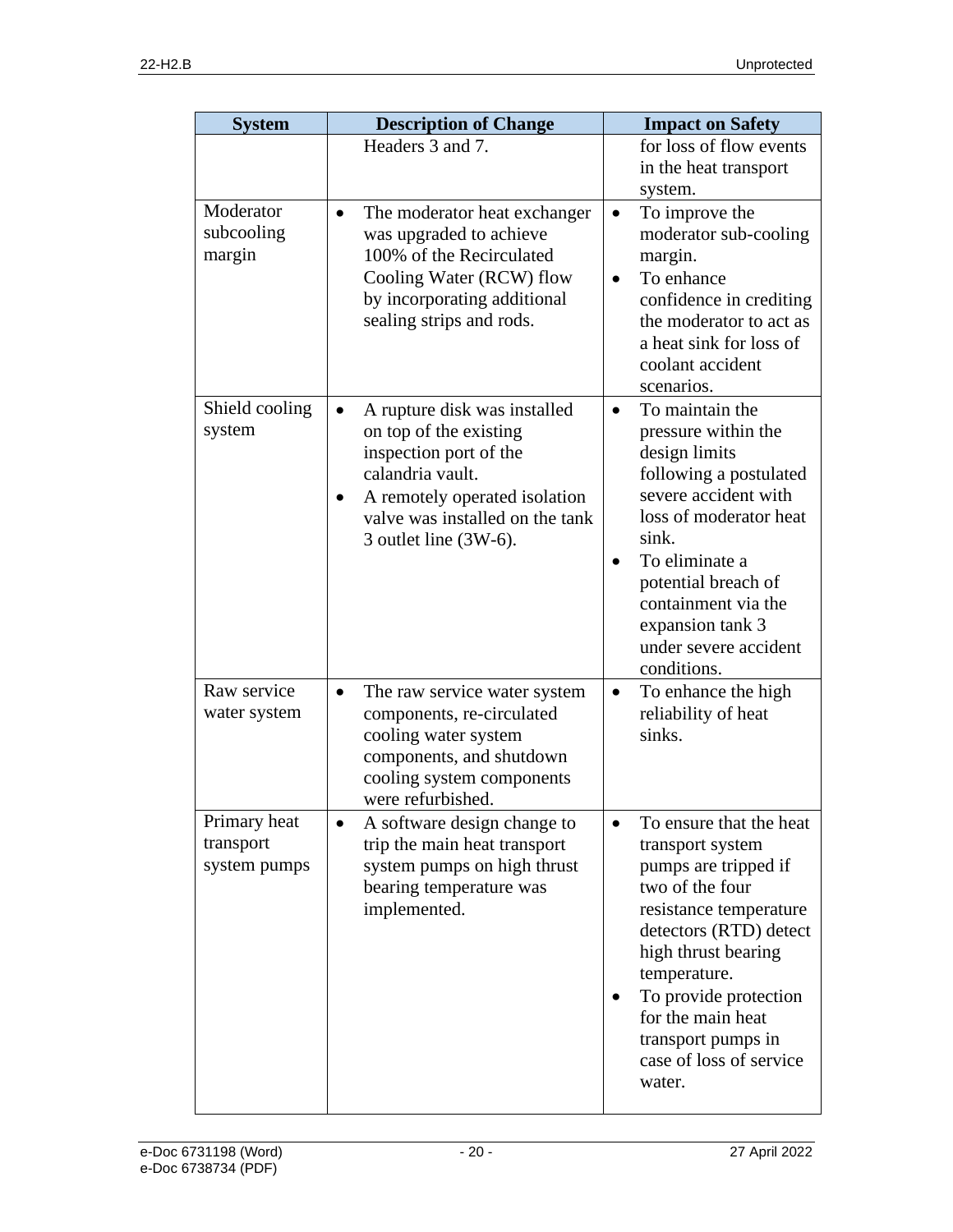| <b>System</b>                                                            | <b>Description of Change</b>                                                                                                                                                                                                                                     | <b>Impact on Safety</b>                                                                                                                                                                         |
|--------------------------------------------------------------------------|------------------------------------------------------------------------------------------------------------------------------------------------------------------------------------------------------------------------------------------------------------------|-------------------------------------------------------------------------------------------------------------------------------------------------------------------------------------------------|
| Main control<br>room filter<br>system                                    | A filtering system was<br>$\bullet$<br>installed in addition to the<br><b>Main Control Room</b><br>ventilation system.                                                                                                                                           | To protect the main<br>$\bullet$<br>control room's air<br>supply from potential<br>radioactive<br>contaminants arising<br>from an accidental<br>release during a severe<br>accident.            |
| Start-up<br>detectors                                                    | Design change was<br>$\bullet$<br>implemented to ensure that<br>there is independent<br>movement of the three-startup<br>boron trifluoride $(BF_3)$<br>detector counters. The<br>electrical cables were attached<br>to each counter in separate<br>compartments. | To enhance reliability<br>$\bullet$<br>by enabling two $BF_3$<br>detectors to continue<br>to function while one<br>is being moved.                                                              |
| Safety related<br>resistance<br>temperature<br>detector (RTD)<br>cables  | Safety related RTD circuits<br>$\bullet$<br>located within the reactor<br>building were removed from<br>the existing PVC insulated<br>cables and replaced with<br>single and multi triad cables in<br>dedicated junction boxes.                                  | To prevent a potential<br>$\bullet$<br>drift of RTD signals<br>due to interactions<br>with power cables<br>under accident<br>conditions of high<br>temperature and<br>humidity.                 |
| Emergency<br>power system<br>(EPS) fuel<br>storage tank                  | A new underground fuel<br>$\bullet$<br>storage tank for the EPS diesel<br>generators was installed to<br>meet the New Brunswick<br>environmental standard for<br>underground fuel storage<br>tanks.                                                              | To extend the life of<br>$\bullet$<br>the EPS diesel<br>generators.<br>To meet the New<br>$\bullet$<br><b>Brunswick</b><br>environmental<br>standards for<br>underground fuel<br>storage tanks. |
| Moderator<br>system gate<br>valves                                       | The Main Moderator System<br>$\bullet$<br><b>Guelph Engineering Gate</b><br>Valves were replaced with a<br>qualified design of metal<br>seated butterfly valves.                                                                                                 | To eliminate leakage<br>$\bullet$<br>and allow isolation<br>valves to perform their<br>function for the<br>extended life of the<br>station.                                                     |
| Uninterruptible<br>power supply<br>system<br>inverters and<br>rectifiers | The uninterrupted Class I<br>$\bullet$<br>power rectifiers and the Class<br>II inverters were replaced.                                                                                                                                                          | To ensure continued<br>$\bullet$<br>high reliability and to<br>extend life of plant.                                                                                                            |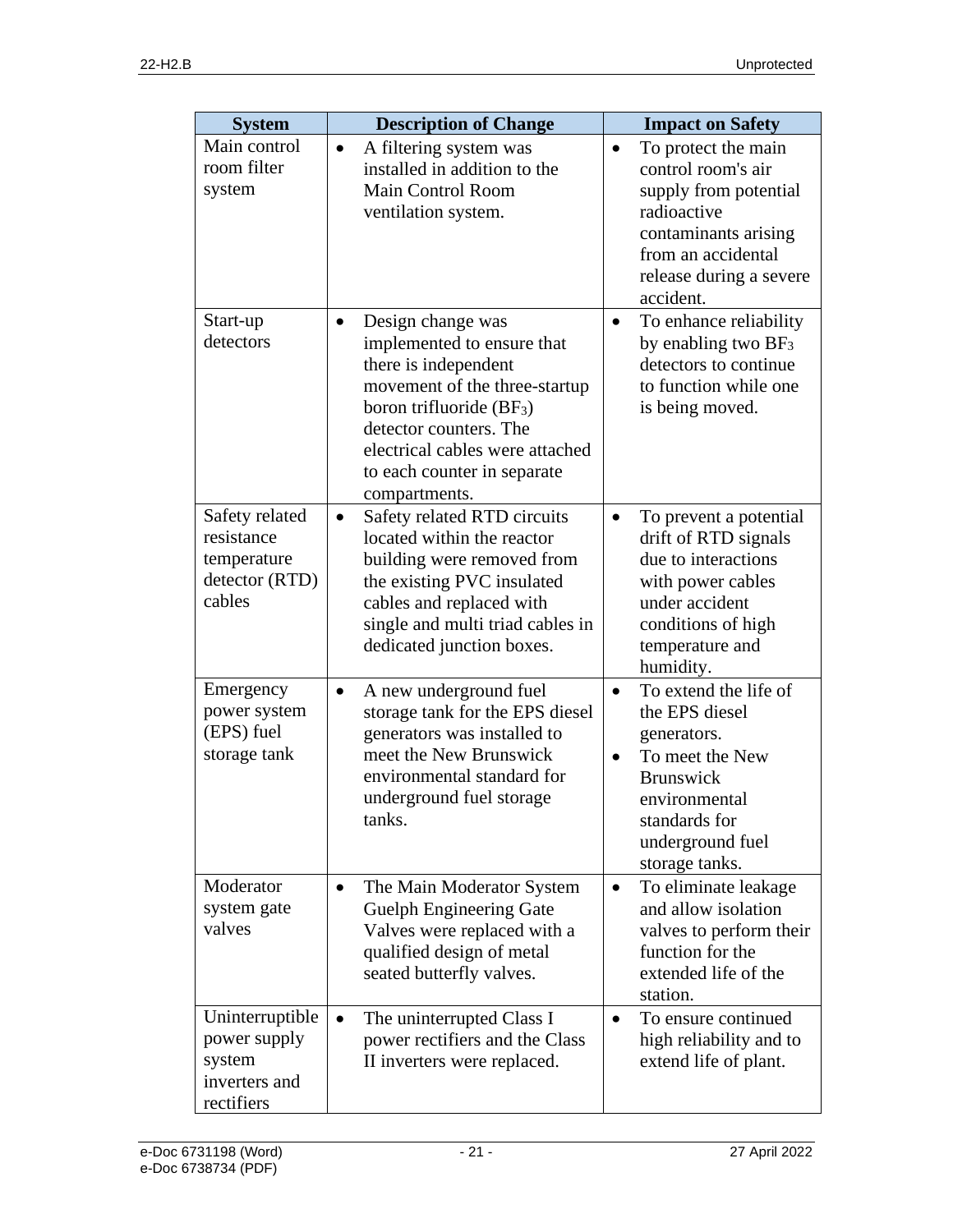| <b>System</b>                                                                        | <b>Description of Change</b>                                                                                                                        | <b>Impact on Safety</b>                                                                                                                                                                                                                                            |
|--------------------------------------------------------------------------------------|-----------------------------------------------------------------------------------------------------------------------------------------------------|--------------------------------------------------------------------------------------------------------------------------------------------------------------------------------------------------------------------------------------------------------------------|
| Liner                                                                                | The D2O storage tank liner<br>$\bullet$<br>was removed and the<br>NORMAC dousing tank liner<br>was repaired.                                        | To extend the life for<br>$\bullet$<br>long-term safe<br>operation.                                                                                                                                                                                                |
| Passive<br>autocatalytic<br>recombiner<br>system<br>(PARS)                           | Nineteen hydrogen<br>$\bullet$<br>recombiners were installed in<br>the reactor building.                                                            | To control hydrogen<br>$\bullet$<br>produced during<br>design basis accidents.<br>To support the control<br>of hydrogen during<br>severe accidents.                                                                                                                |
| Containment<br>filter and post-<br>accident<br>monitoring and<br>sampling<br>systems | An emergency filtered<br>containment venting system,<br>post-accident sampling and<br>monitoring were installed as<br>severe accident enhancements. | To ensure defence in<br>depth is maintained.<br>To improve the overall<br>٠<br>containment system so<br>that it is more robust<br>and resilient to beyond<br>design basis and<br>severe accidents.<br>To control and<br>monitor the<br>containment<br>environment. |

## **4.1.2 Periodic Safety Review Integrated Implementation Plan**

*According to page 96 of the [transcript](http://www.nuclearsafety.gc.ca/eng/the-commission/pdf/Transcript-Hearing-Jan26,2022-e.pdf) from the January 26, 2022, Public Hearing, Commission members expressed interest in the difference between the approach for addressing Point Lepreau NGS IIP changes compared to the approach for other stations. For example, any changes to the Darlington NGS IIP, including the schedule and the timeline for completion, requires Commission approval.*

Regulatory document, RD-360: *[Life Extension of Nuclear Power Plants](http://www.nuclearsafety.gc.ca/eng/acts-and-regulations/regulatory-documents/published/html/rd360/)*, published in February 2008, outlined the requirements for extending the life of a nuclear power plant. Point Lepreau, Darlington, Pickering, and Bruce NGS, conducted integrated safety reviews in accordance with [RD-360.](http://www.nuclearsafety.gc.ca/eng/acts-and-regulations/regulatory-documents/published/html/rd360/) As outlined in [RD-360,](http://www.nuclearsafety.gc.ca/eng/acts-and-regulations/regulatory-documents/published/html/rd360/) any deviation from the integrated implementation plan (IIP) required Commission approval.

Operating experience revealed that any deviation irrespective of its safety significance had required a Commission proceeding thereby, introducing an administrative burden that took the focus away from safety. There are recent examples of administrative IIP updates from Bruce Power [\[6\]](#page-55-6), and Ontario Power Generation (Darlington [\[7\]](#page-55-7) and Pickering NGS [\[8\]](#page-55-8)) that have required Commission Proceedings.

The modernization of the regulatory framework led to the development of [REGDOC-2.3.3](http://nuclearsafety.gc.ca/eng/acts-and-regulations/regulatory-documents/published/html/regdoc2-3-3/index.cfm) which superseded RD-360. [REGDOC-2.3.3](http://nuclearsafety.gc.ca/eng/acts-and-regulations/regulatory-documents/published/html/regdoc2-3-3/index.cfm) is consistent with the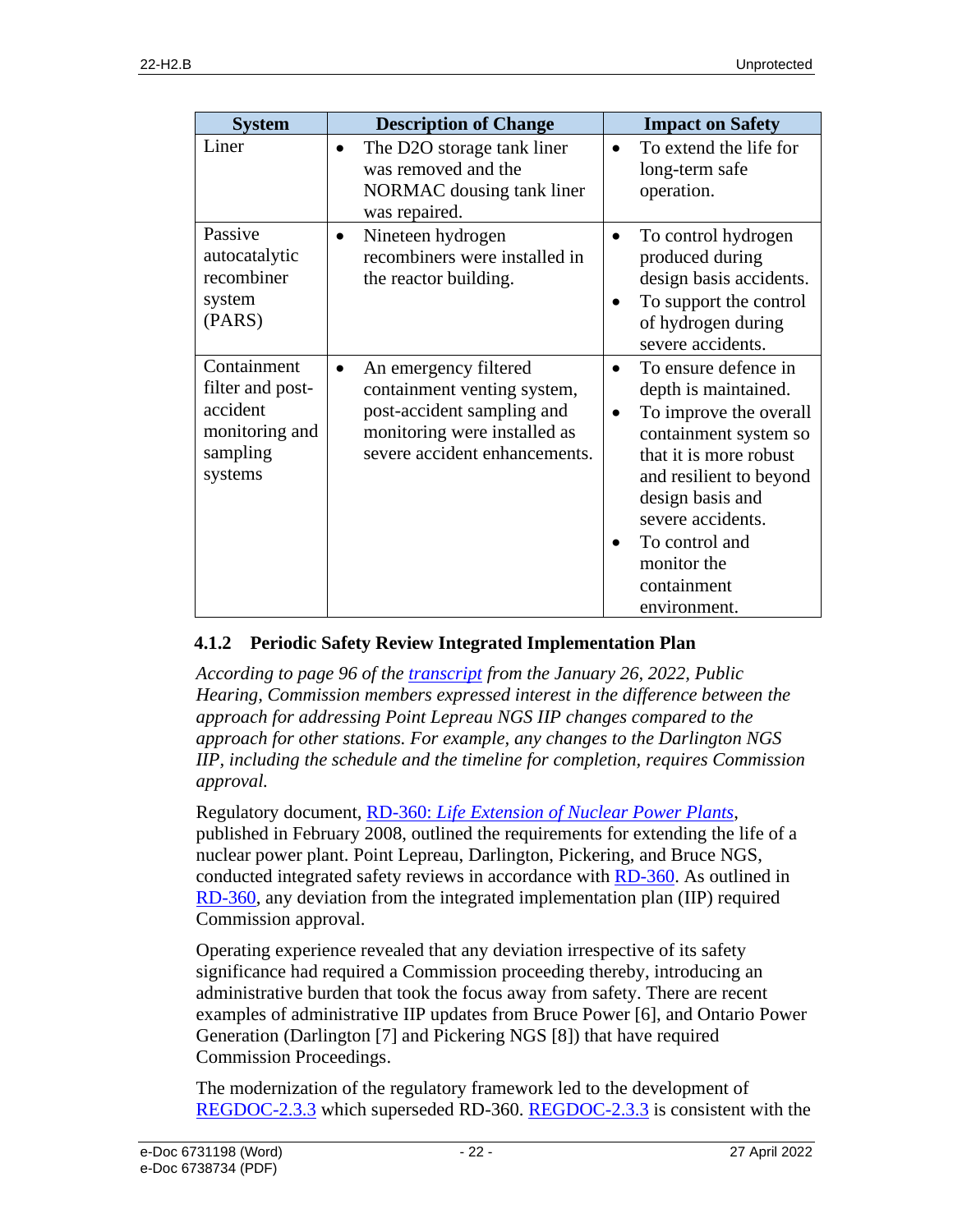International Atomic Energy Agency's Safety Standards Series, Specific Safety Guide No. SSG-25, *[Periodic Safety Review for Nuclear Power Plants](https://www-pub.iaea.org/MTCD/Publications/PDF/Pub1588_web.pdf)*. As approved by the Commission, [REGDOC-2.3.3](http://nuclearsafety.gc.ca/eng/acts-and-regulations/regulatory-documents/published/html/regdoc2-3-3/index.cfm) was published in April 2015.

In contrast to [RD-360,](http://www.nuclearsafety.gc.ca/eng/acts-and-regulations/regulatory-documents/published/html/rd360/) [REGDOC-2.3.3](http://nuclearsafety.gc.ca/eng/acts-and-regulations/regulatory-documents/published/html/regdoc2-3-3/index.cfm) outlines that CNSC staff review and accept the PSR basis document and the IIP. NB Power conducted PSR-2 in accordance with [REGDOC](http://nuclearsafety.gc.ca/eng/acts-and-regulations/regulatory-documents/published/html/regdoc2-3-3/index.cfm) 2.3.3, and CNSC staff accepted the PSR basis document and the IIP.

The change in the CNSC regulatory framework resulted in the difference between the Point Lepreau NGS PSR-2 IIP and the previous approach applied to other NPPs in Canada.

CNSC staff will update the Commission on the status of the IIP annually, through the annual Regulatory Oversight Report (ROR) Commission Meeting. Changes that are neutral to safety will be addressed by staff, while changes that impact safety in the non-conservative direction and set Point Lepreau NGS outside of their licensing basis will be brought to the Commission's approval.

## **4.1.3 Periodic Safety Review #2 (PSR-2) Integrated Implementation Plan (IIP) Equipment Related Actions**

*According to page 107 of the [transcript](http://www.nuclearsafety.gc.ca/eng/the-commission/pdf/Transcript-Hearing-Jan26,2022-e.pdf) for the January 26, 2022, Public Hearing, Commission members requested a summary of the IIP actions from PSR-2 that identifies the actions that are equipment-related initiatives.*

PSR-2 identified a total of 1285 IIP actions. [Table](#page-29-0) 5 indicates the number of IIP actions that are process based and equipment based and their associated safety significance. All actions have been assigned one of four categories of safety significance ratings, which are explained in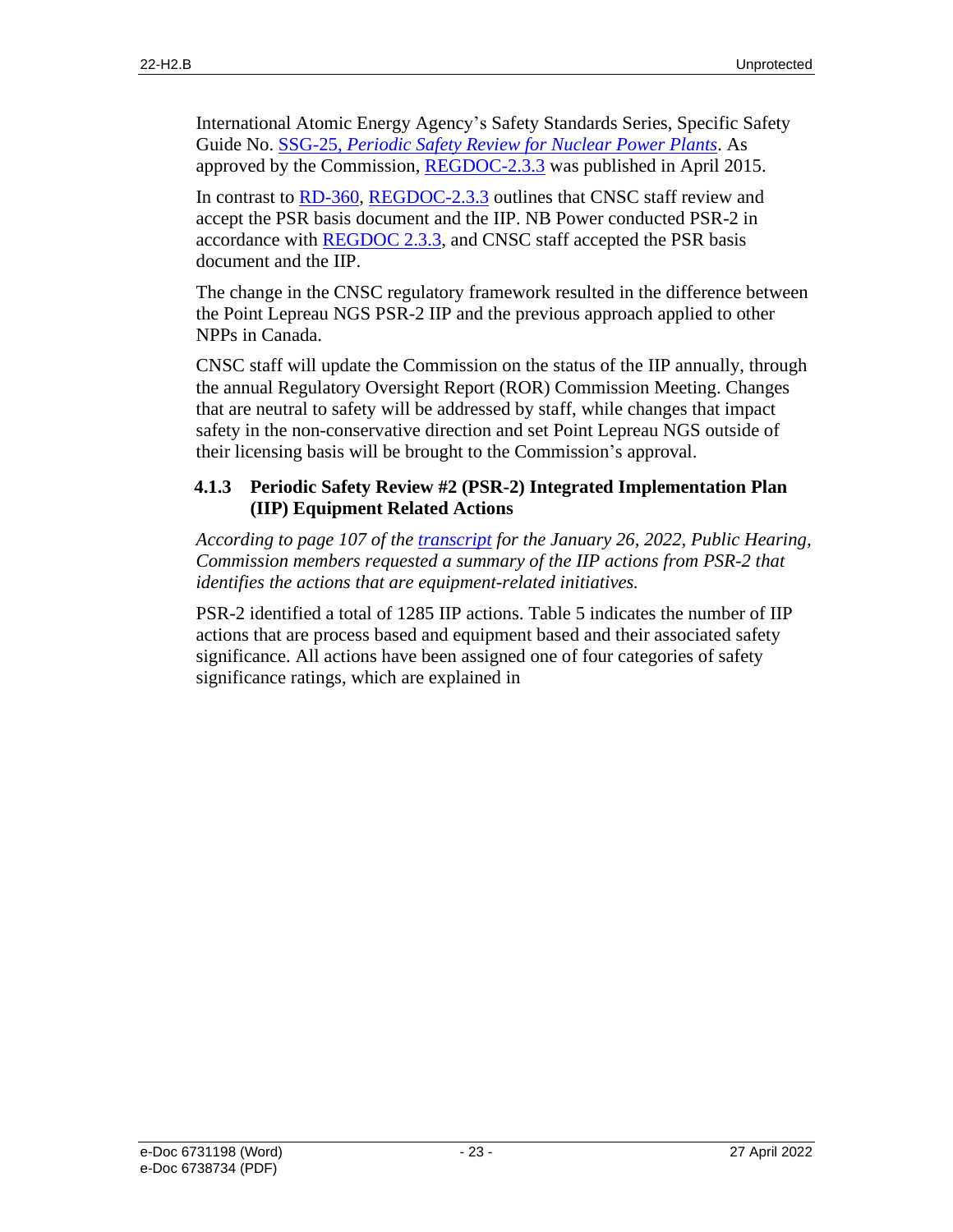## [Table 6.](#page-29-1)

## <span id="page-29-0"></span>**Table 5: Summary of PSR-2 IIP actions**

<span id="page-29-1"></span>

| <b>Type of Action</b>              | Category 1   Category 2 | <b>Category 3</b> | <b>Category 4</b> |  |
|------------------------------------|-------------------------|-------------------|-------------------|--|
| <b>Process based</b><br>upgrades   |                         | 267               | 939               |  |
| <b>Equipment based</b><br>upgrades |                         | 58                |                   |  |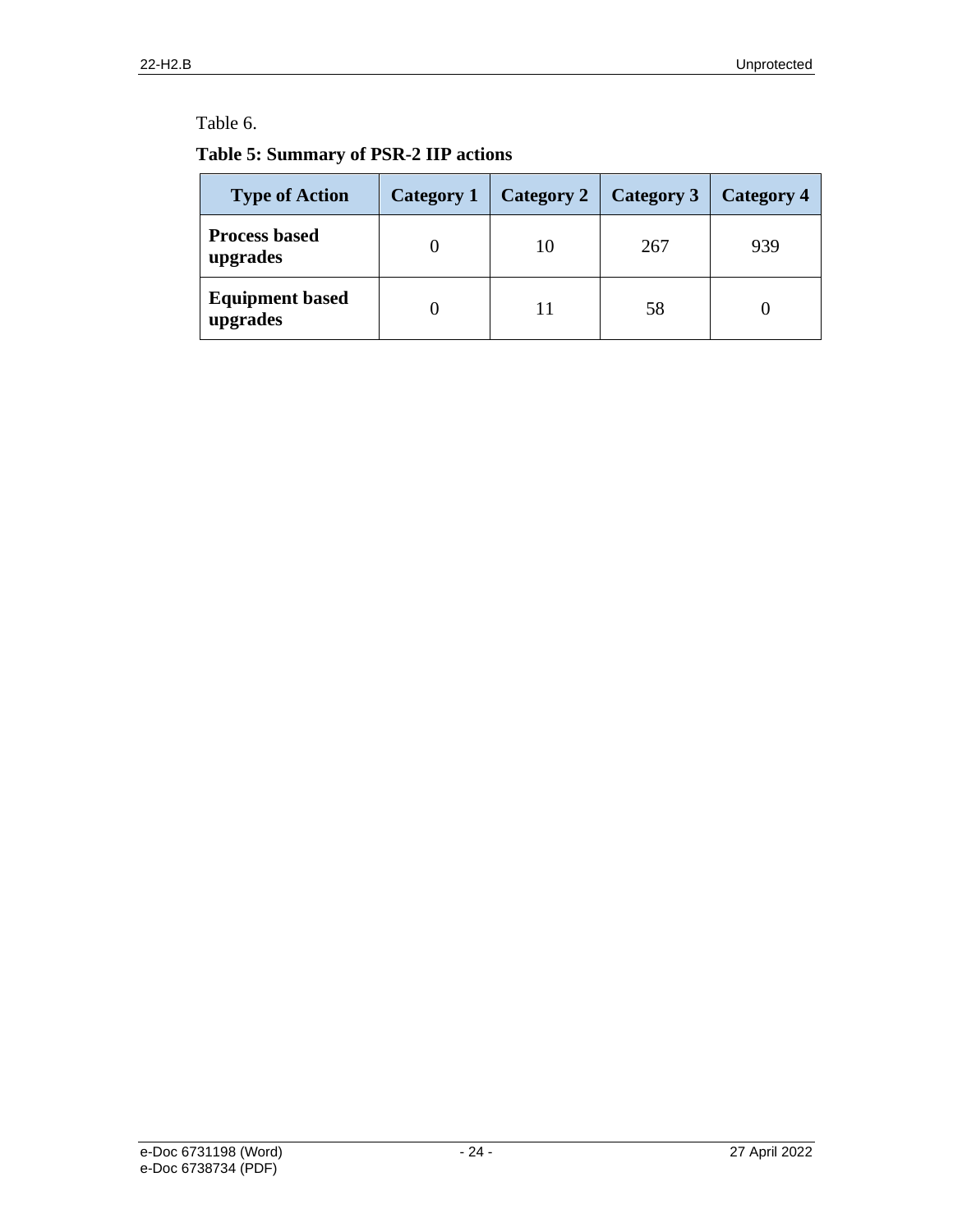| <b>Category</b> | <b>Description</b>                                                                                                       |
|-----------------|--------------------------------------------------------------------------------------------------------------------------|
|                 | A significant issue that results in a major reduction in the margin of<br>safety to the public or to station personnel.  |
| 2               | A significant issue that causes some reduction in the margin of<br>safety to the public or to station personnel.         |
|                 | An adverse condition that has the potential to be more significant or<br>may be a precursor to a more significant issue. |
|                 | A condition not adverse to quality or is an improvement opportunity.                                                     |

| Table 6: Description of categories of PSR-2 IIP actions |  |  |
|---------------------------------------------------------|--|--|
|                                                         |  |  |

As per [Table](#page-29-0) 5, there are no category 1 IIP actions identified by PSR-2. All category 4 actions relate to updating, modifying, and creating processes as opportunities for improvement and best practices.

There are 346 category 2 and category 3 IIP actions. Approximately 79% of the 346 actions relate to processes-based improvements. Approximately 21% of the 346 actions, that is, 69 actions, relate to work on equipment or software.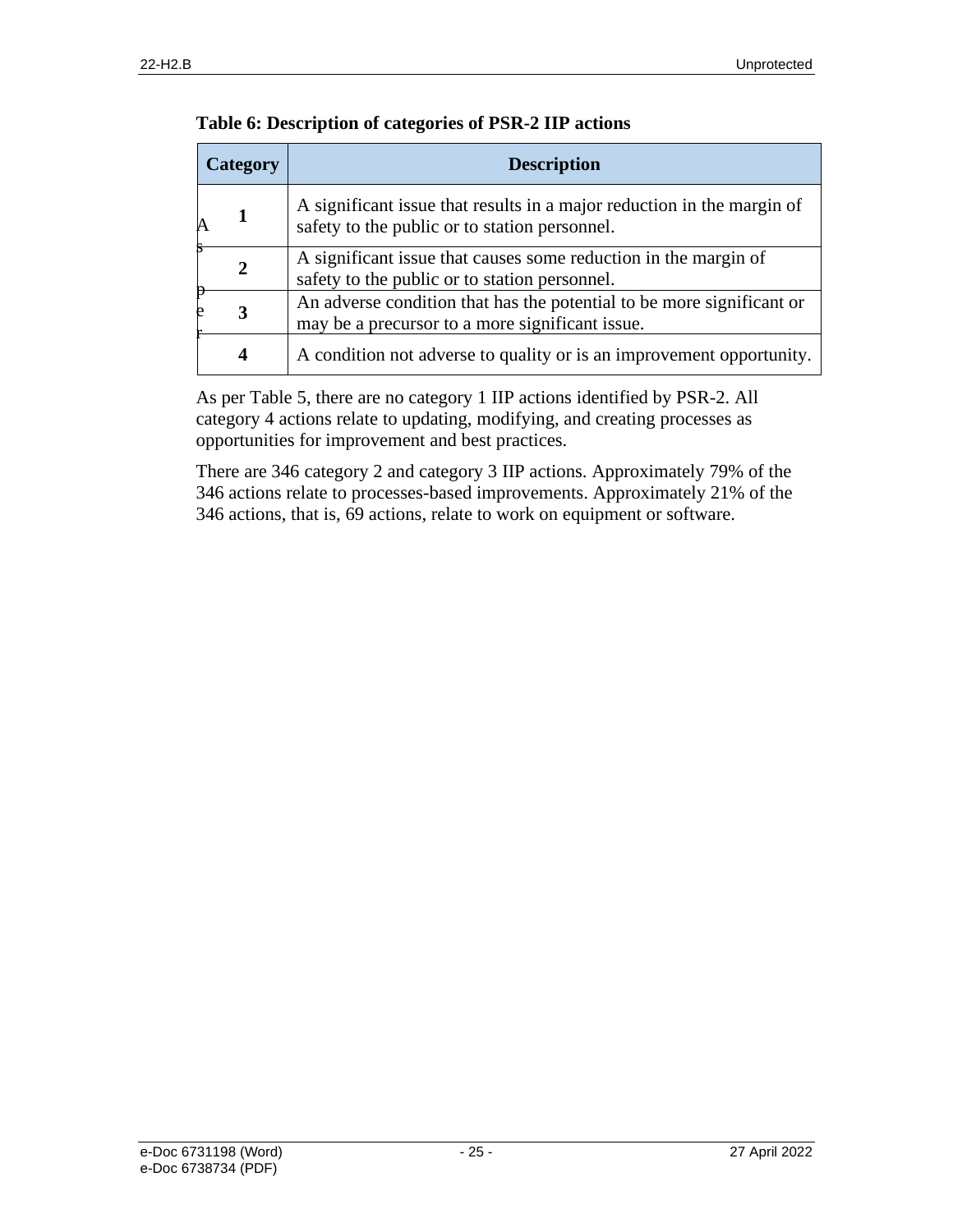<span id="page-31-0"></span>[Table 7](#page-31-0) outlines the category 2 equipment based IIP actions. These actions have mostly already been completed and CNSC staff have approved their closure except for the moderator water replacement (target completion date 2028) and foreign material in the Primary Heat Transport System (target completion date 2026)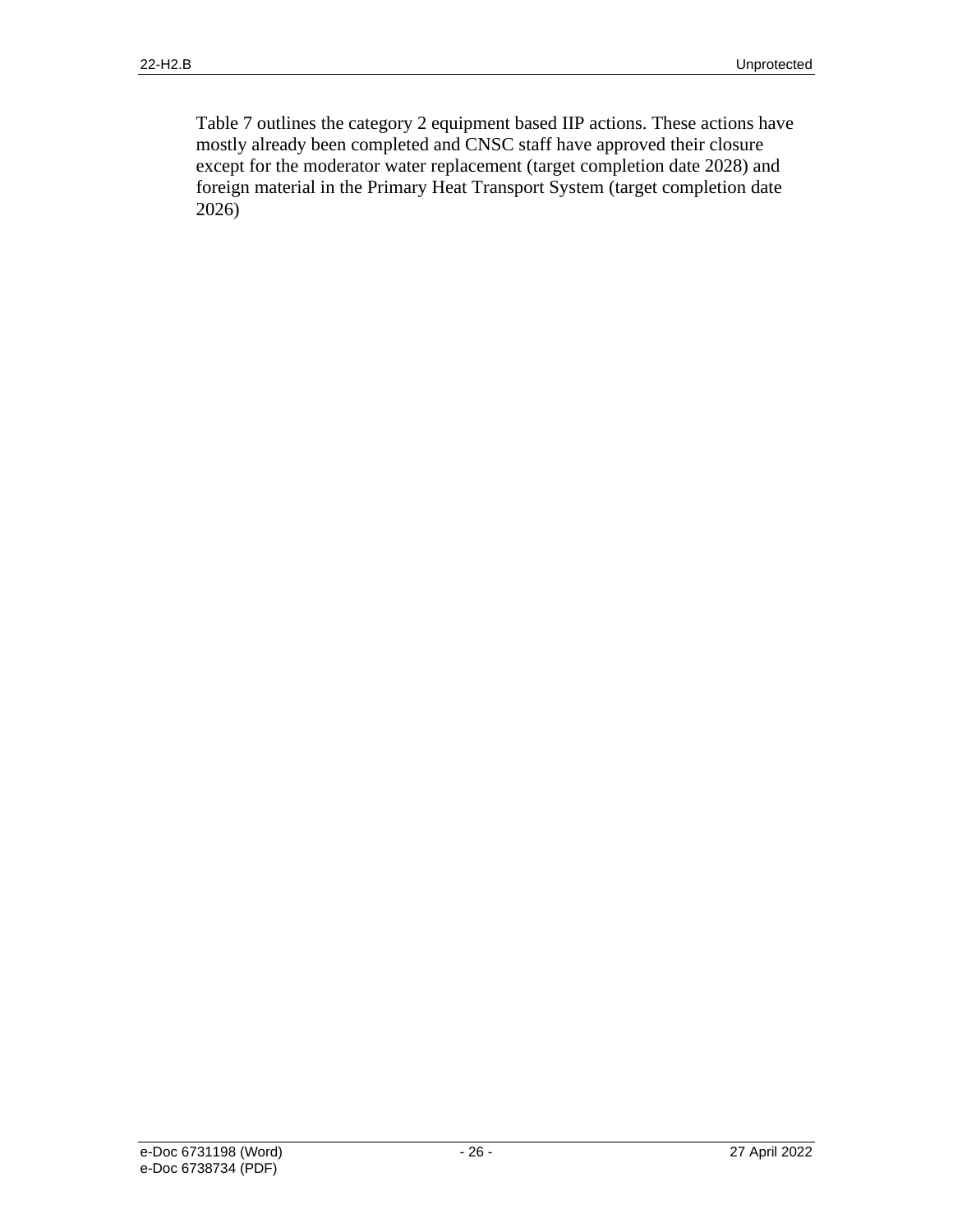| <b>Actions</b>              | <b>Category 2 IIP Action</b>        | <b>Description</b>                                     |
|-----------------------------|-------------------------------------|--------------------------------------------------------|
| SF01F047<br><b>SF01F048</b> | Emergency core cooling pump<br>trip | To reduce the potential of a<br>water hammer transient |
|                             |                                     | caused by a low-pressure<br>emergency core cooling     |
|                             |                                     | pump trip and restart.                                 |
| <b>SF01F018</b>             | NORMAC liner for                    | To assess and finalize the                             |
| SF04F005                    | containment and dousing tank        | liner inspection campaign                              |
| SF04F048                    |                                     | and maintenance strategies.                            |
| SF04F049                    |                                     |                                                        |
| SF01F356                    | Moderator water replacement         | To replace the existing                                |
|                             |                                     | moderator water with heavy                             |
|                             |                                     | water that has a lower tritium                         |
|                             |                                     | content.                                               |
| SF02F010                    | Equipment reliability               | To improve equipment                                   |
|                             |                                     | reliability by considering                             |
|                             |                                     | industry Operating                                     |
|                             |                                     | Experience (OPEX) and                                  |
|                             |                                     | research findings.                                     |
| SF02F012                    | Foreign material in the Primary     | To identify potential causes                           |
|                             | <b>Heat Transport System (PHTS)</b> | of fuel defects, focusing on                           |
|                             | and associated fuel defects         | sources of foreign material                            |
|                             |                                     | ingress in the PHTS.                                   |
| SF05F014                    | Post-refurbishment operating        | To improve maintaining the                             |
|                             | range and trip parameters           | integrity of the safe operating                        |
|                             |                                     | envelope (SOE) by                                      |
|                             |                                     | identifying stakeholders who                           |
|                             |                                     | input into the safety analysis.                        |
| SF10F007                    | Plant configuration alignment       | To implement training for                              |
|                             | with design requirements            | engineering and trade staff on                         |
|                             |                                     | design basis impacts that may                          |
|                             |                                     | result from field decision                             |
|                             |                                     | making.                                                |

**Table 7: PSR-2 IIP equipment and software related actions**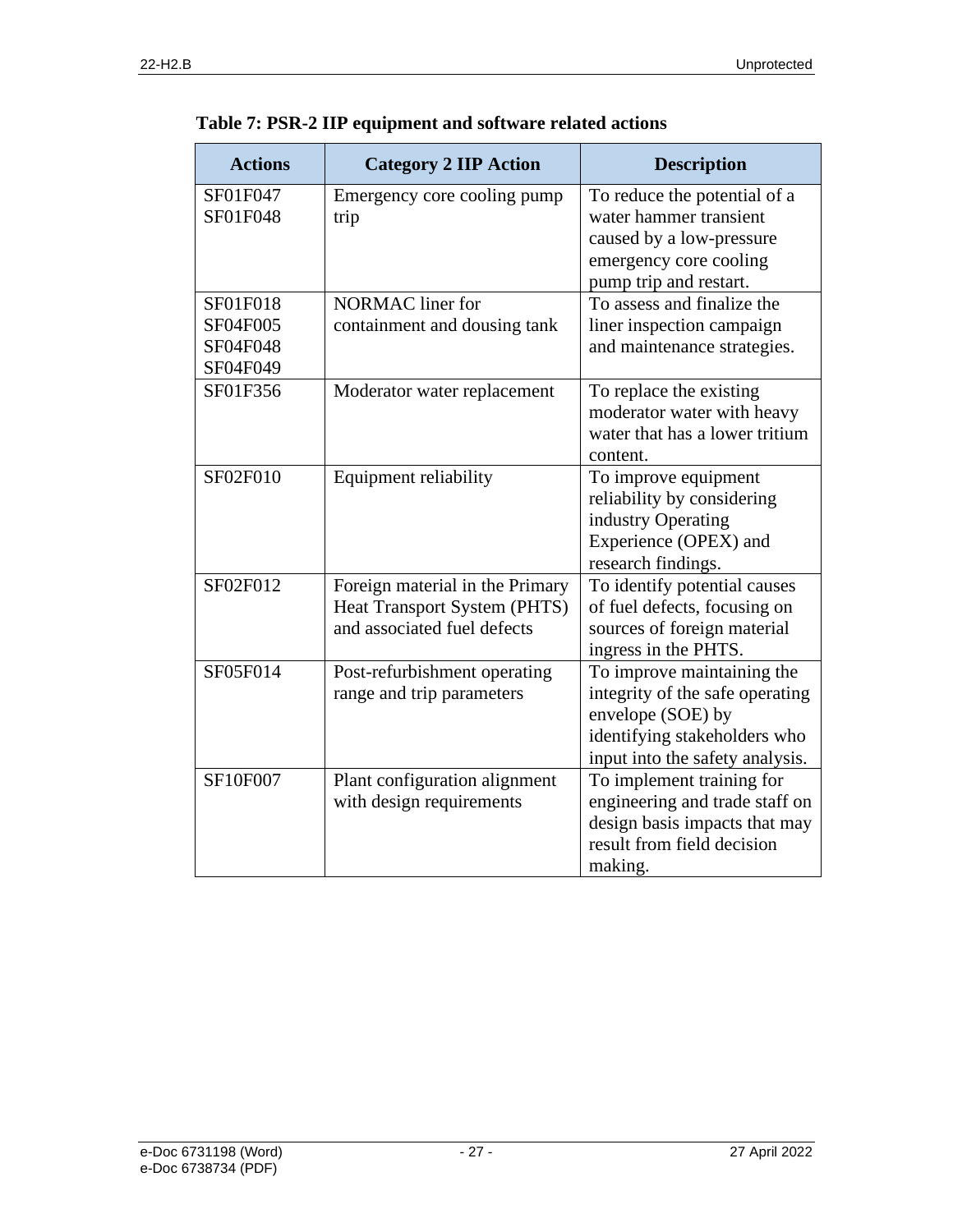## **4.1.4 Moderator Water Replacement**

*According to page 94 of the [transcript](http://www.nuclearsafety.gc.ca/eng/the-commission/pdf/Transcript-Hearing-Jan26,2022-e.pdf) from the January 26, 2022, Public Hearing, the Commission expressed interest in the IIP action for the replacement of tritiated moderator water.*

NB Power committed, in the PSR-2 IIP, to replace the existing moderator water with heavy water that has a lower tritium content. The tritium content of the existing moderator water is still within the safety analysis limit but may pose an elevated radiation risk. This replacement will reduce the source term which would minimize the risk from potential tritium uptakes while working on the moderator system. This category 2 IIP action demonstrates the application of the As Low as Reasonably Achievable (ALARA) principle [\[9\]](#page-55-9).

NB Power proposes to store the used moderator water in an on-site storage facility. CNSC staff have informed NB Power that the proposed project for the construction of the storage facility shall comply with all applicable safety and security control measures [\[10\]](#page-55-10).

CNSC staff will perform regulatory oversight of the project as more details become available, including the specific location, design, and operation of the storage facility. The replacement of tritiated moderator water is scheduled for 2028.

## **4.1.5 Heat Transport Pump Replacement**

*According to page 99 of the [transcript](http://www.nuclearsafety.gc.ca/eng/the-commission/pdf/Transcript-Hearing-Jan26,2022-e.pdf) from the January 26, 2022, Public Hearing, the Commission expressed interest in detailed timelines and descriptions on heat transport pump replacements.*

During PSR-2, NB Power identified the rewind or replacement of the PHT pump motors as a category 4 IIP item. NB Power addressed this item by incorporating it into the long-term asset management (LTAM) plan, according to [REGDOC-2.6.3,](http://nuclearsafety.gc.ca/eng/acts-and-regulations/regulatory-documents/published/html/regdoc2-6-3/index.cfm) *Fitness for Service – Aging [Management](http://nuclearsafety.gc.ca/eng/acts-and-regulations/regulatory-documents/published/html/regdoc2-6-3/index.cfm)*.

Through regular surveillance activities, CNSC staff maintain regulatory oversight of NB Power's LTAM plan which states that NB Power plans to rewind the PHT pump motors in upcoming planned maintenance outages, between 2022 and 2026.

## <span id="page-33-0"></span>**4.2 Seismic Hazard**

*According to page 101 of the [transcript](http://www.nuclearsafety.gc.ca/eng/the-commission/pdf/Transcript-Hearing-Jan26,2022-e.pdf) from the January 26, 2022, Public Hearing, the Commission asked NRCan the following:*

- *Concerning the updated PSA submitted by NB Power, has the seismic hazard assessment shown greater concern, reduced margin, or remained the same?*
- *What is the implication of NB Power operating without a formal seismic qualification program?*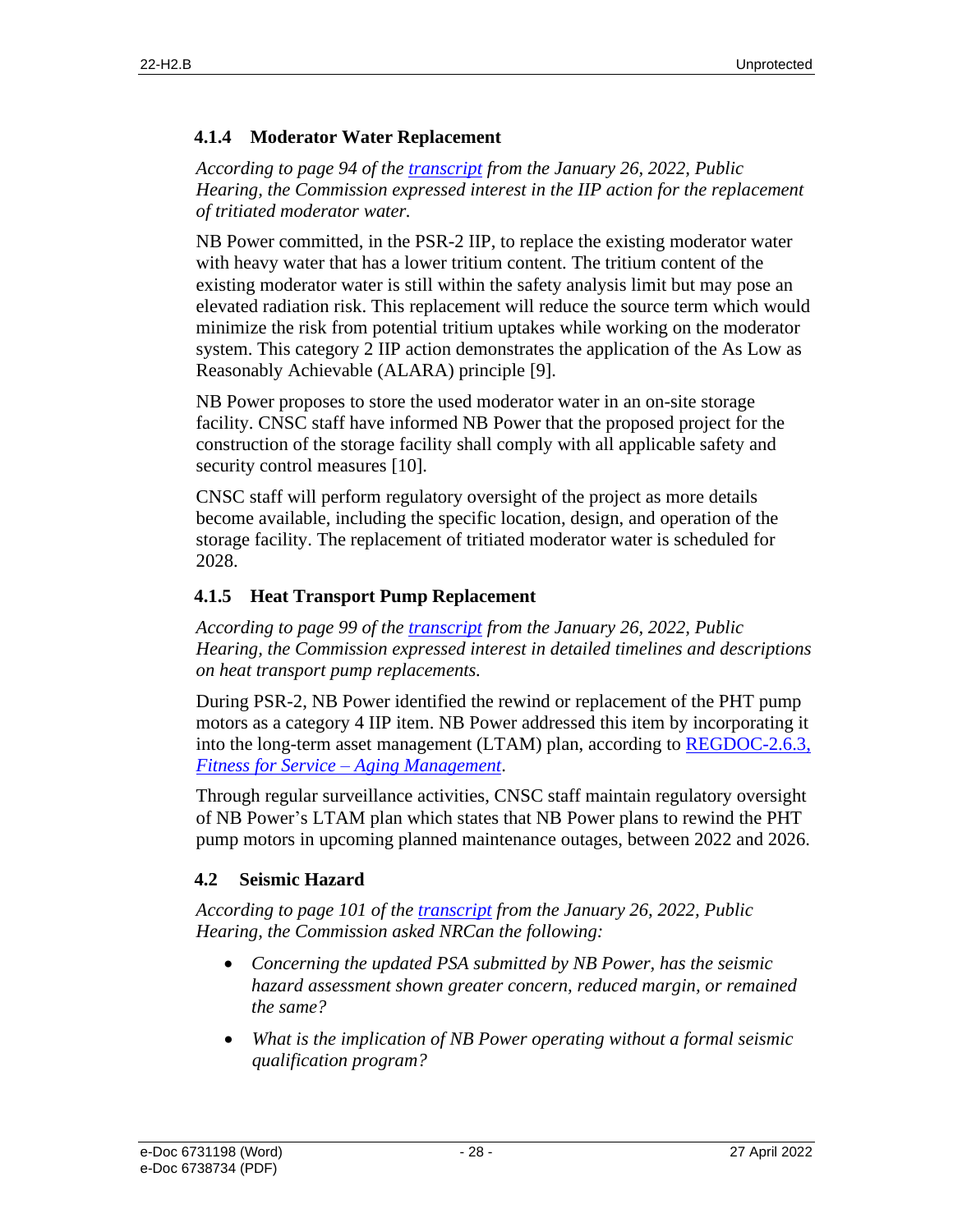At the last licensing hearing for Point Lepreau NGS in 2017 [\[11\]](#page-55-11)[\[12\]](#page-55-12)[\[13\]](#page-56-0), there was extensive interest and discussion of seismic risk and probabilistic safety assessments (PSA). Point Lepreau NGS PSA has been recently updated and the Commission requested the perspective of National Resources Canada (NRCan) on the seismic risk in the PSA updates.

The following sections provide additional information.

## **4.2.1 Seismic PSA Assessment and Risk**

### *Seismic Hazard*

National Resources Canada (NRCan) was requested to review the Probabilistic Seismic Hazard Assessment (PSHA) for Point Lepreau NGS, considering the most up to date developments in seismic hazard assessments. NRCan's conclusion [\[14\]](#page-56-1) was that the Point Lepreau NGS PSHA continues to provide a valid assessment of the seismic hazard for a 1 in 10,000 year return period and that the Point Lepreau NGS PSHA estimates are similar to NRCan's 2020 results.

## *2021 Seismic PSA Update*

In the 2021 PSA update, Level 1 and 2 Seismic PSA continued to meet safety goals for Severe Core Damage Frequency (SCDF) and Large Release Frequency (LRF).

CNSC staff note that the seismic CDF is 9.93E-06 (per reactor year) and the seismic LRF is 2.50E-06 occ./yr. The estimated SCDF and LRF are well below NBP's safety goals (1E-04 for CDF and 1E-05 for LRF). Overall Staff are satisfied with NB Power submission as compliant with REGDOC-2.4.2, *[Probabilistic Safety Assessment \(PSA\) for Nuclear Power Plants](http://nuclearsafety.gc.ca/eng/acts-and-regulations/regulatory-documents/published/html/regdoc2-4-2/index.cfm)* and the accepted methodology.

## **4.2.2 Seismic Qualification Program**

NB Power's management system is process based and as result, the elements of a seismic qualification program exist, and are documented, within various processes rather than in one governance program document.

CNSC staff have confirmed that there are no concerns regarding the existing seismic processes or seismic qualification of structures, systems, and components at Point Lepreau NGS due to the absence of a formal Seismic Qualification Program governance document.

In accordance with CSA N289.1-18; *General Requirements for Seismic Design and Qualification of Nuclear Power Plants,* NB Power is developing a seismic qualification governance document, by consolidating the seismic qualification elements for Point Lepreau NGS, as part of continuous improvement.

As outlined in the Part 1 CMD [22-H2,](https://www.nuclearsafety.gc.ca/eng/the-commission/hearings/cmd/pdf/CMD22/CMD22-H2.pdf) NB Power submitted an implementation plan and CNSC staff reviewed the submission and confirmed that there were no concerns.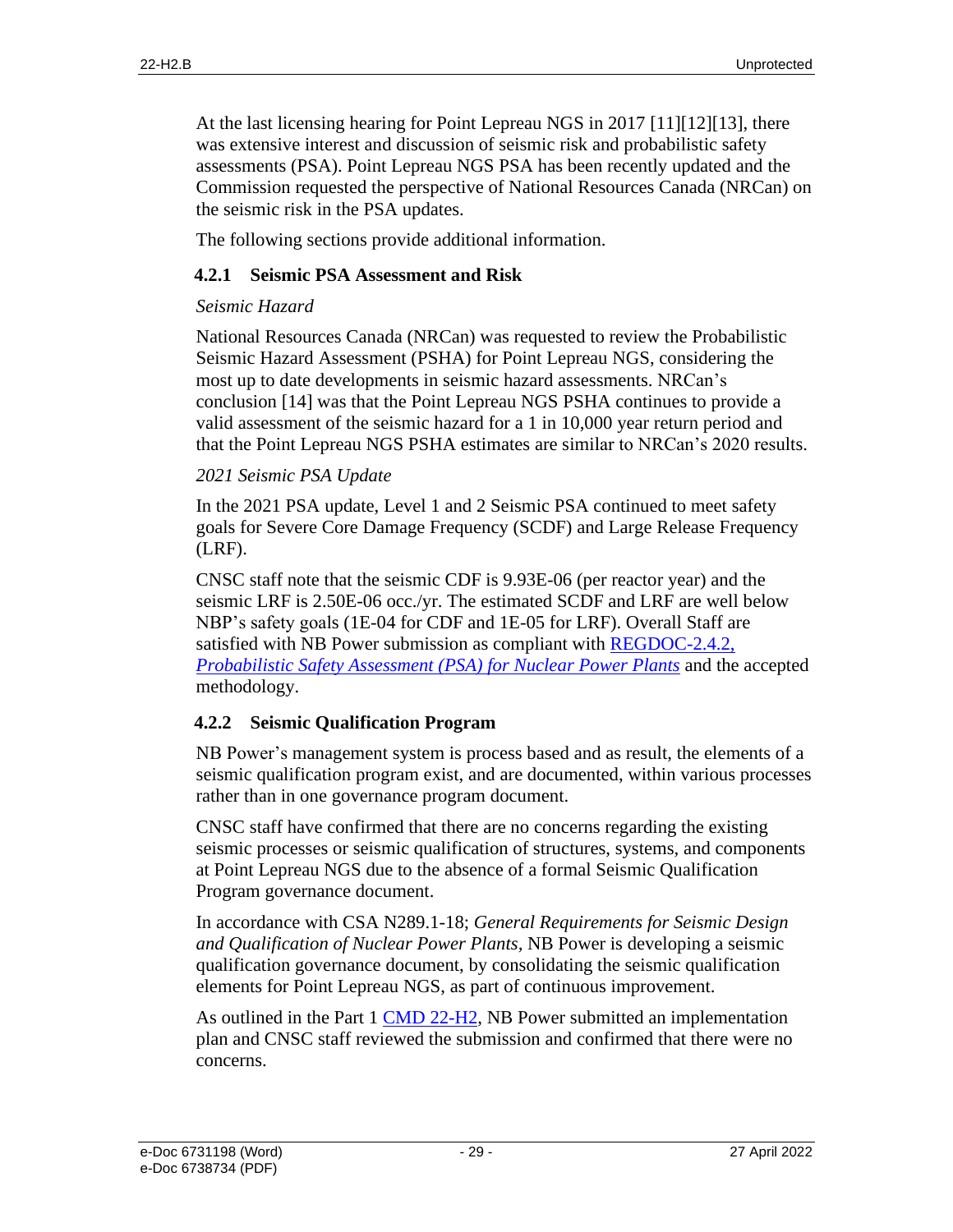## <span id="page-35-0"></span>**4.3 Steam Generators**

*According to page 99 of the [transcript](http://www.nuclearsafety.gc.ca/eng/the-commission/pdf/Transcript-Hearing-Jan26,2022-e.pdf) from the January 26, 2022, Public Hearing, the Commission expressed interest in being provided information on:*

- *boiler (steam generator) chemistry*
- *whether the boilers were replaced during refurbishment in 2012*
- *the intended lifespan of the boilers at this point*

Details of this request are given below in sections 4.3.1 and 4.3.2.

## **4.3.1 Steam Generator Chemistry**

An effective chemistry program for the primary side and secondary side of the plant is an important mechanism for maintaining the integrity of steam generators.

CSA N286-12, *Management system requirements for nuclear facilities* requires a nuclear power plant operator to have a chemistry program in place. The main objectives of the program are to:

- minimize corrosion within the systems
- reduce deposition on fuel element surface
- prevent situations that pose an immediate risk to safety
- minimize worker radiation exposure caused by the activation of impurities in the core
- reduce the impact on the environment by lowering radioactive and chemical releases

In the primary heat transport system (PHTS), chemicals are used to control the pH of the water and remove oxygen to minimize corrosion, primarily the corrosion of the carbon steel, zirconium, and alloy surfaces. To reach that objective, the pH must be kept alkaline, that is, at a high pH, by adding lithium hydroxide. Also, hydrogen gas is added in the system to mitigate the production of oxidizing species, and further reduce the potential for corrosion. The purification system within the PHTS collects impurities and controls alkalinity.

In the secondary side of the heat transport system, the chemical, morpholine, is used to control pH and the chemical, hydrazine, is added to remove oxygen and hence prevent corrosion.

The materials in the steam generators must be protected by minimizing potential impurities. Iron can enter the steam generator as a corrosion product and can accumulate as "boiler sludge" which needs to be periodically removed through a physical or chemical procedure.

REGDOC 3.1.1, *[Reporting Requirements for Nuclear Power Plants](http://nuclearsafety.gc.ca/eng/acts-and-regulations/regulatory-documents/published/html/regdoc3-1-1-v2/index.cfm)*, requires licensees to report on several chemistry parameters. They are divided in two safety performance indicators, chemistry index (CI) and chemistry compliance index (CCI). The CI is the percentage of time that the selected chemical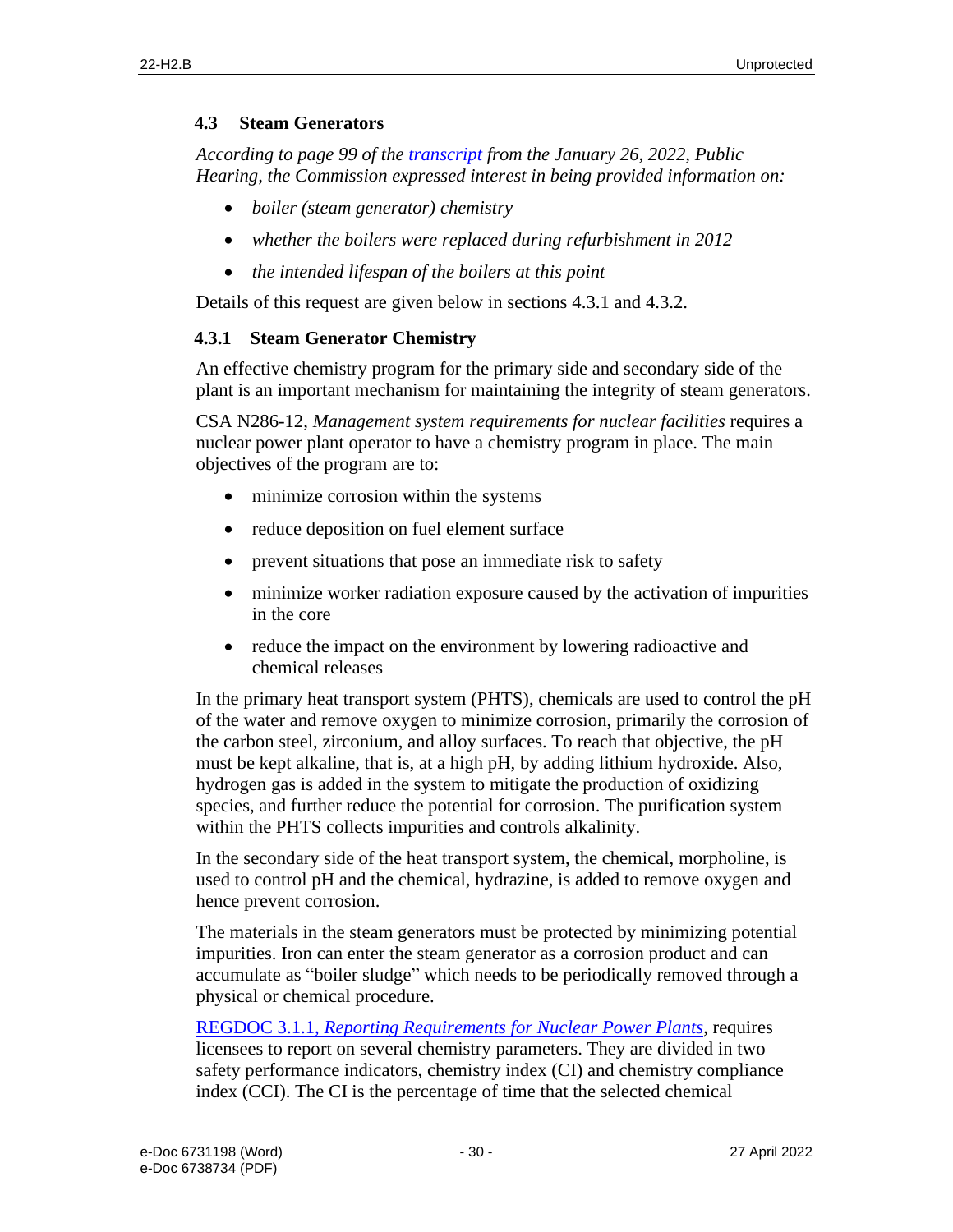parameters are within specification. It quantifies the long-term control of important chemical parameters. The CI is used to determine long-term risks on safety-related systems, including corrosion. The CCI is the percentage of time that the selected chemical parameters are within the licensees' specifications for guaranteed shutdown state (GSS) and non-GSS conditions. The CCI parameters are selected based on potential immediate risks to safety if these parameters are out of specification.

Based on NB Power [REGDOC](http://nuclearsafety.gc.ca/eng/acts-and-regulations/regulatory-documents/published/html/regdoc3-1-1-v2/index.cfm) 3.1.1 reports and CNSC compliance verification activities, CNSC staff confirm that NB Power has an acceptable chemistry control program that meets the specifications for determining long-term risks on safetyrelated systems, including corrosion, and for confirming that the steam generators are fit for service.

## **4.3.2 Steam Generator Refurbishment and Lifespan**

CNSC staff confirmed that the steam generators (boilers) were not replaced during the refurbishment outage in 2012 since they were assessed as fit for service for the life extension period. The steam generators are currently fit for service and will continue to be fit for service until NB Power inspections show early signs of deterioration in the steam generator tubes. There is no prescribed lifespan of the steam generators, and its continued operation is dependent on the predicted fitness for service which is determined through periodic inspections during maintenance outages.

CNSC staff confirmed that NB Power maintains the integrity of the steam generators through effective chemistry control management of the primary heat transport system and the secondary side, as well as by performing preventative maintenance to remove deposits contributing to boiler tube stress corrosion cracking through boiler lancing.

The results from the most recent inspection and maintenance outages in 2016, 2018, and 2020, demonstrated that the condition of Point Lepreau NGS steam generators are acceptable for continued safe operations.

NB Power has a life cycle management plan in place for the steam generators that outlines the requirements for inspections and the associated frequency. During the current operating licence period, NB Power updated the steam generator life cycle management plan and inspected all four-steam generators. Those inspections found no evidence of stress corrosion cracking in Alloy 800 steam generator tubing. The results of these inspections confirm that the life cycle management program continues to be appropriate for maintaining fitness for service of the steam generators.

As required by CSA N285.4-14; *Periodic Inspection of CANDU Nuclear Power Plant Components*, NB Power has performed operational assessments for all active degradation mechanisms and determined that the steam generators are fitfor-service. NB Power's assessment of the inspection results demonstrated that the integrity of the tubes and support structures are adequate and that there are no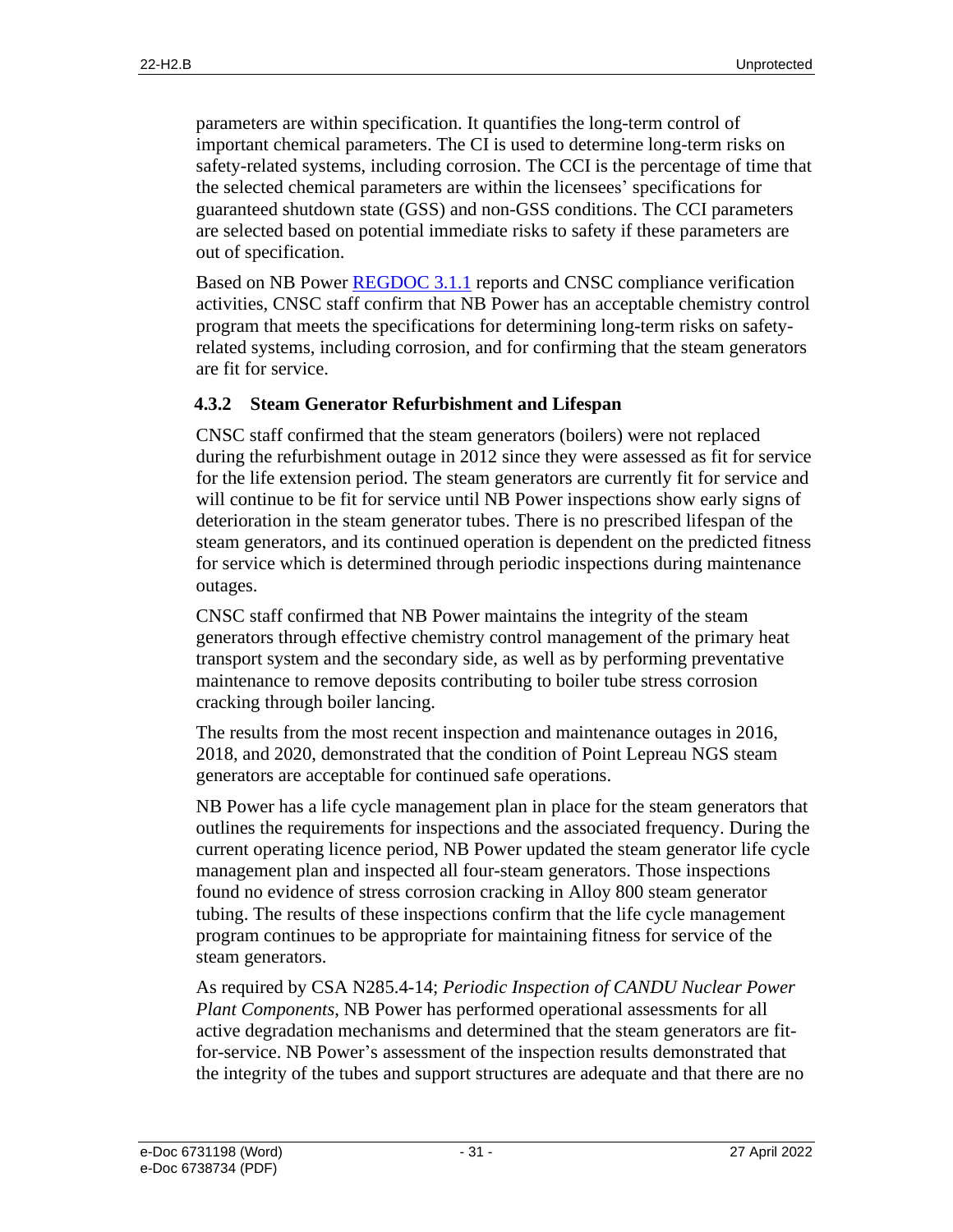active degradation mechanisms that will challenge the integrity of the steam generators.

CNSC staff confirmed that operational assessment for all active degradation mechanisms, including straight leg and U-bend fretting showed that all four-steam generators remain fit for service.

## <span id="page-37-0"></span>**4.4 Climate Change**

*According to page 72 of the [transcript](http://www.nuclearsafety.gc.ca/eng/the-commission/pdf/Transcript-Hearing-Jan26,2022-e.pdf) from the January 26, 2022, Public Hearing, Commission members mentioned that the climate is changing fairly radically. Commission wanted to know how climate change factors are considered with regards to long term operations.*

CNSC staff evaluate whether licensees of NPPs have considered climate change impacts primarily through environmental and safety assessments. The review of climate change impacts has not been a specific consideration in recommendations regarding licence duration since the impacts of climate change are assessed at a regular frequency throughout the licence lifecycle, regardless of the licence duration.

Climate change is addressed through periodic assessments using various regulatory mechanisms. These periodic assessments include primarily, the PSRs that licensees are required to complete every 10 years as per [REGDOC-2.3.3,](http://nuclearsafety.gc.ca/eng/acts-and-regulations/regulatory-documents/published/html/regdoc2-3-3/index.cfm)  *[Periodic Safety](http://nuclearsafety.gc.ca/eng/acts-and-regulations/regulatory-documents/published/html/regdoc2-3-3/index.cfm) Reviews*. The PSR includes a Safety Factor Report on Hazard Analysis to determine the adequacy of protection of the plant against internal and external hazards, with account taken of the plant design, site characteristics, the actual condition of the systems, structures, and components (SSC) important to safety. The Periodic Safety Review is forward-looking. Licensees are required to identify potentially lifetime-limiting features of the plant, and to determine reasonable and practical improvements to ensure safety until the next PSR or, where appropriate, until the end of commercial operation.

Furthermore, in accordance with REGDOC-2.4.2, *[Probabilistic Safety Assessment](http://nuclearsafety.gc.ca/eng/acts-and-regulations/regulatory-documents/published/html/regdoc2-4-2/index.cfm)  [\(PSA\) for Nuclear Power Plants](http://nuclearsafety.gc.ca/eng/acts-and-regulations/regulatory-documents/published/html/regdoc2-4-2/index.cfm)*, licensees must update the PSA every five years. PSAs use the most up-to-date hazard information such as seismic, high wind, and flood hazard assessments. In parallel to updating the PSAs every 5 years, licensees submit a Hazards Screening Analysis which looks at the different internal and external hazards and their impact on the station.

In addition to this, licensees are required to conduct an environmental risk assessment (ERA) and update it every 5 years, in accordance with CSA N288.6, *Environmental risk assessments at Class I nuclear facilities and uranium mines and mills* and REGDOC 2.9.1, *[Environmental Protection: Environmental](http://nuclearsafety.gc.ca/eng/acts-and-regulations/regulatory-documents/published/html/regdoc2-9-1-vol1-2/index.cfm)  [Principles, Assessments and Protection Measures](http://nuclearsafety.gc.ca/eng/acts-and-regulations/regulatory-documents/published/html/regdoc2-9-1-vol1-2/index.cfm)*.

The ERA evaluates the facility's impact to the environment under normal operating conditions, but with each sequential update, it also factors in any changing environmental conditions that could be attributed to climate change. In this way, the ERA evaluates the evolving nature of the impact of the facility on the environment, with built-in conservativisms that enable ERA conclusions to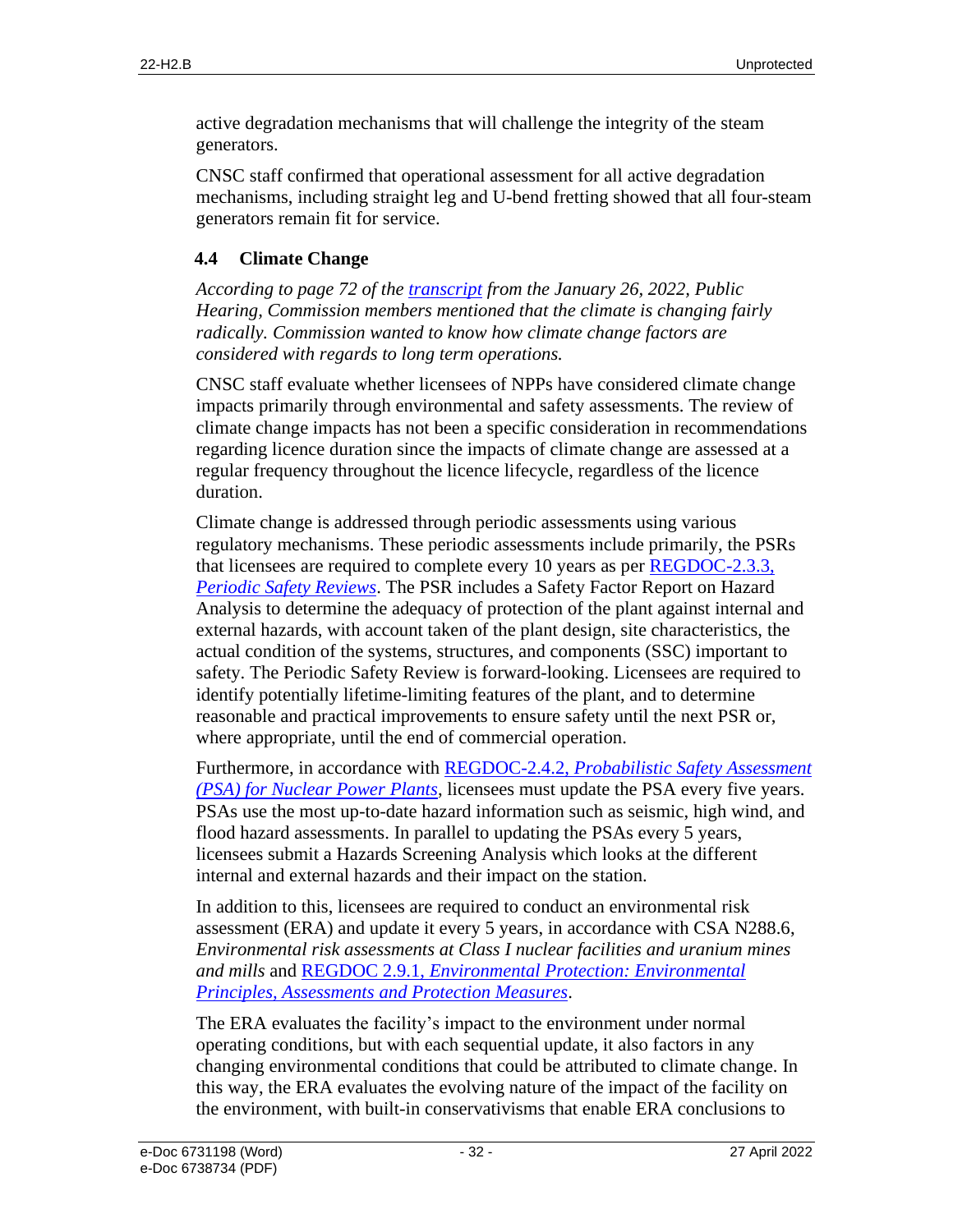remain valid over the 5-year period before another review and update are required.

Specific to NB Power, CNSC staff examined the licensee's climate resilience. As an example of the conservativism in the assessment, the worst-case emission scenario climate model [\[15\]](#page-56-2) projects that global mean sea level will likely rise by ~0.8 metres by 2100, as shown in [Figure 2](#page-38-1) below. CNSC staff conservatively assumed one (1) metre of sea water level rise at the Bay of Fundy when reviewing NB Power's tsunami flood hazard assessment for the Point Lepreau NGS. CNSC staff conservatively applied the 80-year projected climate change effects on tsunami flood to the proposed 20-year licence period and concluded that Point Lepreau NGS is protected from potential external flood hazards and is resilient to the current and projected climate change conditions.

Therefore, there are no expected safety impacts related to climate change over the proposed 20-year licence period.

<span id="page-38-1"></span>

## **Figure 2: Global mean sea-level rise estimates [\[16\]](#page-56-3)**

#### <span id="page-38-0"></span>**4.5 CANDU Safety Issues**

*According to page 102 of the [transcript](http://www.nuclearsafety.gc.ca/eng/the-commission/pdf/Transcript-Hearing-Jan26,2022-e.pdf) from the January 26, 2022, Public Hearing, Commission members expressed interest in the three remaining category three CANDU Safety Issues (CSI) and when they are likely to get resolved.*

CSIs were safety issues developed using the IAEA TECDOC 1554, *Generic Safety Issues for Nuclear Power Plants with Pressurized Heavy Water Reactors and Measures for their Resolution* [\[17\]](#page-56-4). It was defined as "an issue related to the design or analysis of NPPs that has been identified as potentially challenging to safety functions, safety barriers, or both" [\[18\]](#page-56-5). These CSIs were classified into 3 categories as described in [Table 8](#page-39-0) below.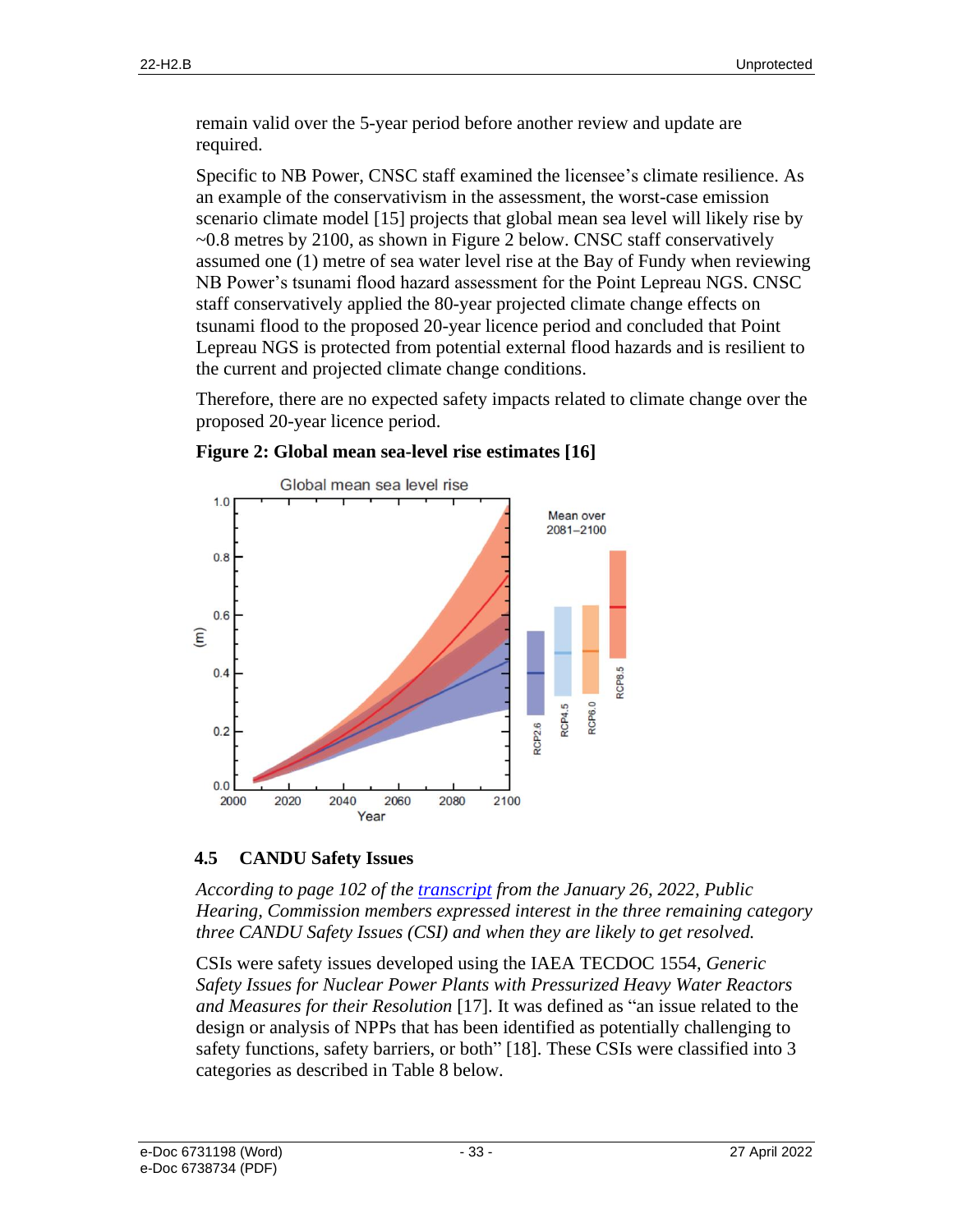| Category | <b>Description</b>                                                                                                                                       |
|----------|----------------------------------------------------------------------------------------------------------------------------------------------------------|
| 1        | The issue may be dropped if the issue does not meet the definition of<br>a safety issue, or if the issue has been satisfactorily addressed in<br>Canada. |
| 2        | The safety issue is a concern in Canada - appropriate measures are in<br>place to maintain safety margins.                                               |
| 3        | The issue is a concern in Canada - measures are in place to maintain<br>safety margins, but the adequacy of these measures needs to be<br>confirmed.     |

### <span id="page-39-0"></span>**Table 8: Categorization of CANDU safety issues**

The three remaining category 3 CANDU Safety Issues (CSI) for NB Power are outlined below:

- 1. AA9 analysis for void reactivity coefficient
- 2. PF9 fuel behaviour in high temperature transients
- 3. PF10 fuel behaviour in power pulse transients

The three CSIs were raised to the CANDU industry to specifically address the CANDU large break loss of coolant accident (LBLOCA) safety margin issues. The industry has chosen a Composite Analytical Approach (CAA) to address these issues.

A key aspect of the CAA is to reclassify a portion of LBLOCA scenarios from the design basis accident (DBA) category to the beyond design basis accident (BDBA) category. Such reclassification would justify the use of a realistic analysis approach, in lieu of the traditional conservative analysis approach, to estimate the BDBA-LBLOCA consequences. The LBLOCA reclassification is based on an argument that large breaks of large pipes are of very low probability.

The industry has made progress in developing the CAA, with Bruce Power leading the implementation of this approach. While the Bruce B new LBLOCA analysis using the CAA is still under regulatory assessment, CNSC staff accepted in 2020 Bruce Power's request to re-categorize the three LBLOCA related CSIs from Category 3 to Category 2, based on the estimated low likelihood of large breaks in large pipes. CNSC staff are prepared to consider similar requests from other licensees, on the technical merits of analyses supporting such requests.

CNSC staff understand that NB Power intends to follow the same approach, and to utilize aspects of the CAA in a future request for re-categorization of these Category-3 CSIs. NB Power plans to complete its pipe break frequency analysis by September 2022, followed by a final LBLOCA analysis in mid-2023.

CNSC staff will consider NB Power's request for re-categorization of these CSIs, upon NB Power's successful completion of the aforementioned analyses.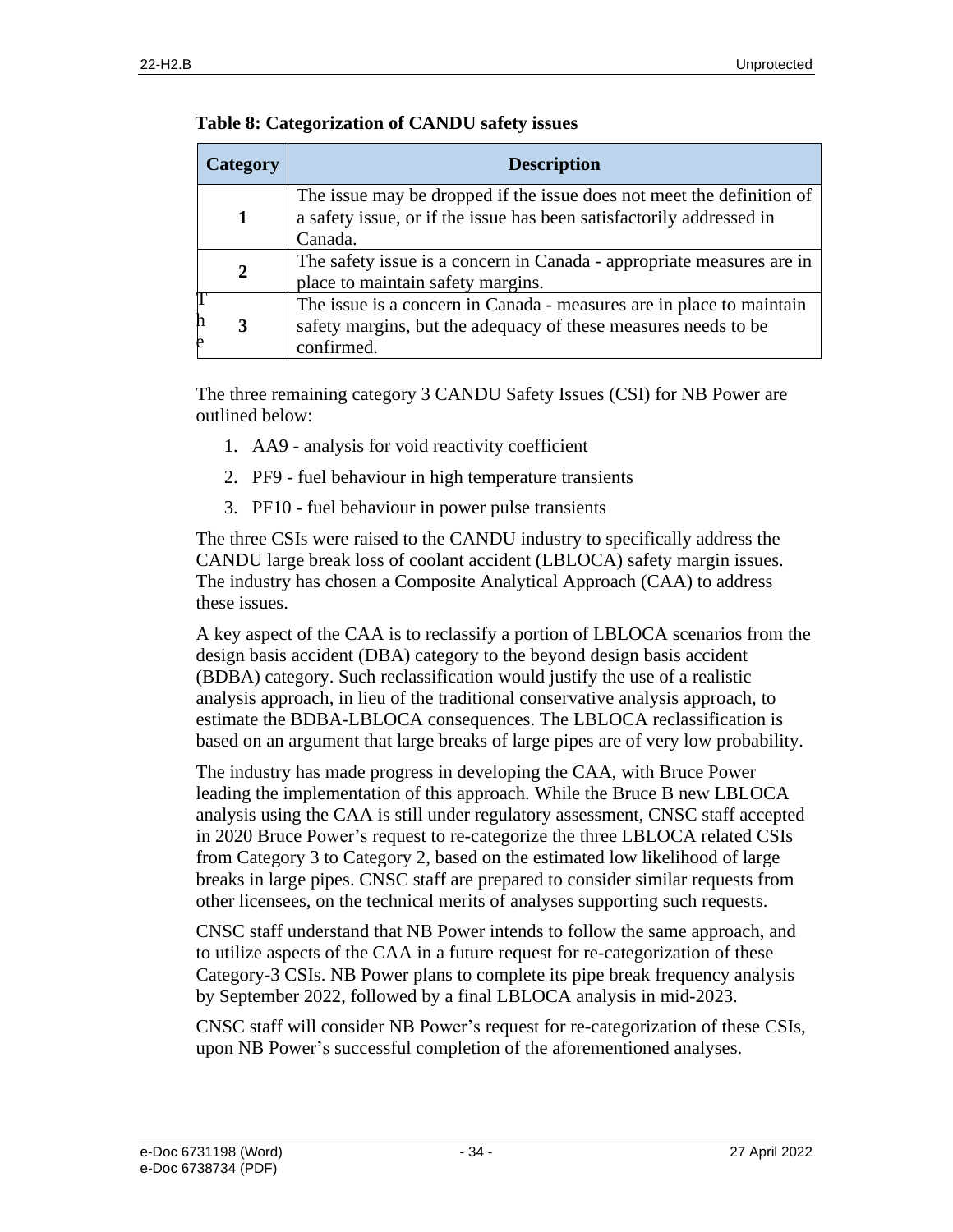### <span id="page-40-0"></span>**4.6 Pressure Boundary Authorized Inspection Agency**

*According to page 102 of the [transcript](http://www.nuclearsafety.gc.ca/eng/the-commission/pdf/Transcript-Hearing-Jan26,2022-e.pdf) from the January 26, 2022, Public Hearing, Commission members expressed interest in receiving an update on the authorized inspection agency not following the CSA standard.*

In accordance with Licence Condition 5.2, NB Power maintains a pressure boundary program in compliance with CSA N285.0: *General Requirements For Pressure-Retaining Systems And Components In CANDU Nuclear Power Plants/Material Standards For Reactor Components For CANDU Nuclear Power Plants* and has in place a formal service agreement with an Authorized Inspection Agency (AIA) which is the Technical Inspection Services Branch of [New](https://www2.gnb.ca/content/gnb/en/departments/public-safety/publicsafety.html) Brunswick [Department of Public Safety](https://www2.gnb.ca/content/gnb/en/departments/public-safety/publicsafety.html) (NBDPS). NBDPS is also the jurisdictional authority for Boilers, Pressure Vessels, and Pressure Piping systems in the Province of New Brunswick.

NBDPS has recently developed and implemented a CSA N285.0-based AIA quality program to replace their former ASME-based program. The new program is specifically developed to address the AIA inspection activities for an operating CANDU NPP (e.g. for repairs, replacements, modifications of existing pressure boundary components) which must meet CSA N285.0 [\[19\]](#page-56-6)[\[20\]](#page-56-7)[\[21\]](#page-56-8), whereas an ASME AIA program is developed for AIA inspection activities for the construction or fabrication of new components (e.g. valves, vessels, heat exchangers) that bear the "ASME" markings or symbols.

Jurisdictions which have ASME certified component fabrication shops in their province, can utilize their established ASME-based AIA program to cover the inspection activities at the CANDU NPPs in the province. The province of New Brunswick no longer has any active resident manufacturers of ASME components, such that it became impracticable for NBDPS to maintain an ASME AIA program. The CSA-based AIA quality program essentially replicates the ASME AIA program, including duties, qualifications, and program elements, with adaptations for the activities at an in-service CANDU NPP.

## <span id="page-40-1"></span>**4.7 Primary Heat Transport System Foreign Material and Fuel Defects**

*According to pages 99, 100 and 103 of the [transcript](http://www.nuclearsafety.gc.ca/eng/the-commission/pdf/Transcript-Hearing-Jan26,2022-e.pdf) from the January 26, 2022, Public Hearing, Commission members expressed interest in being updated on the situation with the fuel defects, and in particular on the following:*

- *Foreign material in the Primary Heat Transport System.*
- *What NB Power is doing to mitigate the situation.*
- *The stability of the fuel defect situation given the presence of foreign material.*

CNSC staff reviewed the Point Lepreau NGS Report on Fuel Monitoring and Inspection each year and verified that fuel performance was adequate, and that NB Power complied with fuel operating limits.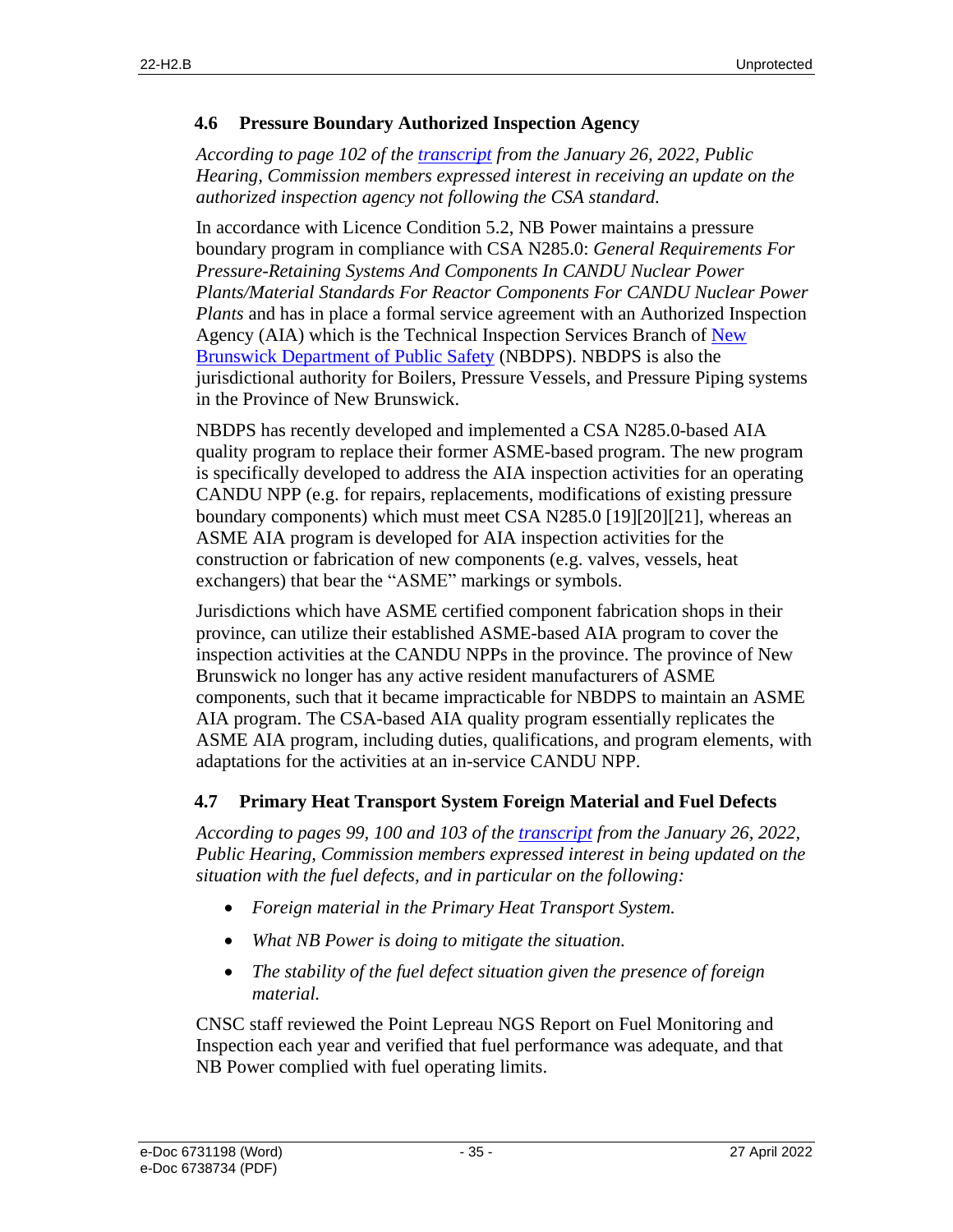CNSC staff requested that NB Power provide their strategy to address the elevated fuel defect rates at the Point Lepreau NGS, which had trended above the expected rate of 1 defect per unit per year as shown in [Figure 3: Fuel defects](#page-41-0)  [during current licensing period.](#page-41-0) NB Power clarified that the fuel defects may have been caused by foreign material introduced by outage work on the primary heat transport system in loop 2. CNSC staff confirmed that NB Power has established a response strategy including increased fuel inspections and is working with a third party to address the root cause of the issue.

CNSC staff note that the fuel defects are normally located and discharged within 3 months of becoming defective. The defects are small, and the I-131 limits have not been exceeded. [Figure 3: Fuel defects during current licensing period](#page-41-0) reflects the number of fuel defects which were detected by monitoring the PHT radionuclide concentrations (suspect defects) and the number of defects confirmed by fuel bay visual inspections (confirmed defects). Inspections in the fuel bay have observed some fuel bundles with small wire like pieces of debris trapped in them.



<span id="page-41-0"></span>**Figure 3: Fuel defects during current licensing period**

Even though the defect rate is higher than the typical one per unit per year, it is still low. Historically, debris in the PHTS has not been "removed" by any dedicated means. Early industry attempts at using strainers failed because the strainers degraded and produced more debris. Over time, the PHT pumps will typically break up the debris into smaller pieces which will be less damaging to the fuel, with some debris settling out into low flow sections of the system, and some will be removed from the system through fueling actions. It typically takes 5-8 years for the system to "self-clean" and return to normal.

NB Power has implemented a number of strategies to address the elevated fuel defects including:

• an increased focus on foreign material exclusion (FME)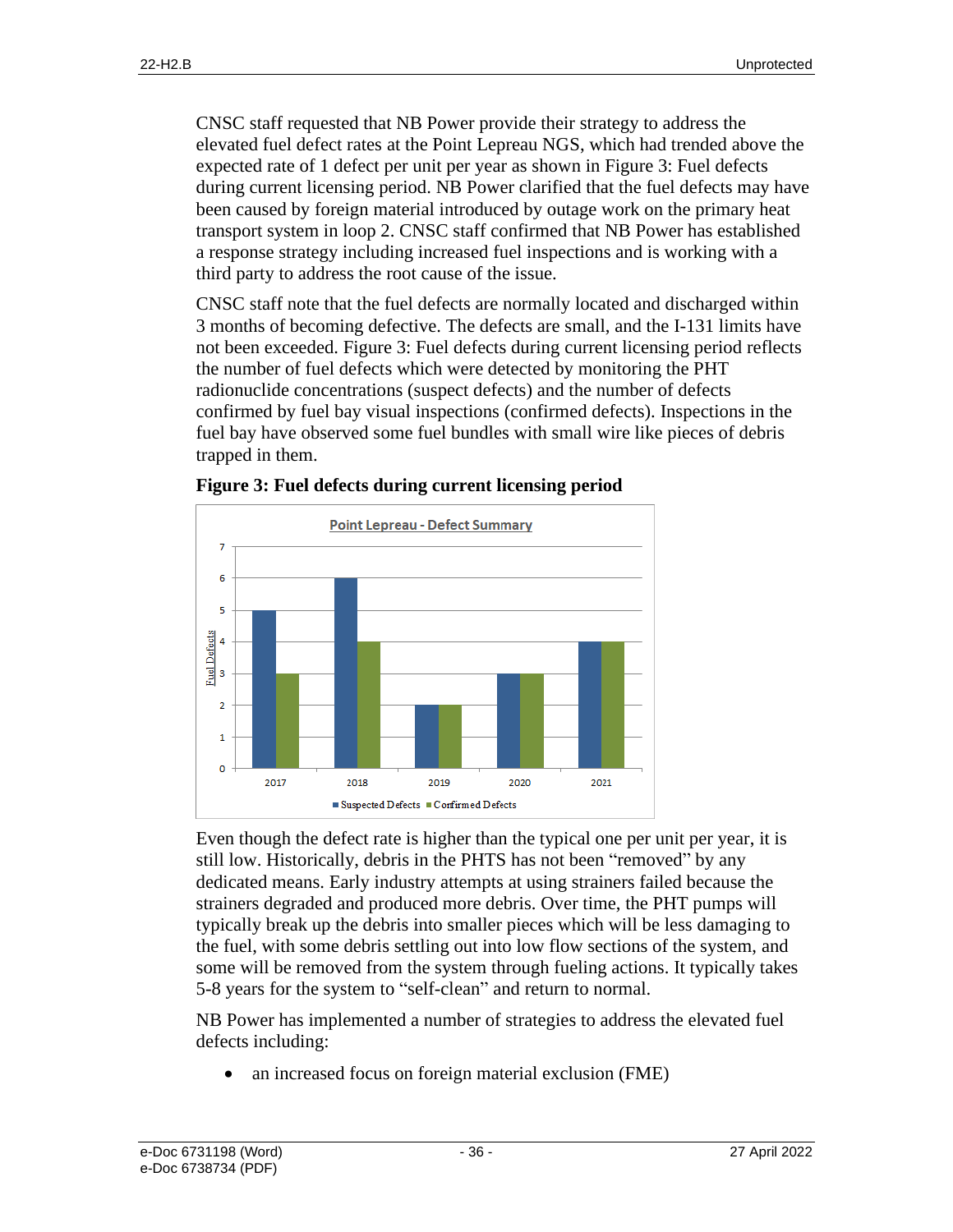- increased awareness for inspecting for foreign material during maintenance activities
- development of enhanced in-bay spent fuel inspection capabilities
- enhanced monitoring and inspections of discharged fuel

CNSC staff have requested that an update on the FME strategy be included in the 2021 fuel report due in April 2022 from NB Power. CNSC staff will continue to monitor the frequency of defects and the efficacy of the corrective actions.

## <span id="page-42-0"></span>**4.8 Reduction of Low and Intermediate Level Waste**

*According to page 103 of the [transcript](http://www.nuclearsafety.gc.ca/eng/the-commission/pdf/Transcript-Hearing-Jan26,2022-e.pdf) from the January 26, 2022, Public Hearing, Commission members expressed interest in receiving more details on what is being planned and implemented for waste management, in particular, reduction of low- and intermediate level waste.*

NB Power is required to implement and maintain a program for waste management that includes strategies for waste minimization. This includes lowand intermediate-level waste which is required to be managed in accordance with CSA N292.3, *Management of Low and Intermediate-Level Radioactive Waste*. NB Power's waste management program objectives include characterization of its waste and minimizing the production of waste taking into consideration the health and safety of workers and the environment.

To reduce the volume of radioactive waste in storage at the Solid Radioactive Waste Management Facility (SRWMF), NB Power transports waste from Phase 1 (low and intermediate operational waste) off-site for processing and volume reduction activities (i.e., incineration, melting and compaction). The volume reduced waste is then returned to NB Power to be safely stored in the SRWMF. CNSC staff monitor waste management activities, including the transport of radioactive wastes, and verify SRWMF waste inventory through oversight activities including reviews of the SRWMF quarterly reports and inspections.

## <span id="page-42-1"></span>**4.9 Potassium Iodide Pill Distribution Plan**

*According to page 98 of the [transcript](http://www.nuclearsafety.gc.ca/eng/the-commission/pdf/Transcript-Hearing-Jan26,2022-e.pdf) from the January 26, 2022, Public Hearing, Commission members expressed interest in the KI pill distribution plan for New Brunswick, given the interest in KI pill distribution in Ontario.*

In the event of a nuclear emergency, potassium iodide (KI) is effective in reducing the risk of thyroid cancer to residents' potential of inhaling or ingesting radioactive iodine. CNSC regulatory document [REGDOC-2.10.1](https://www.cnsc-ccsn.gc.ca/eng/acts-and-regulations/regulatory-documents/published/html/regdoc2-10-1v2/index.cfm)*, Nuclear [Emergency Preparedness and Response](https://www.cnsc-ccsn.gc.ca/eng/acts-and-regulations/regulatory-documents/published/html/regdoc2-10-1v2/index.cfm)* includes requirements for licensees to provide the necessary resources and support to provincial and regional authorities to ensure a sufficient quantity of iodine thyroid-blocking agents, such as KI pills, are pre-distributed to all residences, businesses, and institutions within the designated plume exposure planning zone (typically 8 to 16 km from the NPP). Regional, municipal, and provincial authorities responsible for emergency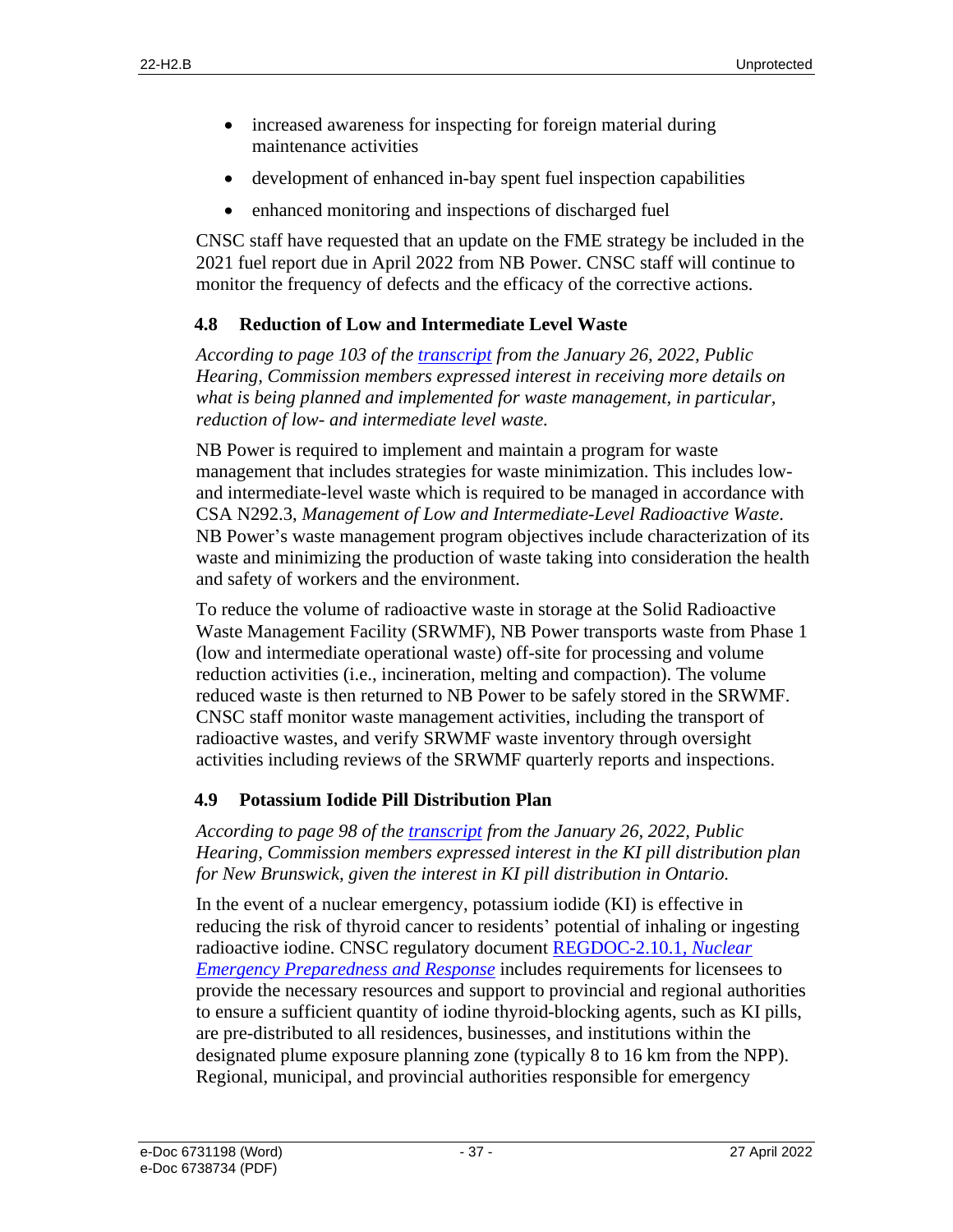management, such as New Brunswick Emergency Management Organization (NBEMO), facilitate the pre-distribution of KI pills.

NBEMO recently conducted a door-to-door campaign to update household information from the Demographic Public Safety Survey Database. Concurrently, NBEMO refreshed their Potassium Iodide inventory and redistributed pills and instructions to all residences within 20 km of the station. The NBEMO Warden Service provides a visible presence in the community and assists in disseminating safety information to the public. Within 20 km of the station, there is one school that was also provided with KI pills.

CNSC staff are satisfied with the availability of KI pills and the planning for KI distribution in the unlikely event of a nuclear emergency at Point Lepreau NGS.

## <span id="page-43-0"></span>**4.10 Fisheries Act Authorization**

*According to page 89 of the [transcript](http://www.nuclearsafety.gc.ca/eng/the-commission/pdf/Transcript-Hearing-Jan26,2022-e.pdf) from the January 26, 2022, Public Hearing, Commission members expressed interest in the status of NB Power's Fisheries Act Authorization.*

The purpose of the **Fisheries Act** is to provide a framework for the proper management and control of fisheries; and the conservation and protection of fish and fish habitat, including by preventing pollution. The process for obtaining a Fisheries Act Authorization (FAA) is separate from the CNSC licence renewal process, as they are covered by different legislation. The Fisheries Act uses a different test than the environmental protection requirements of the [NSCA](https://laws-lois.justice.gc.ca/eng/acts/n-28.3/) and federal environmental review legislation.

In a [memorandum of understanding](https://nuclearsafety.gc.ca/eng/acts-and-regulations/memorandums-of-understanding/mou-cnsc-fisheries-oceans.cfm) signed between CNSC and the Department of Fisheries and Oceans (DFO) outlining areas for cooperation and administration of the Fisheries Act, DFO remains accountable for issuing Fisheries Act authorizations including approving any offset measures.

NB Power's proposed authorization offset project underwent a provincial environmental impact assessment. On February 15, 2022, the New Brunswick Minister of Environment and Climate Change issued a [Certificate of](https://www2.gnb.ca/content/dam/gnb/Departments/env/pdf/EIA-EIE/Registrations-Engegistrements/2020/4561-3-1553-conditions-en.pdf)  **[Determination](https://www2.gnb.ca/content/dam/gnb/Departments/env/pdf/EIA-EIE/Registrations-Engegistrements/2020/4561-3-1553-conditions-en.pdf)** for the Milltown Generating Station Decommissioning Project allowing the offset project to proceed subject to conditions.

Included among the 25 conditions of the Decision Statement are conditions involving timelines. For example, one condition states that the dam removal must start within three years of the date of the determination (i.e., February 25, 2022), and another condition requires NB Power to register, again, under the provincial environmental impact assessment regulations if the removal project becomes inactive for a period of 5 years or more.

DFO will consider the outcome of the provincial environmental impact assessment process and consult with interested Indigenous Nations and communities on NB Power's application for a Fisheries Act authorization. DFO's decision regarding the authorization will be made within 90 days following the completion of Indigenous consultation.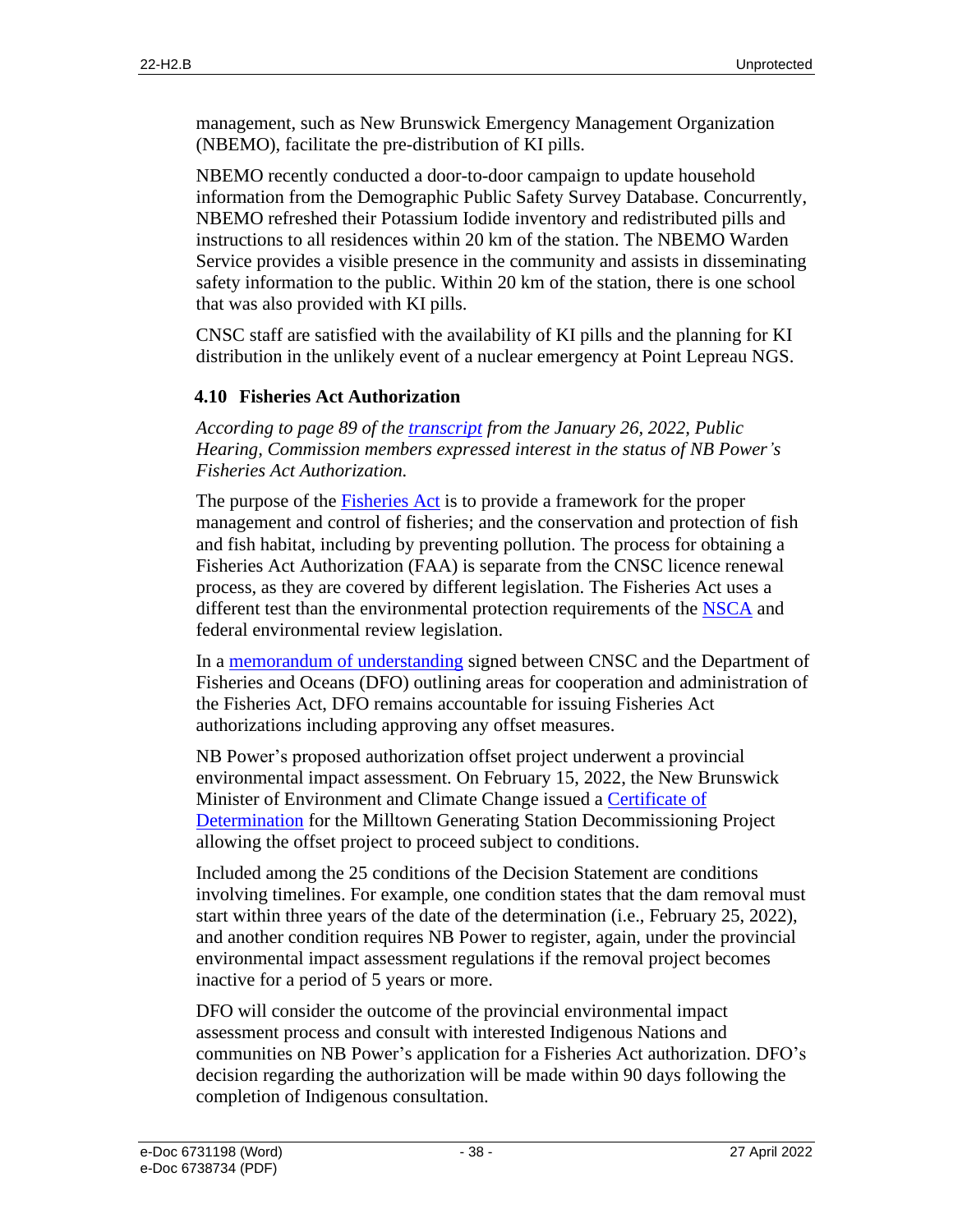## <span id="page-44-0"></span>**4.11 Compliance Verification Schedule**

*According to page 100 of the [transcript](http://www.nuclearsafety.gc.ca/eng/the-commission/pdf/Transcript-Hearing-Jan26,2022-e.pdf) from the January 26, 2022, Public Hearing, Commission members requested more details with regards to future compliance verification activities referenced by CNSC staff in CMD 22-H2. The Commission was also interested to know if there was a detailed schedule, details about it, and how it might be presented to the Commission and to the public.*

CMD [22-H2](https://www.nuclearsafety.gc.ca/eng/the-commission/hearings/cmd/pdf/CMD22/CMD22-H2.pdf) includes several references to future compliance activities including verifying the implementation of IIP actions, corrective actions, and new or updated regulatory requirements. CNSC staff perform compliance activities in accordance with the compliance program for NPPs. There are a number of compliance verification activities that can be utilized, including, but not limited to:

- type I, type II, field, and desktop inspections
- compliance assessments
- surveillance activities

CNSC staff have established a baseline compliance plan which consists of the set of compliance verification activities to be conducted on an operating nuclear power plant over a 5-year period. It is intended to collect sufficient data for CNSC staff to maintain confidence in the continued compliance of the licensee and to identify issues, if any, at an early stage. The baseline compliance plan focuses on the most risk significant areas across all 14 safety and control areas and includes a combination of type II and field inspections.

The CNSC annual planning process requires that the annual inspection plan is developed by including compliance verification activities from the 5-year baseline compliance plan and any additional inspections that may be deemed necessary. The inspection plan considers key inputs such as the licensing basis, licensee performance, events, major projects, follow up from compliance assessments and the implementation of new requirements. The annual inspection plans include baseline inspections such as type II and field inspections and additional inspections such as type I and desktop inspections if deemed necessary. Reactive compliance verification activities may be added at any time as necessary.

CNSC staff perform compliance assessments throughout the licensing period including planned periodic assessments and unplanned assessments. CMD [22-H2](https://www.nuclearsafety.gc.ca/eng/the-commission/hearings/cmd/pdf/CMD22/CMD22-H2.pdf) refers to performing future compliance verification activities to assess the implementation of IIP actions. CNSC staff use compliance assessments to assess IIP actions once the licensee informs CNSC staff that the action is complete and submits a request for closure of the action.

NB Power has submitted a request to close 291 IIP actions to date. CNSC staff have reviewed and closed 195 actions and are currently assessing the remaining 96 actions. NB Power intends to provide an annual update on the status of the remaining IIP actions and will request closure for the completed actions. CNSC staff will perform compliance assessments once NB Power submits a request to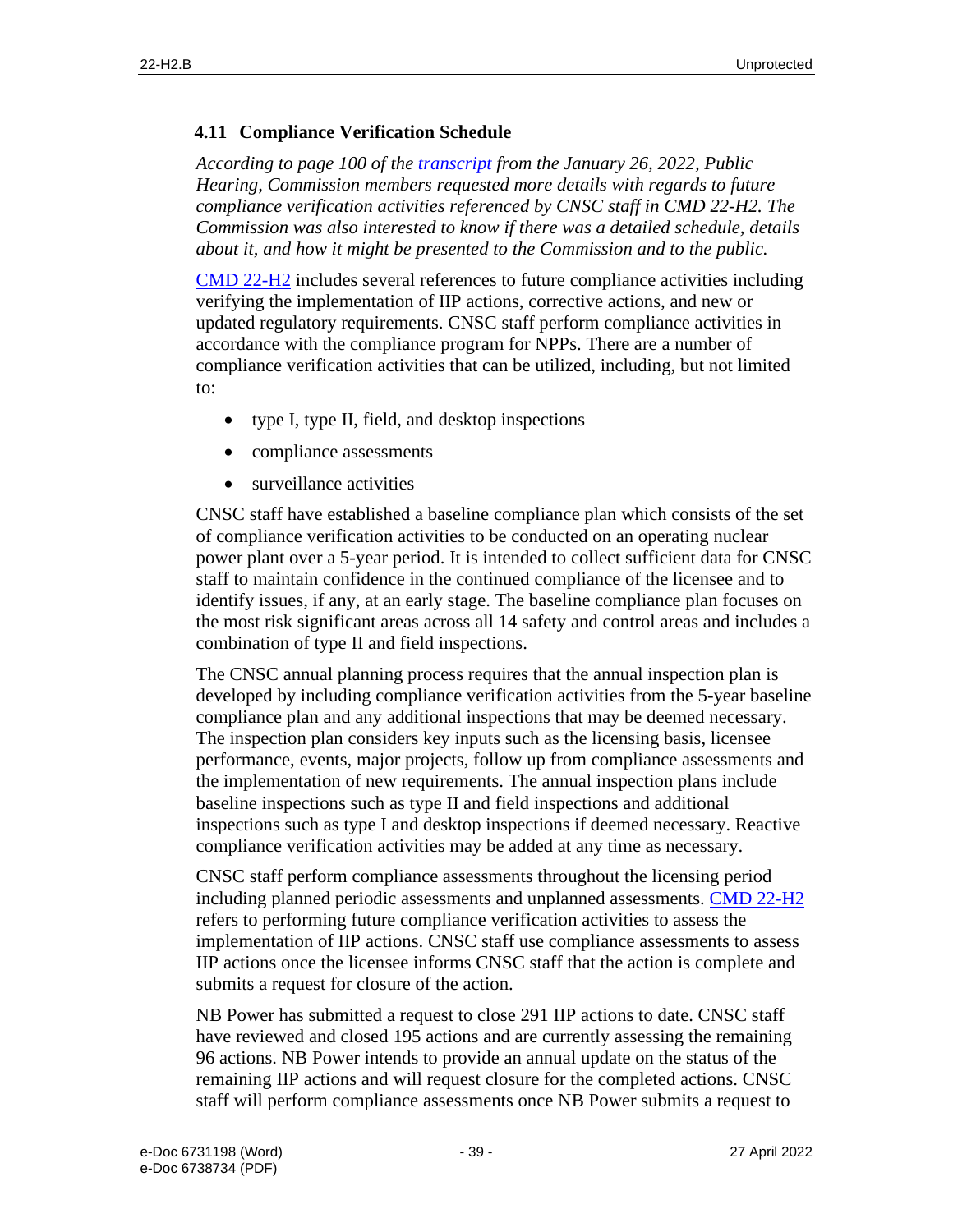close the remaining IIP actions. CNSC staff will determine if additional compliance activities such as inspections are required based on their assessment.

The LCH can be updated throughout the licensing period to facilitate the incorporation of new or updated regulatory requirements, such as regulatory documents, when they are approved by the Commission. Licensees are typically required to implement the new or updated regulatory requirements within a specified timeframe. CNSC staff perform compliance verification activities to confirm implementation, such as inspections or compliance assessments.

CMD [22-H2](https://www.nuclearsafety.gc.ca/eng/the-commission/hearings/cmd/pdf/CMD22/CMD22-H2.pdf) refers to some instances where CNSC staff will perform future compliance verification activities to confirm the implementation of the new or updated requirements. For example, NB Power is required to fully implement the regulatory document, REGDOC 2.2.4, *[Fitness for Duty: Managing Worker](http://nuclearsafety.gc.ca/eng/acts-and-regulations/regulatory-documents/published/html/regdoc2-2-4/index.cfm)  [Fatigue](http://nuclearsafety.gc.ca/eng/acts-and-regulations/regulatory-documents/published/html/regdoc2-2-4/index.cfm)*. CNSC staff have planned a type I inspection to confirm the implementation as part of the annual inspection plan for fiscal year 2022-2023.

The annual inspection plan for NB Power for fiscal year 2022-2023, was developed in 2021 and provided to the licensees on February 3, 2022 [\[22\]](#page-56-9).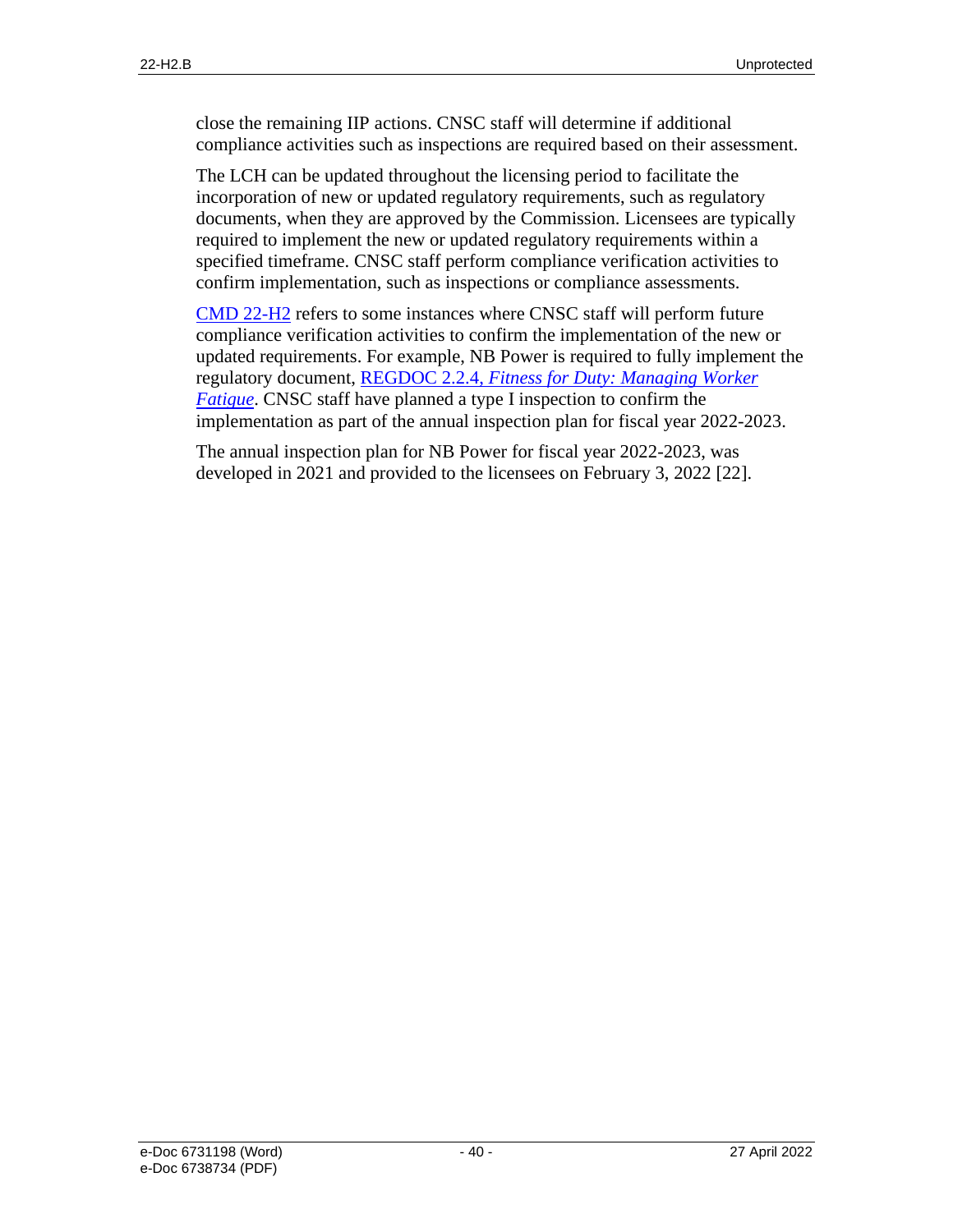[Table 9](#page-46-0) outlines the inspections planned for FY 2022-2023. The details of the annual plans can be made publicly available upon request. CNSC staff routinely share inspection information during engagement meetings with Indigenous Nations, communities and representative organizations, and members of the public.

The fiscal year 2022-2023 is the fifth year of the current 5-year baseline. As such, this annual inspection plan encompasses all of the remaining inspections on the 5 year baseline. It can also include additional inspections that are required to verify licensee performance in specific areas, corrective actions taken and the implementation of new or updated regulatory requirements. If reactive inspections are required to be added to the plan or inspections are removed or deferred, justifications will be documented and approved.

<span id="page-46-0"></span>Presently, CNSC staff are in the process of developing the next 5-year baseline. The new baseline incorporates lessons learned from past baselines and will be used to develop the fiscal year 2023-2024 annual inspection plan. Future annual inspection plans take into consideration the inspections required by the 5-year baseline plan, licensee performance including results from past inspections, results from IIP assessments, and the implementation of new or updated regulatory requirements. Many of these elements may be captured within the scope of compliance verification activities on the 5-year baseline plan. Additional inspections may be conducted at any time.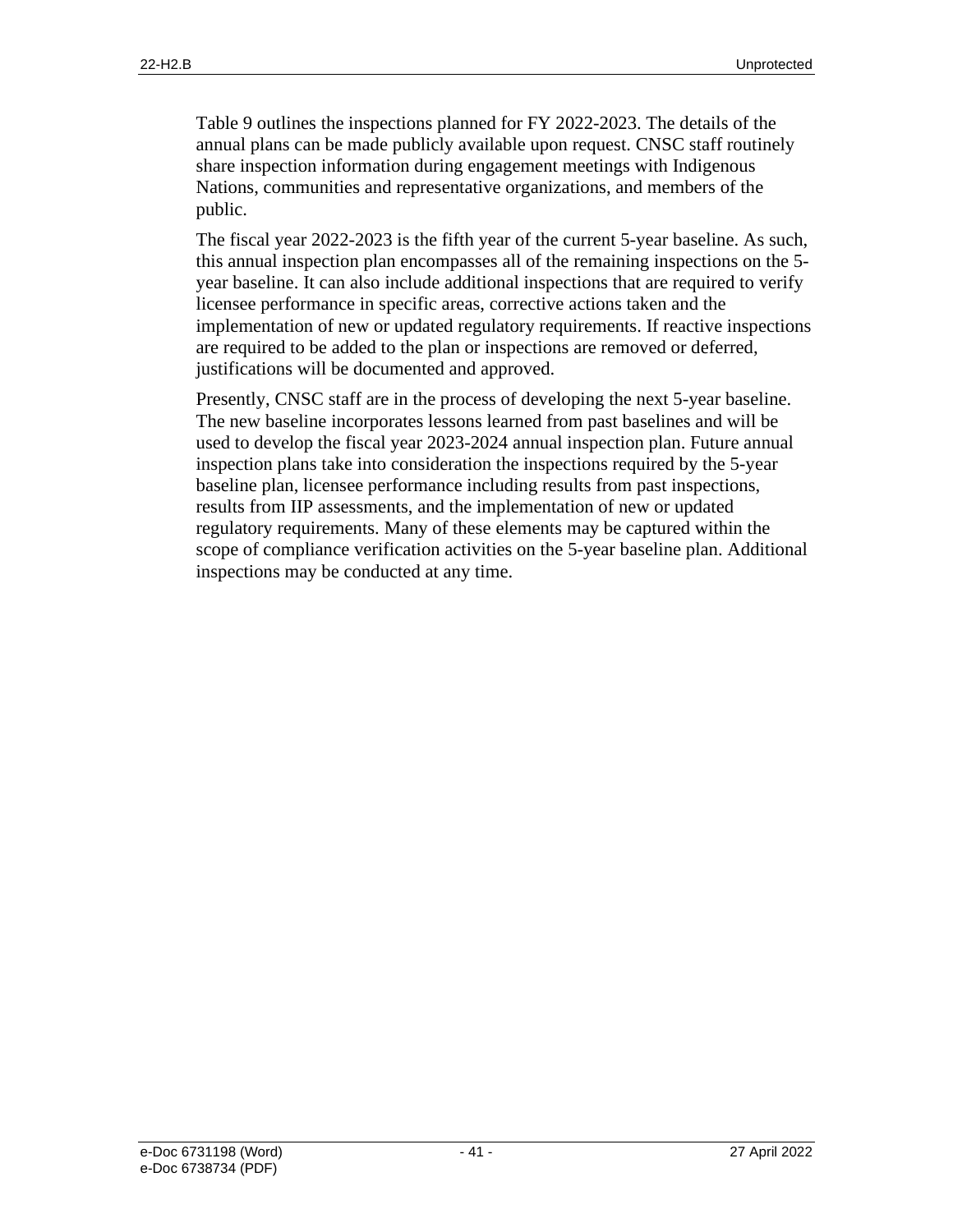| <b>Title</b>                                                                                                       | <b>Activity</b>         |
|--------------------------------------------------------------------------------------------------------------------|-------------------------|
| Conventional Health and Safety                                                                                     | <b>Field Inspection</b> |
| Emergency Drills - Role Specific                                                                                   | <b>Field Inspection</b> |
| <b>Emergency Mitigation Equipment</b><br>Deployment                                                                | <b>Field Inspection</b> |
| <b>Emergency Response Facilities and</b><br>Equipment                                                              | <b>Field Inspection</b> |
| Fire Brigade Drills                                                                                                | <b>Field Inspection</b> |
| Fire Response Facilities and Equipment                                                                             | <b>Field Inspection</b> |
| <b>Offsite Support Equipment and Services -</b><br><b>Facility Specific</b>                                        | <b>Field Inspection</b> |
| <b>Effluent Control and Monitoring</b>                                                                             | <b>Field Inspection</b> |
| <b>Effluent Control and Monitoring</b>                                                                             | Type II Inspection      |
| <b>Environmental Monitoring</b><br>equipment/analysis                                                              | <b>Field Inspection</b> |
| <b>Hazardous Waste</b>                                                                                             | <b>Field Inspection</b> |
| <b>Aging Management</b>                                                                                            | Type II Inspection      |
| Chemical Dosing Systems and On-line<br>chemical analyzers                                                          | <b>Field Inspection</b> |
| <b>Chemical Storage</b>                                                                                            | <b>Field Inspection</b> |
| <b>Instrumentation and Control Calibration</b>                                                                     | Field Inspection        |
| Maintenance - SSC Monitoring                                                                                       | <b>Field Inspection</b> |
| Maintenance - Work Execution                                                                                       | <b>Field Inspection</b> |
| Periodic Inspection Program                                                                                        | Type II Inspection      |
| <b>System Inspections - Safety-related Systems</b><br>& Special Safety Systems & Standby<br><b>Support Systems</b> | Type II Inspection      |
| <b>Certified Training Programs</b>                                                                                 | Type II Inspection      |

## **Table 9: Point Lepreau Regulatory Program Annual Compliance Verification Plan FY 2022-2023**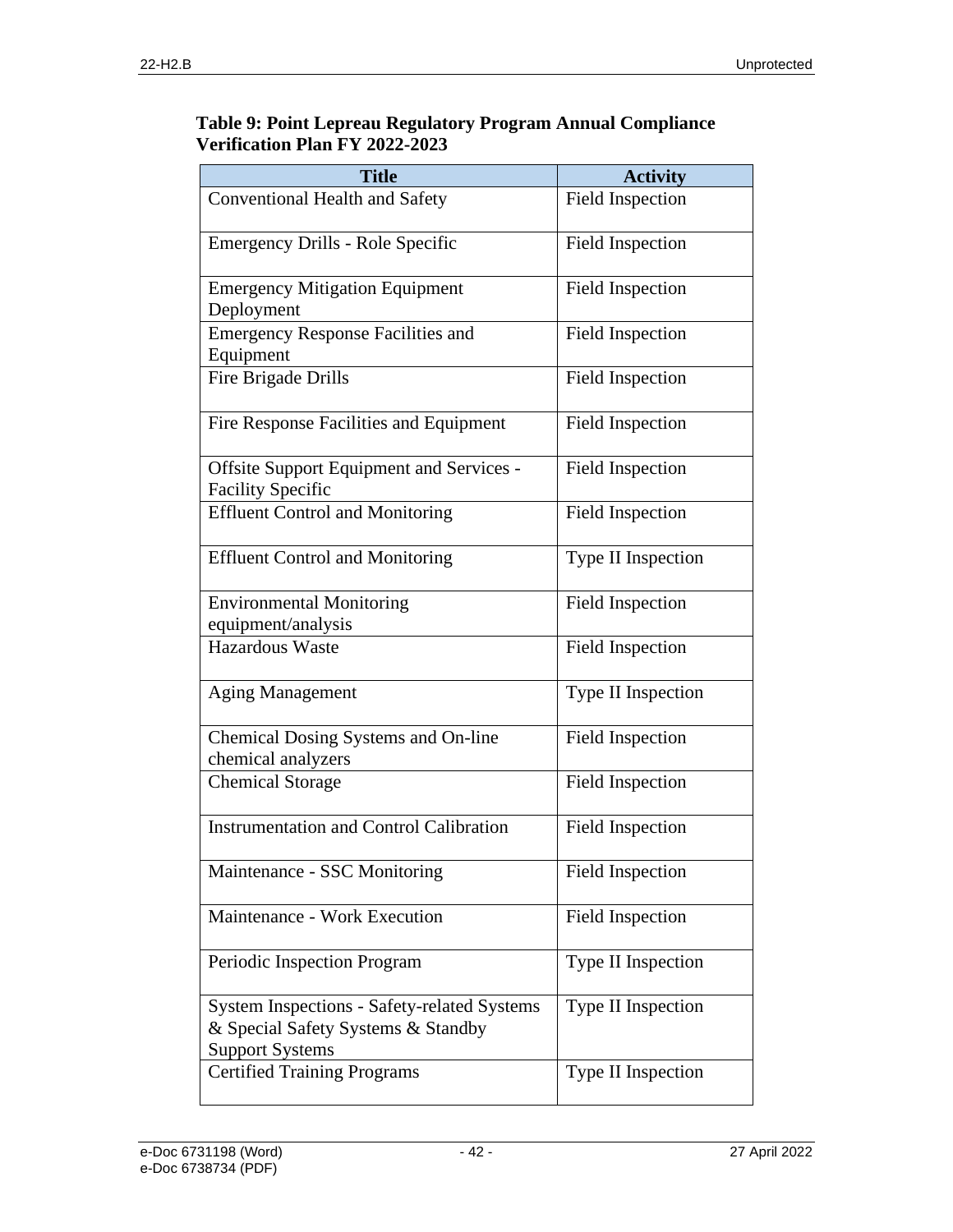| <b>Title</b>                                                                                | <b>Activity</b>                   |
|---------------------------------------------------------------------------------------------|-----------------------------------|
| Design and Development of Knowledge-                                                        | Desktop Inspection                |
| based Certification Examinations and                                                        |                                   |
| <b>Requalification Tests</b>                                                                |                                   |
| Design and Development of Simulator                                                         | Desktop Inspection                |
| <b>Examinations and Requalification Tests</b>                                               |                                   |
| Human Factors in Design                                                                     | Desktop Inspection                |
| Human Performance Program                                                                   | Field Inspection                  |
| Minimum Shift Complement Monitoring                                                         | <b>Field Inspection</b>           |
| Minimum Shift Complement Verification                                                       | <b>Field Inspection</b>           |
| Observation of training activities (OJT,                                                    | <b>Field Inspection</b>           |
| oversight committees, training delivery, etc.)                                              |                                   |
| Programmatic review of implementation of<br>REGDOC-2.2.4, Fitness for Duty: Managing        | Type I Programmatic<br>Inspection |
| <b>Worker Fatigue</b>                                                                       |                                   |
| SAT review of Training program for selected<br>job family                                   | Desktop Inspection                |
| Simulator Examinations (conduct) and                                                        | Type II Inspection                |
| Requalification Tests (Conduct and grading)                                                 |                                   |
| <b>Configuration Management</b>                                                             | Field Inspection                  |
| <b>Contractor Management</b>                                                                | <b>Field Inspection</b>           |
| <b>Engineering Change Control</b>                                                           | Field Inspection                  |
| Problem and Event Cause and Resolution<br>Effectiveness Investigation and trend<br>analysis | Type II Inspection                |
| Self-assessment (Internal Audits, Self-                                                     | <b>Field Inspection</b>           |
| Assessments) of CAP                                                                         |                                   |
| <b>Supply Management</b>                                                                    | <b>Field Inspection</b>           |
| <b>Operational Field Inspections</b>                                                        | Field Inspection                  |
| Outage Inspection (GSS, HS, Start-up,<br>Maintenance, HP-TII-3A)                            | Type II Inspection                |
| Procedure adherence and validation                                                          | Field Inspection                  |
| <b>Quarterly Inspection Report</b>                                                          | Type II Inspection                |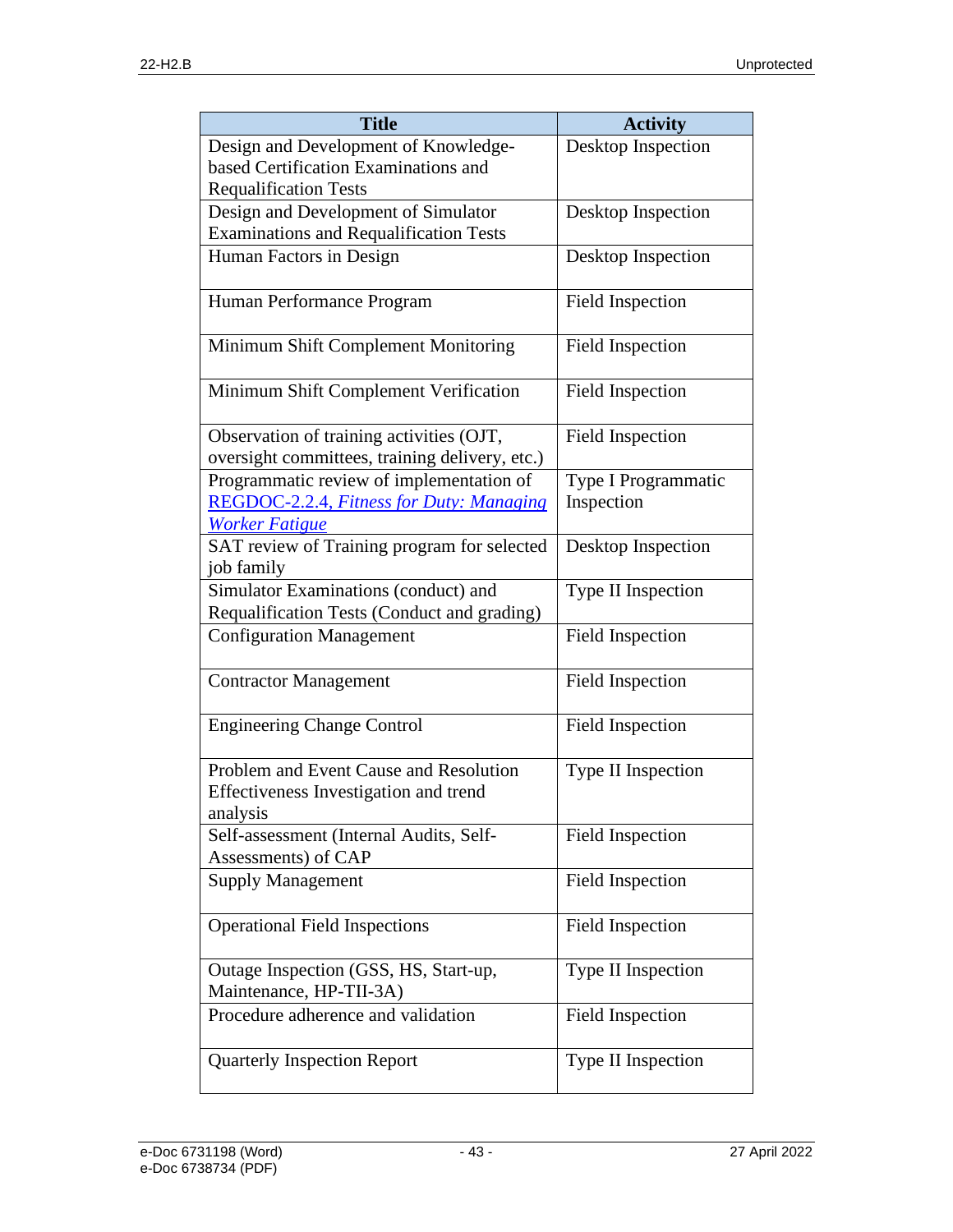| <b>Title</b>                                                | <b>Activity</b>         |
|-------------------------------------------------------------|-------------------------|
| Safe Operating Envelope (SOE) systems                       | <b>Field Inspection</b> |
| parameters or performance                                   |                         |
| Packaging and Transport (documentation and                  | <b>Field Inspection</b> |
| shipping)                                                   |                         |
| <b>Environmental Qualification</b>                          | Type II Inspection      |
| Fire Protection - code verification, fire safety            | <b>Field Inspection</b> |
| shutdown assessment, fire safety analysis,                  |                         |
| fire equipment testing                                      |                         |
| Seismic                                                     | Type II Inspection      |
| <b>ALARA - Engineering Controls</b>                         | <b>Field Inspection</b> |
| <b>ALARA - Post-Job Reviews</b>                             | <b>Field Inspection</b> |
| Radiological Hazard Control                                 | Type II Inspection      |
| Radiological Hazard Control - Engineering<br>Controls       | <b>Field Inspection</b> |
| Radiological Hazard Control - Monitoring<br>Equipment       | Field Inspection        |
| Radiological Hazard Control - Movement                      | <b>Field Inspection</b> |
| Radiological Hazard Control - Zones                         | <b>Field Inspection</b> |
| <b>Worker Dose Control - Dosimetry</b>                      | Field Inspection        |
| <b>Worker Dose Control - Practices</b>                      | <b>Field Inspection</b> |
| Worker Dose Control - Qual On-Boarding                      | <b>Field Inspection</b> |
| Worker Dose Control - Work Planning                         | Field Inspection        |
| Participation/Facilitation in announced IAEA<br>inspections | <b>Field Inspection</b> |
| Site Security Facilities and equipment                      | <b>Field Inspection</b> |
| <b>Site Security Practices</b>                              | <b>Field Inspection</b> |
| <b>Site Security Response Arrangements</b>                  | <b>Field Inspection</b> |
| <b>Waste Handling Practices</b>                             | Field Inspection        |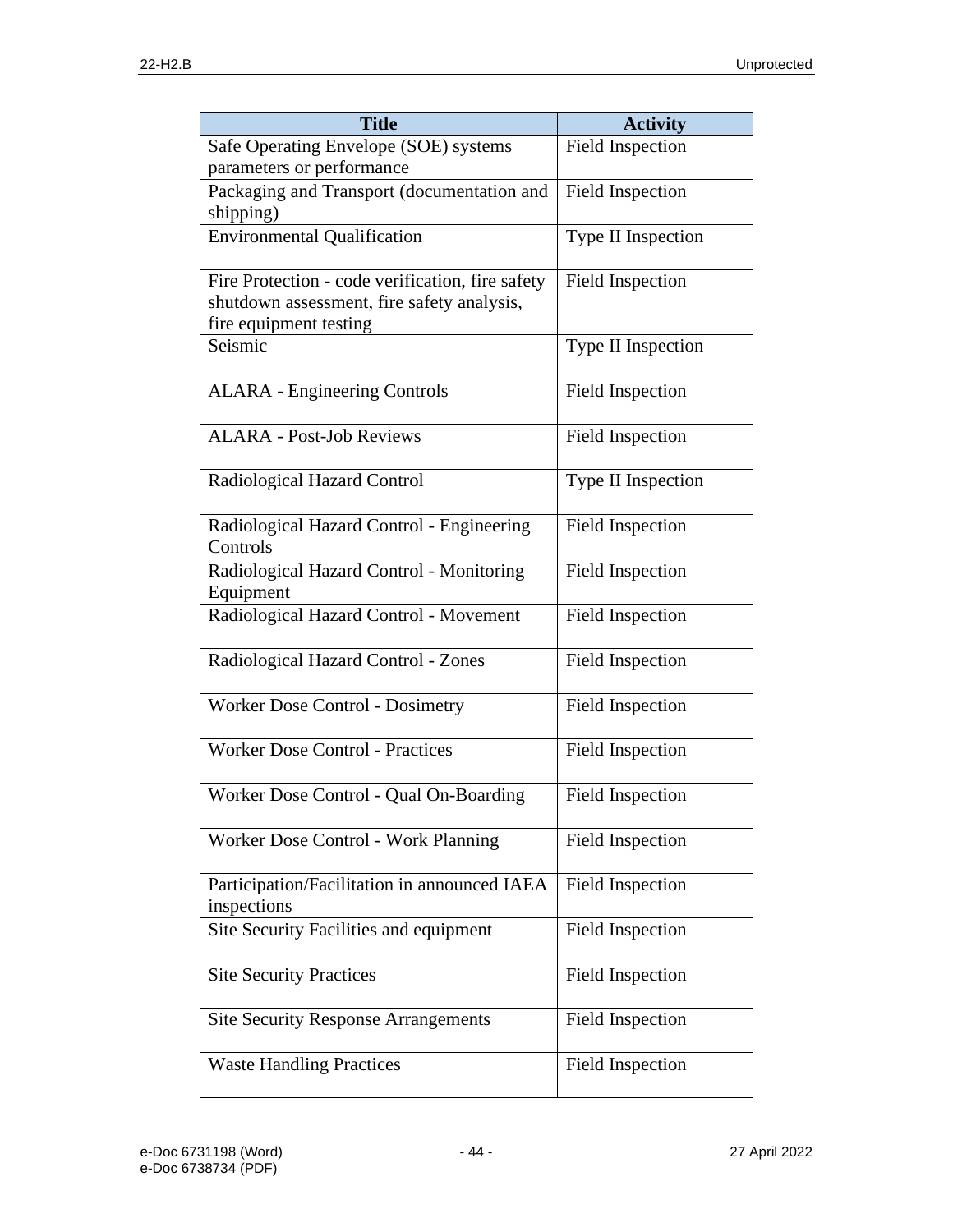## <span id="page-50-0"></span>**4.12 Safety Culture Assessment**

*According to page 102 of the Point Lepreau NGS Licence Renewal Part 1 Commission Proceeding [transcript,](http://www.nuclearsafety.gc.ca/eng/the-commission/pdf/Transcript-Hearing-Jan26,2022-e.pdf) the Commission expressed interest in the recent NB Power safety culture assessment that occurred at Point Lepreau NGS.*

CNSC regulatory document [REGDOC-2.1.2,](http://nuclearsafety.gc.ca/eng/acts-and-regulations/regulatory-documents/published/html/regdoc2-1-2/index.cfm) *Safety Culture* was published in 2018 and establishes requirements and guidance for licensees related to safety culture. Under **REGDOC-2.1.2**, licensees are to document their commitment to fostering safety culture and to conduct comprehensive, systematic and rigorous safety culture assessments at least every five years.

In May of 2019, NB Power committed to update its governing documents and conduct a safety culture self-assessment by the end of 2021 [\[23\]](#page-56-10). CNSC staff confirmed that NB Power met their commitment and is implementing corrective actions. The results of the safety culture assessment will be reviewed by CNSC staff in upcoming compliance verification activities. [REGDOC](http://nuclearsafety.gc.ca/eng/acts-and-regulations/regulatory-documents/published/html/regdoc2-1-2/index.cfm) 2.1.2 will be added to the Compliance Verification Criteria of the Licence Conditions Handbook (LCH) for licence condition 1.1, Management System and will be implemented as of July 1, 2022.

Throughout the proposed licensing period, CNSC staff will continue performing regulatory oversight including compliance verification activities to confirm that NB Power remains committed to fostering a healthy safety culture.

## <span id="page-50-1"></span>**4.13 International Atomic Energy Agency Visits**

*According to page 98 of the [transcript](http://www.nuclearsafety.gc.ca/eng/the-commission/pdf/Transcript-Hearing-Jan26,2022-e.pdf) from the January 26, 2022, Public Hearing, Commission members requested more details with regards to IAEA visits to the Point Lepreau NGS and specifically:*

- *How many IAEA visits they had during the present licensing period?*
- *What were the issues that were found and how were they mitigated?*

The International Atomic Energy Agency (IAEA) verifies all nuclear material inventories and nuclear material transfers at Point Lepreau NGS through an approach based on inspections and installed equipment. The IAEA performs four different types of inspections at the Point Lepreau NGS:

- short notice random inspection (SNRI)
- unannounced inspection (UI)
- design information verification (DIV)
- physical inventory verification (PIV)

These inspection types are differentiated by the type and intensity of activities and the notification provided under the safeguards agreements to the CNSC and to the operator. The total number of IAEA inspections at Point Lepreau NGS for the current licensing period are detailed in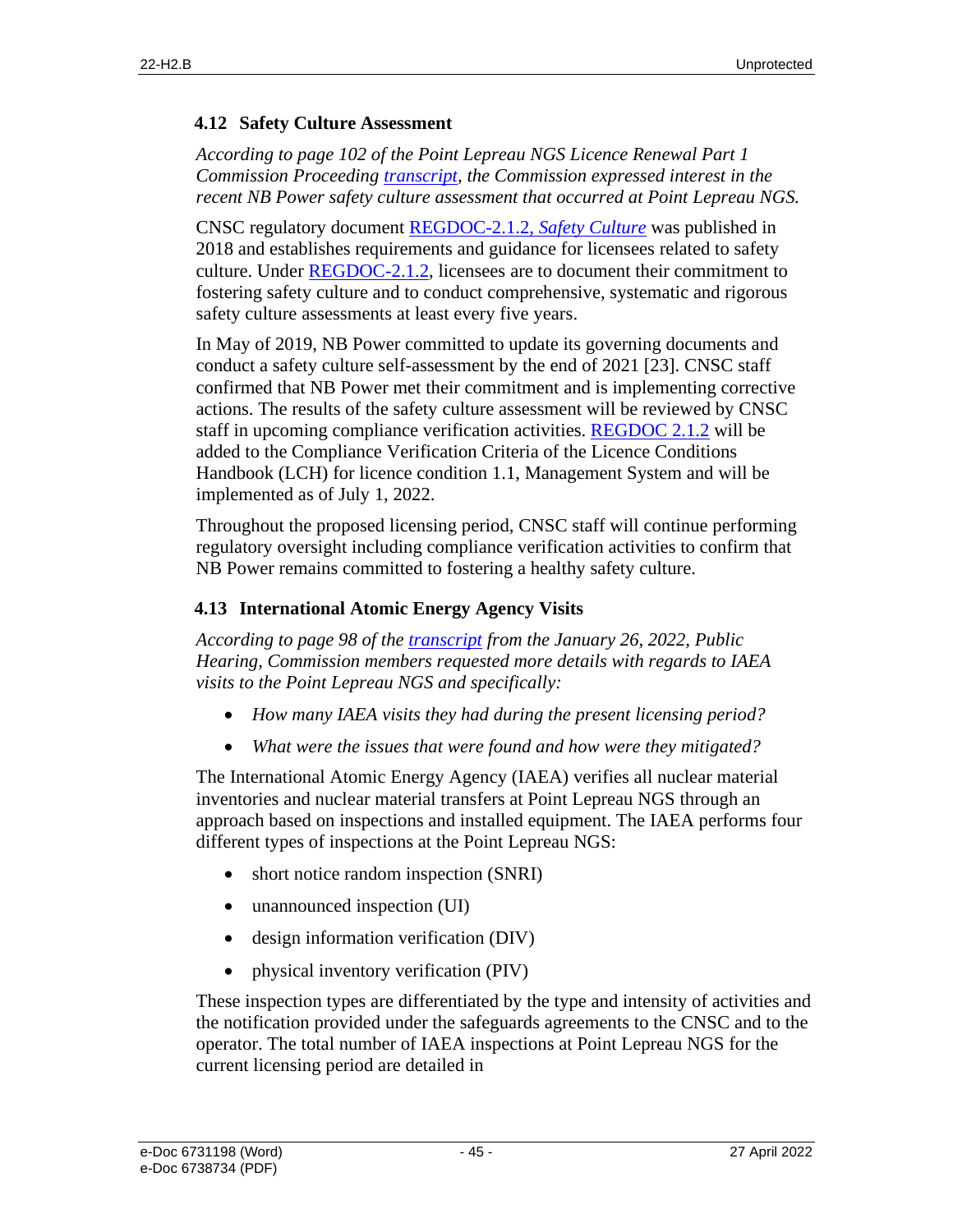<span id="page-51-0"></span>[Table 10.](#page-51-0)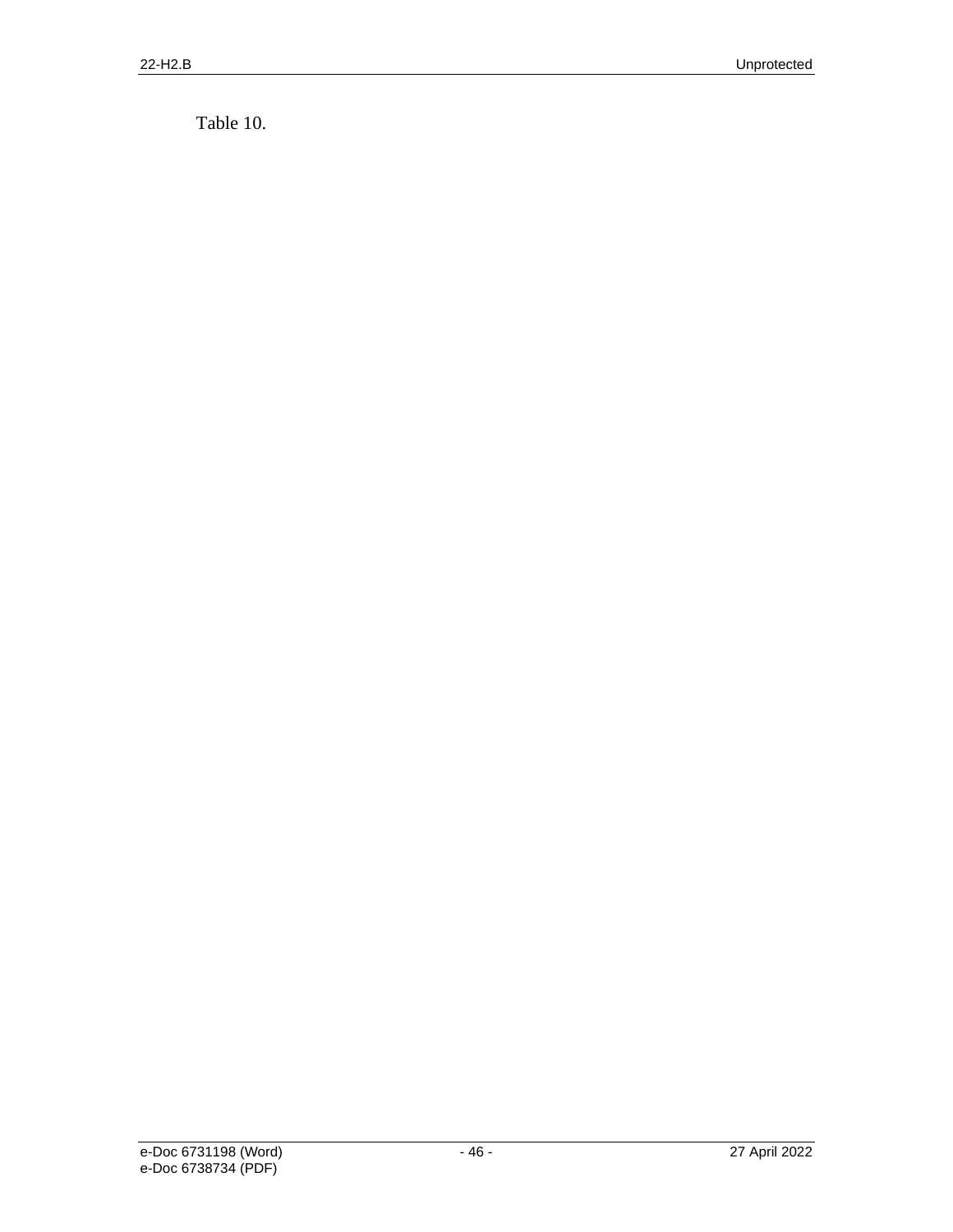| Year                | <b>SNRI</b> | UI | <b>DIV</b> | <b>PIV</b> | $*CA$ |
|---------------------|-------------|----|------------|------------|-------|
| $2017$ (Jul to Dec) |             |    |            |            |       |
| 2018                |             |    |            |            |       |
| 2019                |             |    |            |            |       |
| 2020                |             |    |            |            |       |
| 2021                |             |    |            |            |       |

|  | Table 10: Total number of IAEA inspections during the licensing period |  |  |  |  |  |
|--|------------------------------------------------------------------------|--|--|--|--|--|
|  |                                                                        |  |  |  |  |  |
|  |                                                                        |  |  |  |  |  |
|  |                                                                        |  |  |  |  |  |

## \*CA - Complementary Access

In addition to these inspections, the IAEA may also perform complementary access (CA) on short notice. CA is an IAEA activity performed to assure the absence of undeclared nuclear material or activities. The IAEA may also conduct scheduled visits to perform maintenance of its installed and remotely monitored equipment (integrated fuel monitoring system, gamma detectors, and surveillance cameras). During the current licence period, the IAEA encountered issues on two UIs. The first issue was delayed access to the site, which did not negatively impact on the results of the inspection. The second issue was the IAEA's inability to appropriately implement UIs during June 2021 due to provincial COVID restrictions. To recover from this, follow-up verification is planned for July 2022, which is expected to resolve the issue. The IAEA also identified an error in the inventory list provided to the inspectors during a SNRI in 2020. The implicated items were subsequently verified and there was no negative impact on the results of the inspection.

## <span id="page-52-0"></span>**4.14 Public Information Disclosure Program**

*According to pages 102 and 103 of the [transcript](http://www.nuclearsafety.gc.ca/eng/the-commission/pdf/Transcript-Hearing-Jan26,2022-e.pdf) from the January 26, 2022, Public Hearing, Commission members requested more information regarding CNSC staff perspectives on NB Power's public information and disclosure program. The Commission also wanted to know if:*

- *NB Power has a program consistent with CNSC expectations*
- *there are any details around the latest public polling of NB Power's operations*

Responses to this request are given below in sections 4.14.1 and 4.14.2.

## **4.14.1 NB Power Public Information and Disclosure Program**

A public information and disclosure program (PIDP) is a regulatory requirement for Class I nuclear facilities. In REGDOC-3.2.1, *[Public Information and](http://nuclearsafety.gc.ca/eng/acts-and-regulations/regulatory-documents/published/html/regdoc3-2-1/index.cfm)  [Disclosure](http://nuclearsafety.gc.ca/eng/acts-and-regulations/regulatory-documents/published/html/regdoc3-2-1/index.cfm)*, the goal of the PIDP is to ensure that information related to the health, safety and security of persons and the environment, and other issues associated with the life cycle of nuclear facilities are effectively communicated to the public.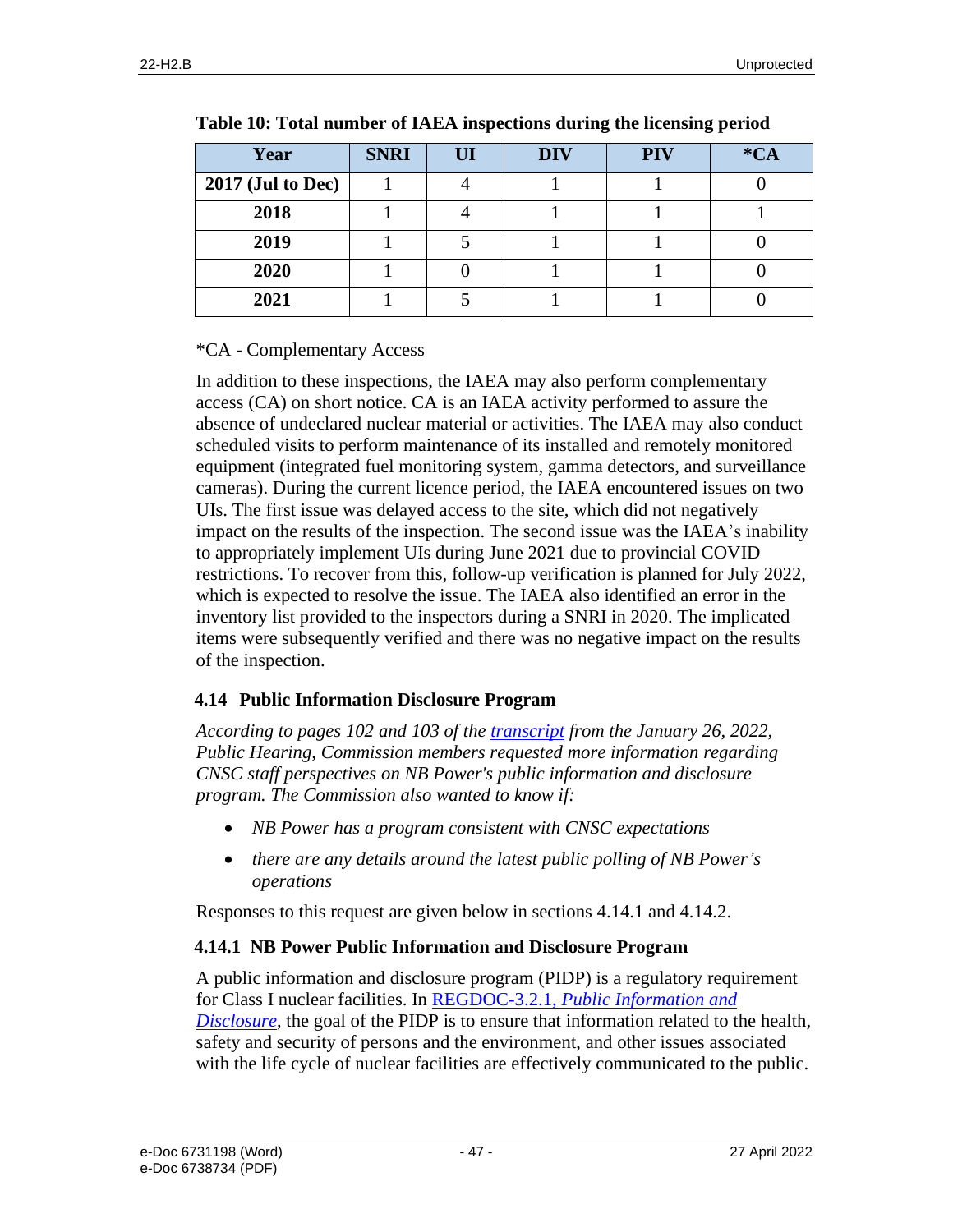In 2017, CNSC staff conducted an inspection that resulted in one recommendation and two action notices [\[24\]](#page-56-11). The recommendation was to complete a selfassessment in 2019, which has since been completed, and feedback implemented in the revised program for 2020. One action notice required the implementation of a corrective action plan to improve process documentation associated with the PIDP. The second action notice required NB Power to develop a corrective action plan to document the results of engagement activity reviews to ensure continuous improvement of NB Power's PIDP. These actions were completed and CNSC is satisfied with the ongoing engagement with NB Power's target audiences [\[25\]](#page-57-0).

CNSC staff continue to engage with NB Power on a regular basis for verbal updates on their engagement activities, themes identified from their audiences and implementation of new products developed with and for their key audiences. CNSC staff continue to ensure NB Power documents these updates for future planning and to ensure knowledge is not lost through succession of employees.

## **4.14.2 NB Power Public Polling**

NB Power conducts annual public polling and incorporates the results in their public information and disclosure program.

As part of the annual program review, NB Power presents a summary of the independent public polling results to CNSC staff which confirm stable public confidence. NB Power's annual polling encompasses elements related to the utility as a whole and has evolved over the years to gain a better understanding of concerns and interests of diverse audiences in various facets of the electrical utility from electricity rates to hydro to nuclear.

The public survey covers the entire province including Indigenous Nations and communities. A new poll this year is targeting the immediate surrounding communities to validate their interests and potential concerns.

#### <span id="page-53-0"></span>**4.15 Conclusion**

CNSC staff confirm that the topics discussed in this CMD were assessed, as part of the review of NB Power's licence renewal application for the Point Lepreau NGS. The assessment allowed CNSC staff to conclude that there are no safety concerns.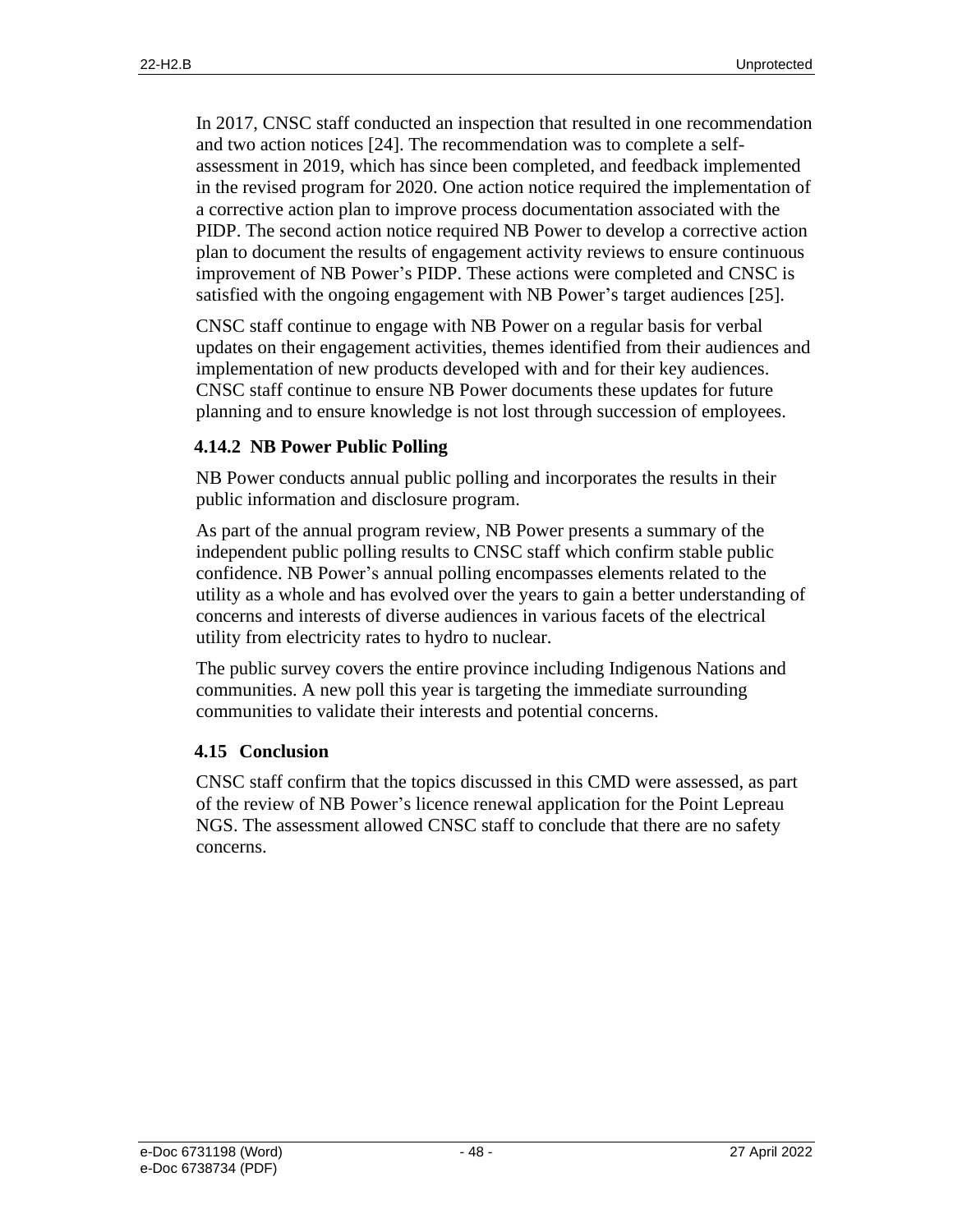## <span id="page-54-0"></span>**5. OVERALL CONCLUSION**

In this CMD, CNSC staff provided information regarding the topics of interest raised by the Commission during the Part 1 Point Lepreau Nuclear Generating Station Licence Renewal Commission hearing, held on January 26, 2022.

CNSC staff's conclusions and recommendations remain unchanged (as documented in CMD [22-H2\)](https://www.nuclearsafety.gc.ca/eng/the-commission/hearings/cmd/pdf/CMD22/CMD22-H2.pdf):

With respect to paragraphs  $24(4)(a)$  and (*b*) of the [NSCA,](https://laws-lois.justice.gc.ca/eng/acts/n-28.3/) CNSC staff find that the applicant provided adequate evidence to demonstrate that NB Power:

- 1. is qualified to carry on the activity authorized by the licence
- 2. will, in carrying out that activity, make adequate provision for the protection of the environment, the health and safety of persons and the maintenance of national security and measures required to implement international obligations to which Canada has agreed

CNSC staff recommend the Commission:

- 1. renew the Point Lepreau NGS PROL authorizing NB Power to carry out the licensed activities listed in Part IV of the proposed licence for twenty (20) years from July 1, 2022, to June 30, 2042
- 2. accept NB Power's proposed Financial Guarantee
- 3. delegate the authority to CNSC staff as set out in section 5.8 of [CMD](https://www.nuclearsafety.gc.ca/eng/the-commission/hearings/cmd/pdf/CMD22/CMD22-H2.pdf#page13) 22-  $H2$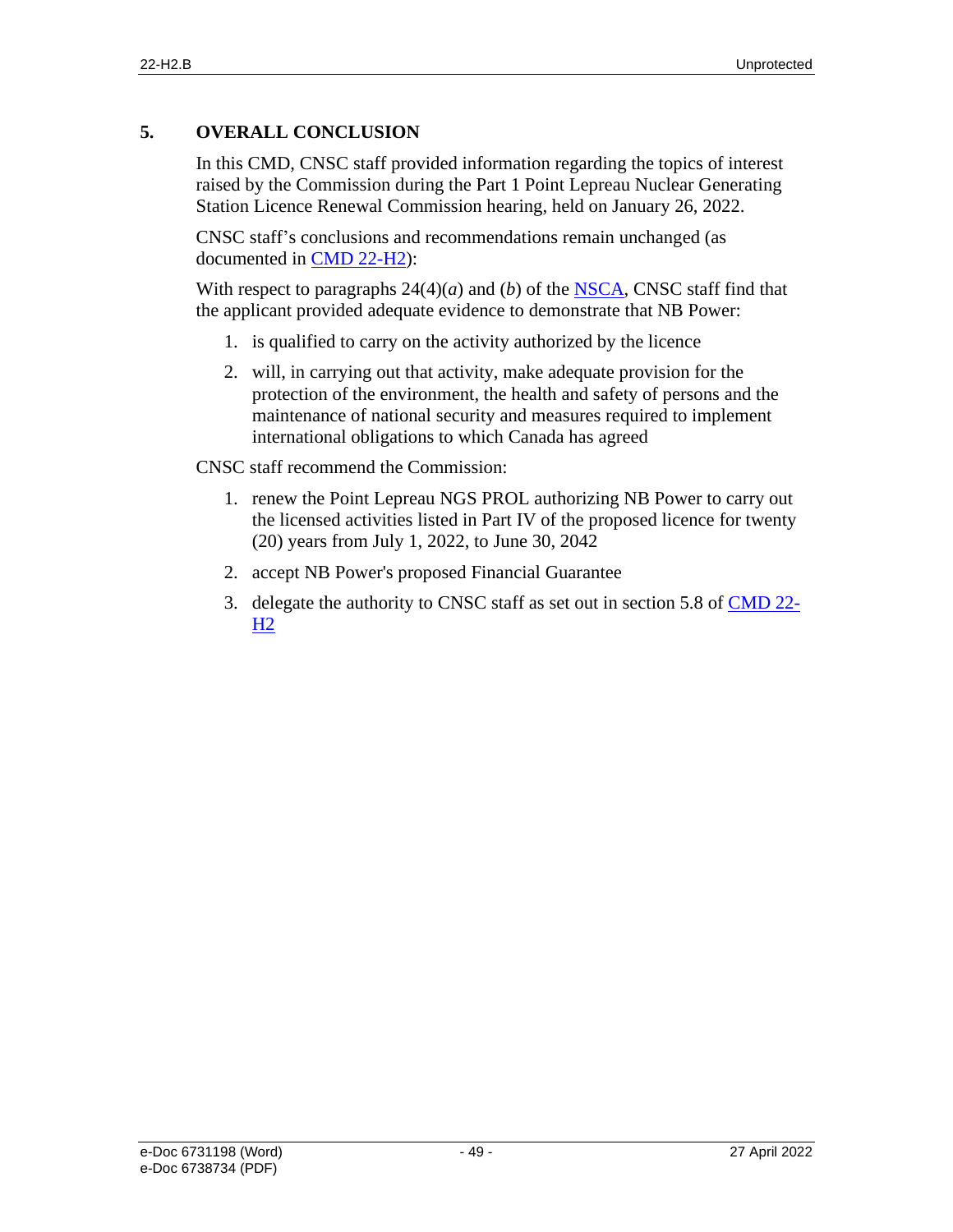## **REFERENCES**

- <span id="page-55-1"></span><span id="page-55-0"></span>1. Point Lepreau Nuclear Generating Station Power Reactor Operating Licence. Licence Amendment 1 for number PROL 17.11/2017. Signed November 26, 2009, e-Doc 3454711
- <span id="page-55-2"></span>2. CMD 02-M12.A, A flexible, rational approach to making recommendations to the Commission and Designated Officers on licence periods, Commission hearing, March 1, 2002, e-Doc [1032605](pcdocs://E-DOCS/1032605/R)
- <span id="page-55-3"></span>3. NEA, (2019). Legal Frameworks for Long-Term Operation of Nuclear Power Reactors (No. NEA--7504). Organisation for Economic Co-Operation and Development, Nuclear Energy Agency
- <span id="page-55-5"></span>4. J. Stevenson, H. Davis, and M. Chegahno, Including Indigenous Observers on Regulatory Inspections, 41st Annual Conference of the Canadian Nuclear Society and 46th Annual CNS/CNA Student Conference, Virtual Conference, June 5 – June 8, 2022, e-Doc 6731405
- <span id="page-55-4"></span>5. [First-nations-new-brunswick.pdf \(gnb.ca\)](https://www2.gnb.ca/content/dam/gnb/Departments/aas-saa/images/maps/First-nations-new-brunswick.pdf)
- <span id="page-55-6"></span>6. Letter from L. Siguon to M. Burton, Bruce B NGS - Integrated Implementation Plan Item CA-0379: Bruce B Heat Transport Vibration Project, September 25, 2019, e-Doc 5994449
- <span id="page-55-7"></span>7. CMD 19-H104, Ontario Power Generation request to revise the Darlington Nuclear Generating Station Integrated Implementation Plan Ontario Power Generation request to revise the Darlington Nuclear Generating Station Integrated Implementation Plan, e-Doc 5840170
- <span id="page-55-8"></span>8. CMD 20-H110, Request for Commission approval to modify the Pickering Nuclear Generating Station, Integrated Implementation Plan, December 2020, e-Doc 6398369 and e-Doc 6432017
- <span id="page-55-9"></span>9. NB Power Letter, M. Power to A. Bulkan, PLNGS Submittal of IR-01362-0023, PLNGS PSR2 Integrated Implementation Plan for Acceptance, June 30, 2021, e-Doc 6597464
- <span id="page-55-10"></span>10. CNSC Letter, P. Webster to M. Power, CNSC position on the PLNGS Tritium Mitigation Strategy, May 27, 2020, e-Doc 6303173
- <span id="page-55-11"></span>11. Transcript, Canadian Nuclear Safety Commission Public hearing, Application from NB Power to renew its nuclear power reactor operating licence for the Point Lepreau Nuclear Generating Station (NGS), May 9, 2017, [http://nuclearsafety.gc.ca/eng/the-commission/pdf/Transcript-](http://nuclearsafety.gc.ca/eng/the-commission/pdf/Transcript-CommissionHearing-2017-05-09.pdf)[CommissionHearing-2017-05-09.pdf](http://nuclearsafety.gc.ca/eng/the-commission/pdf/Transcript-CommissionHearing-2017-05-09.pdf)
- <span id="page-55-12"></span>12. Transcript, Canadian Nuclear Safety Commission Public hearing, Application from NB Power to renew its nuclear power reactor operating licence for the Point Lepreau Nuclear Generating Station (NGS), May 10, 2017, [https://www.nuclearsafety.gc.ca/eng/the-commission/pdf/Transcript-](https://www.nuclearsafety.gc.ca/eng/the-commission/pdf/Transcript-CommissionHearing-2017-05-10.pdf)[CommissionHearing-2017-05-10.pdf](https://www.nuclearsafety.gc.ca/eng/the-commission/pdf/Transcript-CommissionHearing-2017-05-10.pdf)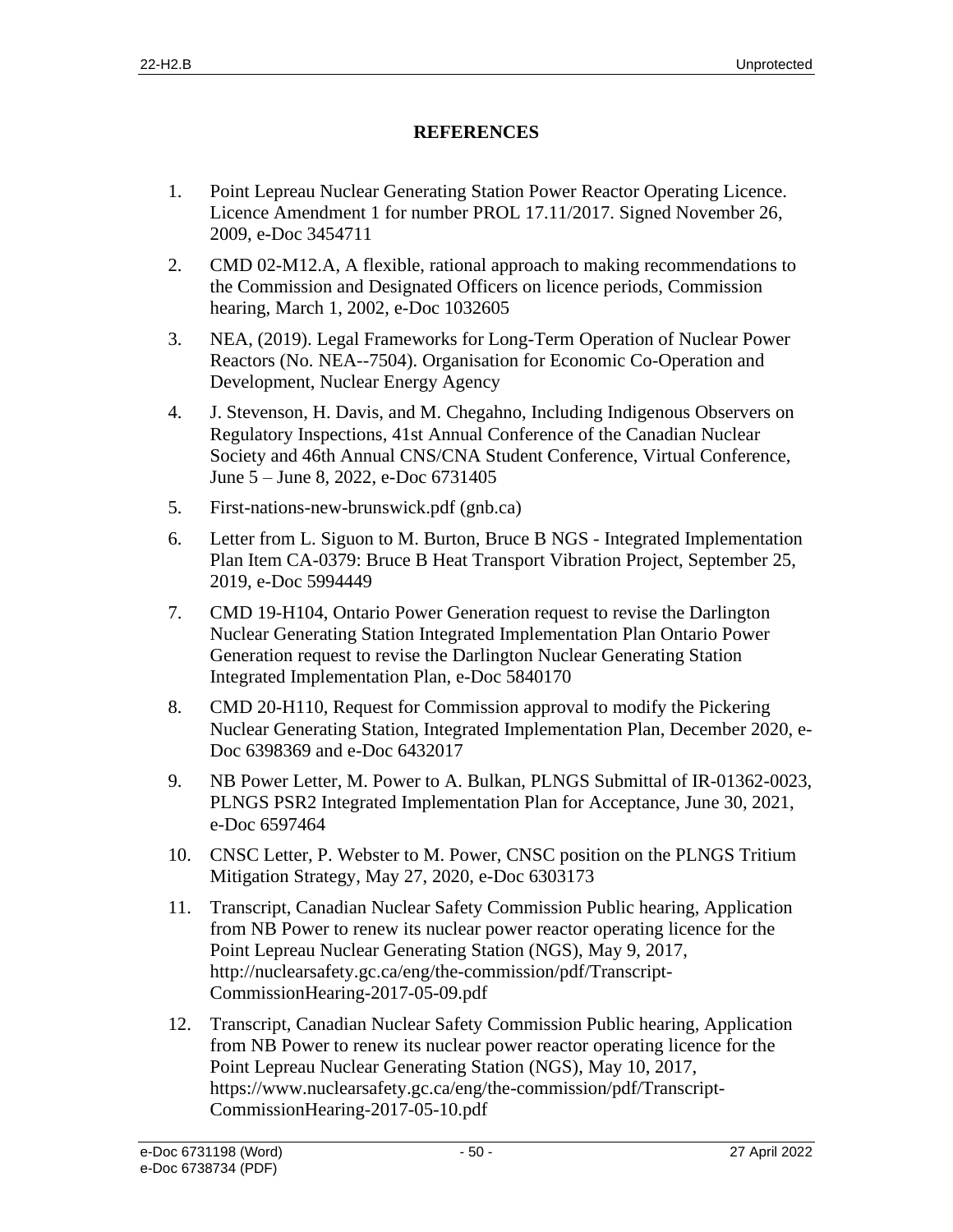- <span id="page-56-0"></span>13. Transcript, Canadian Nuclear Safety Commission Public hearing, Application from NB Power to renew its nuclear power reactor operating licence for the Point Lepreau Nuclear Generating Station (NGS), May 11, 2017, [https://www.nuclearsafety.gc.ca/eng/the-commission/pdf/Transcript-](https://www.nuclearsafety.gc.ca/eng/the-commission/pdf/Transcript-CommissionHearing-2017-05-11.pdf)[CommissionHearing-2017-05-11.pdf](https://www.nuclearsafety.gc.ca/eng/the-commission/pdf/Transcript-CommissionHearing-2017-05-11.pdf)
- <span id="page-56-1"></span>14. NRCan 2022 Review of New Brunswick Power's (NBP) Seismic Hazard Assessment (AMEC2015) for the Point Lepreau Nuclear Generating Station, John Adams, Natural Resources Canada (NRCan), Ottawa, March 15, 2022, e-Doc 6775040 (PROTECTED B)
- <span id="page-56-2"></span>15. Intergovernmental Panel on Climate Change, 2014: Synthesis Report, [https://www.ipcc.ch/site/assets/uploads/2018/05/SYR\\_AR5\\_FINAL\\_full\\_wcov](https://www.ipcc.ch/site/assets/uploads/2018/05/SYR_AR5_FINAL_full_wcover.pdf) [er.pdf](https://www.ipcc.ch/site/assets/uploads/2018/05/SYR_AR5_FINAL_full_wcover.pdf)
- <span id="page-56-3"></span>16. Réal Daigle R. J. Daigle Enviro: Updated Sea-Level Rise and Flooding Estimates for New Brunswick Coastal Sections, Prepared for New Brunswick Department of Environment and Local Government, 2020, [https://welcomenb.ca/content/dam/gnb/Departments/env/pdf/Flooding-](https://welcomenb.ca/content/dam/gnb/Departments/env/pdf/Flooding-Inondations/SeaLevelRiseAndFloodingEstimates.pdf)[Inondations/SeaLevelRiseAndFloodingEstimates.pdf](https://welcomenb.ca/content/dam/gnb/Departments/env/pdf/Flooding-Inondations/SeaLevelRiseAndFloodingEstimates.pdf)
- <span id="page-56-4"></span>17. Generic Safety Issues for Nuclear Power Plants with Pressurized Heavy Water Reactors and Measures for their Resolution, IAEA TECDOC - 1554, June 2007.
- <span id="page-56-5"></span>18. Generic Safety Issues for Nuclear Power Plants with Light Water Reactors and Measures Taken for their Resolution, IAEA TECDOC Series No. 1044, 1998.
- <span id="page-56-6"></span>19. CNSC Letter, G. Frappier to B. Plummer, Modification of clause 5.2 of the Point Lepreau Licence Conditions Handbook (LCH-PR-17.00/2022-R000) – Formal Agreement with an Authorized Inspection Agency, October 19, 2018, e-Doc 5645809
- <span id="page-56-7"></span>20. CNSC Letter, H. Davis to M. Power, Formal Agreement with an Authorized Inspection Agency - Clause 5.2 of the Point Lepreau Licence Conditions Handbook (LCH-PR-17.00/2022-R001) –RIB (14747), November 26, 2020, e-Doc 6422855
- <span id="page-56-8"></span>21. NB Power Letter, M. Power to A. Bulkan, CSA Based Authorized Inspection Agency Quality Program Accepted by the Licensee in Accordance with Path Proposed - Clause 5.2 of the Point Lepreau Licence Conditions Handbook (LCH-PR-17.00/2022-R001), October 8, 2021, e-Doc 6656796
- <span id="page-56-9"></span>22. CNSC Letter, A. Bulkan to M. Power, Fiscal Year 2022-23 Point Lepreau Regulatory Program Annual Compliance Verification Plan, February 3, 2022, e-Doc 6723392
- <span id="page-56-10"></span>23. NB Power Letter, B. Plummer to J. Burta, Response to New Brunswick Power: Implementation of REGDOC-2.1.2, Safety Culture - New Action Item 181221- 15068, May 24, 2019, e-Doc 5920723 [Protected B]
- <span id="page-56-11"></span>24. CNSC Letter, H. Khouaja to B. Plummer, PLNGS: CNSC Desktop Inspection Report: GPLRPD-2017-021 – Public Information and Disclosure Protocol, New Action Item 181205-12539, February 19, 2018, e-Doc 5458319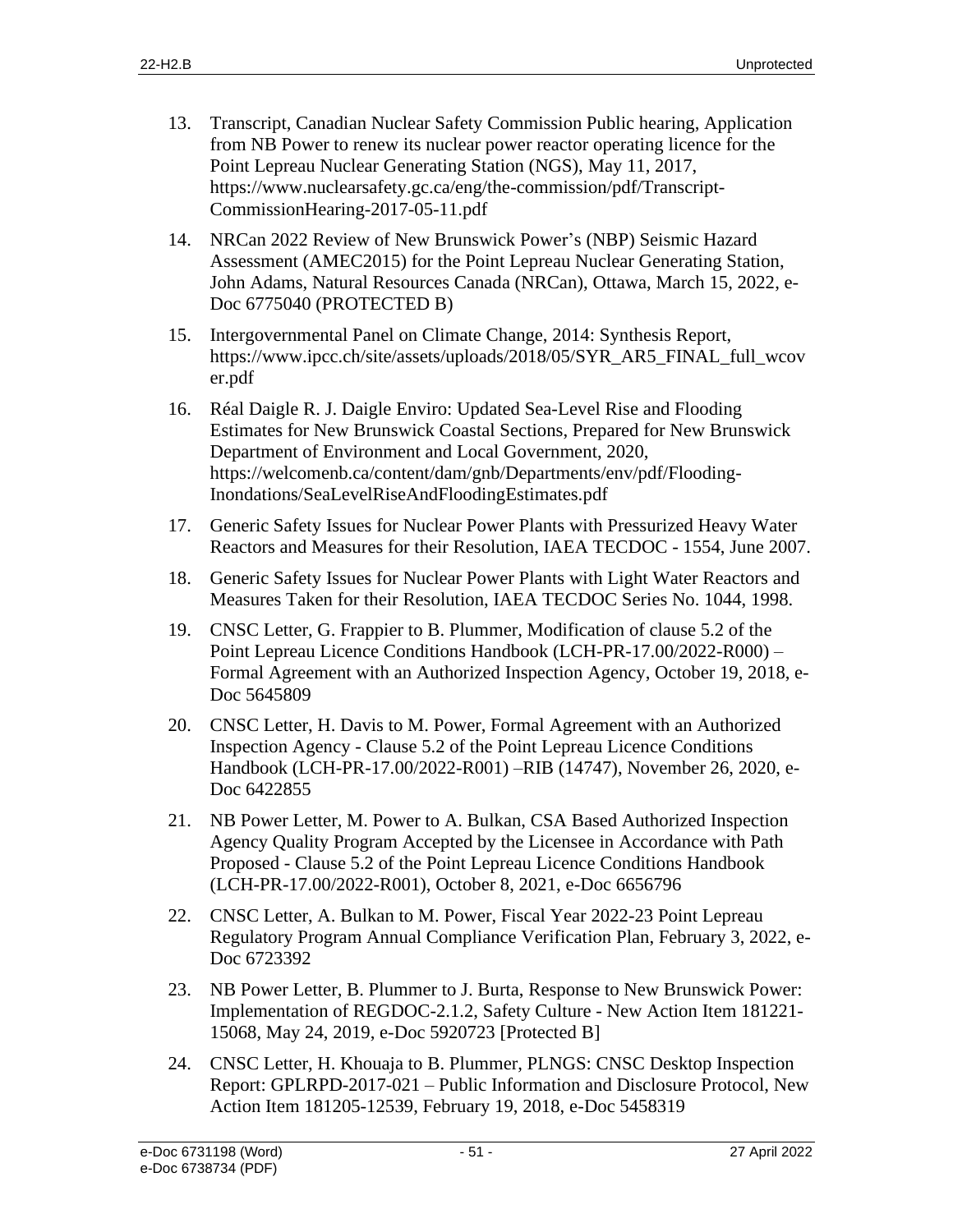<span id="page-57-0"></span>25. CNSC Letter, J. Burta to B. Plummer, CNSC Staff Review of NB Power's Update and Closure Request for GPLRPD-2017-021 AN2 – Action Item 181205-12539 – Public Information and Disclosure Protocol, April 15, 2019, e-Doc 5879304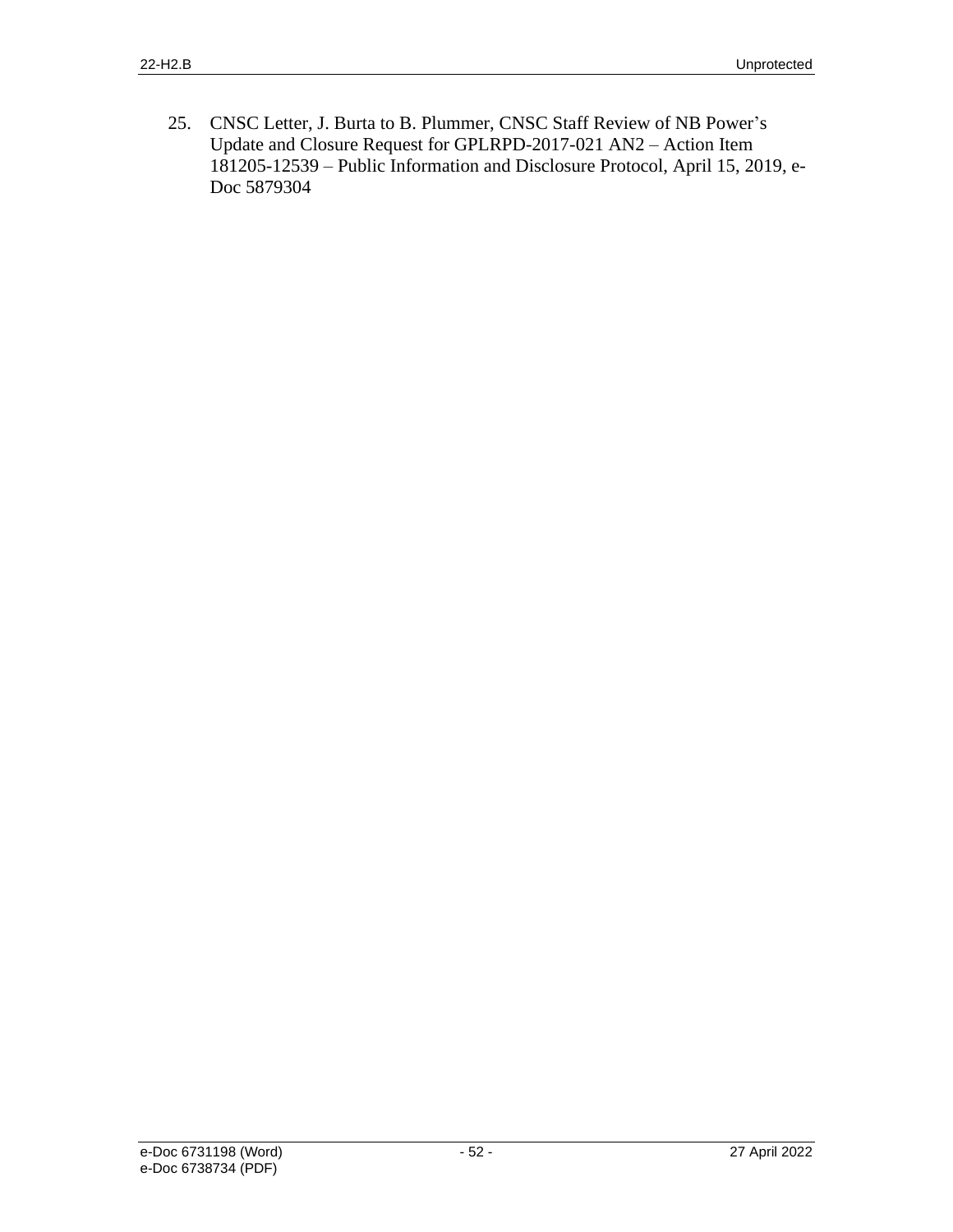## **GLOSSARY**

<span id="page-58-0"></span>For definitions of terms used in this document, see REGDOC-3.6, *[Glossary of CNSC](http://www.nuclearsafety.gc.ca/eng/acts-and-regulations/regulatory-documents/published/html/regdoc3-6/)  [Terminology](http://www.nuclearsafety.gc.ca/eng/acts-and-regulations/regulatory-documents/published/html/regdoc3-6/)*, which includes terms and definitions used in the Nuclear Safety and Control Act and the Regulations made under it, and in CNSC regulatory documents and other publications.

Additional terms and acronyms used in this CMD are listed below.

| <b>Acronym</b>  | Term                                                |
|-----------------|-----------------------------------------------------|
| <b>AECB</b>     | <b>Atomic Energy and Control Board</b>              |
| <b>AFRPs</b>    | <b>Aggregate Finding Resolution Plans</b>           |
| <b>AIA</b>      | <b>Authorized Inspection Agency</b>                 |
| <b>ALARA</b>    | As Low as Reasonably Achievable                     |
| <b>ASME</b>     | <b>American Society Mechanical Engineers</b>        |
| <b>AVRs</b>     | <b>Automatic Voltage Regulators</b>                 |
| <b>BDBA</b>     | <b>Beyond Design Basis Accident</b>                 |
| BF <sub>3</sub> | <b>Boron Trifluoride</b>                            |
| <b>BPVC</b>     | <b>Boiler Pressure Vessels Code</b>                 |
| CA              | <b>Complementary Access</b>                         |
| CAA             | <b>Composite Analytical Approach</b>                |
| <b>CCI</b>      | <b>Chemistry Compliance Index</b>                   |
| CI              | <b>Chemistry Index</b>                              |
| <b>CSIs</b>     | <b>CANDU-Specific Issues</b>                        |
| D2O             | Deuterium Oxide (Heavy Water)                       |
| <b>DBA</b>      | Design Basis Accident                               |
| <b>DBE</b>      | Design Basis Earthquake                             |
| <b>DFO</b>      | Department of Fisheries and Oceans                  |
| <b>DIV</b>      | Design Information Verification                     |
| <b>ECC</b>      | <b>Emergency Core Cooling</b>                       |
| <b>EIR</b>      | <b>Event Initial Reports</b>                        |
| <b>EME</b>      | <b>Emergency Mitigating Equipment</b>               |
| <b>EPR</b>      | <b>Environmental Protection Review</b>              |
| <b>EPS</b>      | <b>Emergency Power System</b>                       |
| EQ              | <b>Environmental Qualification</b>                  |
| <b>FAA</b>      | <b>Fisheries Act Authorization</b>                  |
| FGs             | <b>Financial Guarantees</b>                         |
| <b>FME</b>      | <b>Foreign Material Exclusion</b>                   |
| <b>GSS</b>      | <b>Guaranteed Shutdown State</b>                    |
| <b>HTS</b>      | <b>Heat Transport System</b>                        |
| <b>HTT</b>      | <b>Heat Transport Temperature</b>                   |
| <b>IAEA</b>     | <b>International Atomic Energy Agency</b>           |
| <b>IEMP</b>     | <b>Independent Environmental Monitoring Program</b> |
| $\mathbf{H}$    | <b>Integrated Implementation Plan</b>               |
| ΚI              | Potassium Iodide                                    |
| <b>KMK</b>      | Kwilmu'kw Maw-klusuagn                              |